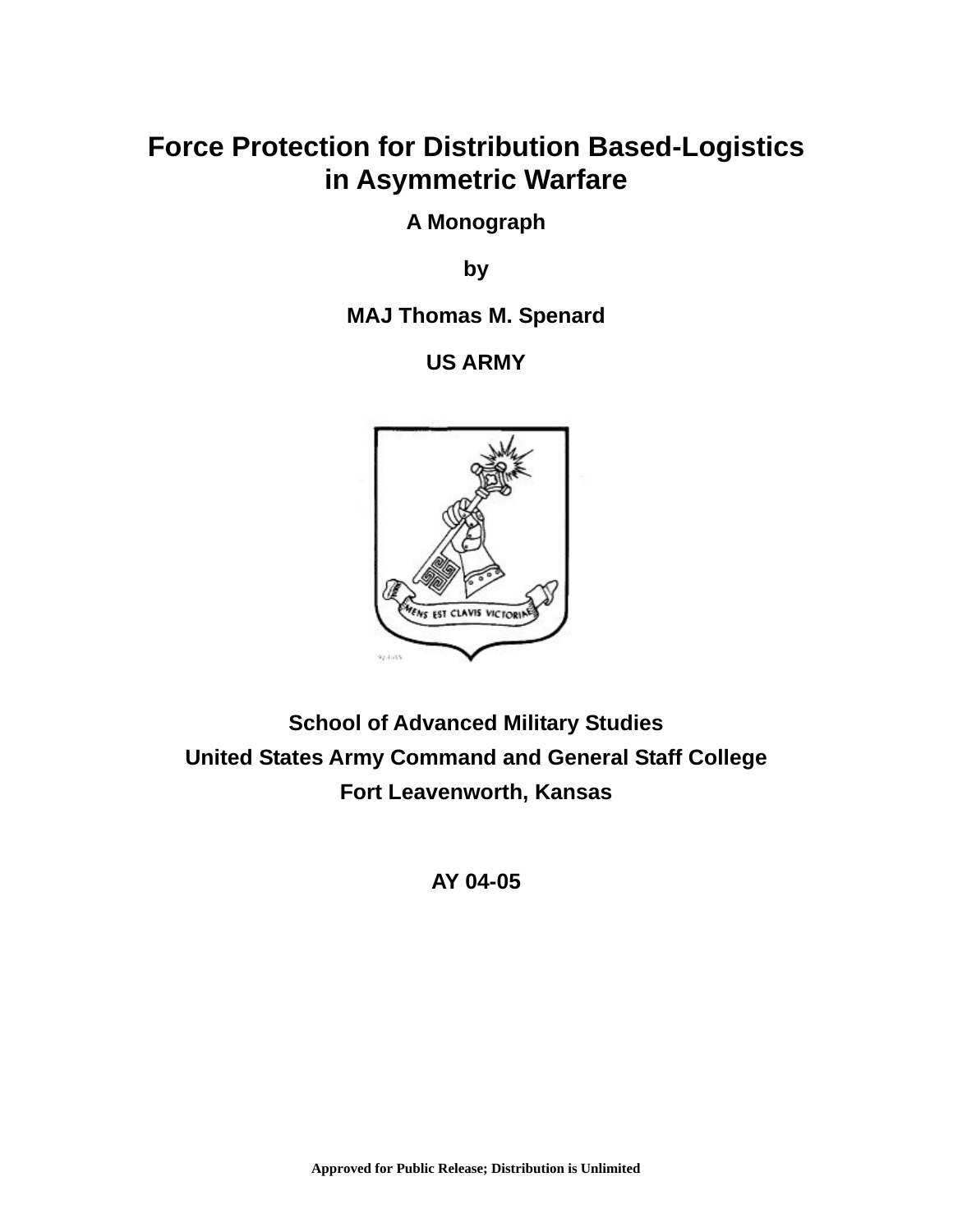| Public reporting burden for this collection of information is estimated to average 1 hour per response, including the time for reviewing instructions, searching existing data sources, gathering and maintaining<br>the data needed, and completing and reviewing this collection of information. Send comments regarding this burden estimate or any other aspect of this collection of information, including suggestions for<br>reducing this burden to Washington Headquarters Services, Directorate for Information Operations and Reports, 1215 Jefferson Davis Highway, Suite 1204, Arlington, VA 22202-4302, and to the Office of<br>Management and Budget, Paperwork Reduction Project (0704-0188), Washington, DC 20503<br>1. AGENCY USE ONLY (Leave blank)<br>2. REPORT DATE<br>3. REPORT TYPE AND DATES COVERED<br>052605<br>Monograph<br><b>4. TITLE AND SUBTITLE</b><br><b>5. FUNDING NUMBERS</b><br>Force Protection for Distribution Based Logistics in<br>Asymmetric Warfare<br>6. AUTHOR(S)<br>MAJ Thomas M. Spenard<br>7. PERFORMING ORGANIZATION NAME(S) AND ADDRESS(ES)<br>8. PERFORMING ORGANIZATION<br><b>REPORT NUMBER</b><br>U.S. Army Command and General Staff<br>College<br>School of Advanced Military Studies<br>250 Gibbon Ave.<br>Fort Leavenworth, KS 66027<br>9. SPONSORING / MONITORING AGENCY NAME(S) AND ADDRESS(ES)<br>10. SPONSORING / MONITORING<br><b>AGENCY REPORT NUMBER</b><br>U.S. Army Command and General Staff<br>College<br>Fort Leavenworth, KS 66027<br><b>11. SUPPLEMENTARY NOTES</b><br>12a. DISTRIBUTION / AVAILABILITY STATEMENT<br><b>12b. DISTRIBUTION CODE</b><br>Approved for public release; distribution is unlimited.<br>Α<br>13. ABSTRACT (Maximum 200 Words)<br>United States military operations in Iraq and Afghanistan demonstrate that adversaries are<br>likely to persist in seeking advantage through asymmetric warfare. Within this context,<br>emerging doctrine on Network Centric Warfare (NCW) and Effects Based Operations (EBO) must<br>realistically apply to the U.S. Army, and more specifically, to Combat Service Support<br>(CSS) leaders on the battlefield.<br>In light of emerging doctrine, this monograph proposes<br>necessary adaptations to force protection for Distribution-Based Logistics (DBL) under<br>conditions of asymmetric warfare. Building on experience from Vietnam and contemporary<br>operations in Iraq, this study examines the anticipated impact of the Joint Operational<br>Environment (JOE) on CSS operations, including the key issue of tactical distribution.<br>Among its conclusions, this study argues that the Army must insure that CSS leaders in the<br>field have the ability to gain the required situational awareness to support and sustain<br>the tactical commander's force momentum. In addition, the author argues that a<br>transforming Army must balance efficiency and effectiveness to assure CSS units the<br>necessary resources for mission accomplishment on the future asymmetric battlefield.<br><b>14. SUBJECT TERMS</b><br><b>15. NUMBER OF PAGES</b><br>Operations, Combat Service Support, Force Protection<br>56<br><b>16. PRICE CODE</b><br><b>17. SECURITY CLASSIFICATION</b><br><b>18. SECURITY CLASSIFICATION</b><br><b>19. SECURITY CLASSIFICATION</b><br><b>20. LIMITATION OF ABSTRACT</b><br>OF THIS PAGE<br>OF ABSTRACT<br>OF REPORT<br>U<br>U<br>U<br>none<br>NSN 7540-01-280-5500<br>Standard Form 298 (Rev. 2-89)<br>Prescribed by ANSI Std. Z39-18<br>298-102 |  | <b>REPORT DOCUMENTATION PAGE</b> |  | Form Approved<br>OMB No. 074-0188 |  |  |  |  |
|------------------------------------------------------------------------------------------------------------------------------------------------------------------------------------------------------------------------------------------------------------------------------------------------------------------------------------------------------------------------------------------------------------------------------------------------------------------------------------------------------------------------------------------------------------------------------------------------------------------------------------------------------------------------------------------------------------------------------------------------------------------------------------------------------------------------------------------------------------------------------------------------------------------------------------------------------------------------------------------------------------------------------------------------------------------------------------------------------------------------------------------------------------------------------------------------------------------------------------------------------------------------------------------------------------------------------------------------------------------------------------------------------------------------------------------------------------------------------------------------------------------------------------------------------------------------------------------------------------------------------------------------------------------------------------------------------------------------------------------------------------------------------------------------------------------------------------------------------------------------------------------------------------------------------------------------------------------------------------------------------------------------------------------------------------------------------------------------------------------------------------------------------------------------------------------------------------------------------------------------------------------------------------------------------------------------------------------------------------------------------------------------------------------------------------------------------------------------------------------------------------------------------------------------------------------------------------------------------------------------------------------------------------------------------------------------------------------------------------------------------------------------------------------------------------------------------------------------------------------------------------------------------------------------------------------------------------------------------------------------------------------------------------------------------------------------------------------------------------------------------------------------------------------------------------------------------------------------------------------------------------------------------------------------------------------------------------------------------------------------------------------------------------------------------------------------------------------------------------------------------------------------------------|--|----------------------------------|--|-----------------------------------|--|--|--|--|
|                                                                                                                                                                                                                                                                                                                                                                                                                                                                                                                                                                                                                                                                                                                                                                                                                                                                                                                                                                                                                                                                                                                                                                                                                                                                                                                                                                                                                                                                                                                                                                                                                                                                                                                                                                                                                                                                                                                                                                                                                                                                                                                                                                                                                                                                                                                                                                                                                                                                                                                                                                                                                                                                                                                                                                                                                                                                                                                                                                                                                                                                                                                                                                                                                                                                                                                                                                                                                                                                                                                                    |  |                                  |  |                                   |  |  |  |  |
|                                                                                                                                                                                                                                                                                                                                                                                                                                                                                                                                                                                                                                                                                                                                                                                                                                                                                                                                                                                                                                                                                                                                                                                                                                                                                                                                                                                                                                                                                                                                                                                                                                                                                                                                                                                                                                                                                                                                                                                                                                                                                                                                                                                                                                                                                                                                                                                                                                                                                                                                                                                                                                                                                                                                                                                                                                                                                                                                                                                                                                                                                                                                                                                                                                                                                                                                                                                                                                                                                                                                    |  |                                  |  |                                   |  |  |  |  |
|                                                                                                                                                                                                                                                                                                                                                                                                                                                                                                                                                                                                                                                                                                                                                                                                                                                                                                                                                                                                                                                                                                                                                                                                                                                                                                                                                                                                                                                                                                                                                                                                                                                                                                                                                                                                                                                                                                                                                                                                                                                                                                                                                                                                                                                                                                                                                                                                                                                                                                                                                                                                                                                                                                                                                                                                                                                                                                                                                                                                                                                                                                                                                                                                                                                                                                                                                                                                                                                                                                                                    |  |                                  |  |                                   |  |  |  |  |
|                                                                                                                                                                                                                                                                                                                                                                                                                                                                                                                                                                                                                                                                                                                                                                                                                                                                                                                                                                                                                                                                                                                                                                                                                                                                                                                                                                                                                                                                                                                                                                                                                                                                                                                                                                                                                                                                                                                                                                                                                                                                                                                                                                                                                                                                                                                                                                                                                                                                                                                                                                                                                                                                                                                                                                                                                                                                                                                                                                                                                                                                                                                                                                                                                                                                                                                                                                                                                                                                                                                                    |  |                                  |  |                                   |  |  |  |  |
|                                                                                                                                                                                                                                                                                                                                                                                                                                                                                                                                                                                                                                                                                                                                                                                                                                                                                                                                                                                                                                                                                                                                                                                                                                                                                                                                                                                                                                                                                                                                                                                                                                                                                                                                                                                                                                                                                                                                                                                                                                                                                                                                                                                                                                                                                                                                                                                                                                                                                                                                                                                                                                                                                                                                                                                                                                                                                                                                                                                                                                                                                                                                                                                                                                                                                                                                                                                                                                                                                                                                    |  |                                  |  |                                   |  |  |  |  |
|                                                                                                                                                                                                                                                                                                                                                                                                                                                                                                                                                                                                                                                                                                                                                                                                                                                                                                                                                                                                                                                                                                                                                                                                                                                                                                                                                                                                                                                                                                                                                                                                                                                                                                                                                                                                                                                                                                                                                                                                                                                                                                                                                                                                                                                                                                                                                                                                                                                                                                                                                                                                                                                                                                                                                                                                                                                                                                                                                                                                                                                                                                                                                                                                                                                                                                                                                                                                                                                                                                                                    |  |                                  |  |                                   |  |  |  |  |
|                                                                                                                                                                                                                                                                                                                                                                                                                                                                                                                                                                                                                                                                                                                                                                                                                                                                                                                                                                                                                                                                                                                                                                                                                                                                                                                                                                                                                                                                                                                                                                                                                                                                                                                                                                                                                                                                                                                                                                                                                                                                                                                                                                                                                                                                                                                                                                                                                                                                                                                                                                                                                                                                                                                                                                                                                                                                                                                                                                                                                                                                                                                                                                                                                                                                                                                                                                                                                                                                                                                                    |  |                                  |  |                                   |  |  |  |  |
|                                                                                                                                                                                                                                                                                                                                                                                                                                                                                                                                                                                                                                                                                                                                                                                                                                                                                                                                                                                                                                                                                                                                                                                                                                                                                                                                                                                                                                                                                                                                                                                                                                                                                                                                                                                                                                                                                                                                                                                                                                                                                                                                                                                                                                                                                                                                                                                                                                                                                                                                                                                                                                                                                                                                                                                                                                                                                                                                                                                                                                                                                                                                                                                                                                                                                                                                                                                                                                                                                                                                    |  |                                  |  |                                   |  |  |  |  |
|                                                                                                                                                                                                                                                                                                                                                                                                                                                                                                                                                                                                                                                                                                                                                                                                                                                                                                                                                                                                                                                                                                                                                                                                                                                                                                                                                                                                                                                                                                                                                                                                                                                                                                                                                                                                                                                                                                                                                                                                                                                                                                                                                                                                                                                                                                                                                                                                                                                                                                                                                                                                                                                                                                                                                                                                                                                                                                                                                                                                                                                                                                                                                                                                                                                                                                                                                                                                                                                                                                                                    |  |                                  |  |                                   |  |  |  |  |
|                                                                                                                                                                                                                                                                                                                                                                                                                                                                                                                                                                                                                                                                                                                                                                                                                                                                                                                                                                                                                                                                                                                                                                                                                                                                                                                                                                                                                                                                                                                                                                                                                                                                                                                                                                                                                                                                                                                                                                                                                                                                                                                                                                                                                                                                                                                                                                                                                                                                                                                                                                                                                                                                                                                                                                                                                                                                                                                                                                                                                                                                                                                                                                                                                                                                                                                                                                                                                                                                                                                                    |  |                                  |  |                                   |  |  |  |  |
|                                                                                                                                                                                                                                                                                                                                                                                                                                                                                                                                                                                                                                                                                                                                                                                                                                                                                                                                                                                                                                                                                                                                                                                                                                                                                                                                                                                                                                                                                                                                                                                                                                                                                                                                                                                                                                                                                                                                                                                                                                                                                                                                                                                                                                                                                                                                                                                                                                                                                                                                                                                                                                                                                                                                                                                                                                                                                                                                                                                                                                                                                                                                                                                                                                                                                                                                                                                                                                                                                                                                    |  |                                  |  |                                   |  |  |  |  |
|                                                                                                                                                                                                                                                                                                                                                                                                                                                                                                                                                                                                                                                                                                                                                                                                                                                                                                                                                                                                                                                                                                                                                                                                                                                                                                                                                                                                                                                                                                                                                                                                                                                                                                                                                                                                                                                                                                                                                                                                                                                                                                                                                                                                                                                                                                                                                                                                                                                                                                                                                                                                                                                                                                                                                                                                                                                                                                                                                                                                                                                                                                                                                                                                                                                                                                                                                                                                                                                                                                                                    |  |                                  |  |                                   |  |  |  |  |
|                                                                                                                                                                                                                                                                                                                                                                                                                                                                                                                                                                                                                                                                                                                                                                                                                                                                                                                                                                                                                                                                                                                                                                                                                                                                                                                                                                                                                                                                                                                                                                                                                                                                                                                                                                                                                                                                                                                                                                                                                                                                                                                                                                                                                                                                                                                                                                                                                                                                                                                                                                                                                                                                                                                                                                                                                                                                                                                                                                                                                                                                                                                                                                                                                                                                                                                                                                                                                                                                                                                                    |  |                                  |  |                                   |  |  |  |  |
|                                                                                                                                                                                                                                                                                                                                                                                                                                                                                                                                                                                                                                                                                                                                                                                                                                                                                                                                                                                                                                                                                                                                                                                                                                                                                                                                                                                                                                                                                                                                                                                                                                                                                                                                                                                                                                                                                                                                                                                                                                                                                                                                                                                                                                                                                                                                                                                                                                                                                                                                                                                                                                                                                                                                                                                                                                                                                                                                                                                                                                                                                                                                                                                                                                                                                                                                                                                                                                                                                                                                    |  |                                  |  |                                   |  |  |  |  |
|                                                                                                                                                                                                                                                                                                                                                                                                                                                                                                                                                                                                                                                                                                                                                                                                                                                                                                                                                                                                                                                                                                                                                                                                                                                                                                                                                                                                                                                                                                                                                                                                                                                                                                                                                                                                                                                                                                                                                                                                                                                                                                                                                                                                                                                                                                                                                                                                                                                                                                                                                                                                                                                                                                                                                                                                                                                                                                                                                                                                                                                                                                                                                                                                                                                                                                                                                                                                                                                                                                                                    |  |                                  |  |                                   |  |  |  |  |
|                                                                                                                                                                                                                                                                                                                                                                                                                                                                                                                                                                                                                                                                                                                                                                                                                                                                                                                                                                                                                                                                                                                                                                                                                                                                                                                                                                                                                                                                                                                                                                                                                                                                                                                                                                                                                                                                                                                                                                                                                                                                                                                                                                                                                                                                                                                                                                                                                                                                                                                                                                                                                                                                                                                                                                                                                                                                                                                                                                                                                                                                                                                                                                                                                                                                                                                                                                                                                                                                                                                                    |  |                                  |  |                                   |  |  |  |  |
|                                                                                                                                                                                                                                                                                                                                                                                                                                                                                                                                                                                                                                                                                                                                                                                                                                                                                                                                                                                                                                                                                                                                                                                                                                                                                                                                                                                                                                                                                                                                                                                                                                                                                                                                                                                                                                                                                                                                                                                                                                                                                                                                                                                                                                                                                                                                                                                                                                                                                                                                                                                                                                                                                                                                                                                                                                                                                                                                                                                                                                                                                                                                                                                                                                                                                                                                                                                                                                                                                                                                    |  |                                  |  |                                   |  |  |  |  |
|                                                                                                                                                                                                                                                                                                                                                                                                                                                                                                                                                                                                                                                                                                                                                                                                                                                                                                                                                                                                                                                                                                                                                                                                                                                                                                                                                                                                                                                                                                                                                                                                                                                                                                                                                                                                                                                                                                                                                                                                                                                                                                                                                                                                                                                                                                                                                                                                                                                                                                                                                                                                                                                                                                                                                                                                                                                                                                                                                                                                                                                                                                                                                                                                                                                                                                                                                                                                                                                                                                                                    |  |                                  |  |                                   |  |  |  |  |
|                                                                                                                                                                                                                                                                                                                                                                                                                                                                                                                                                                                                                                                                                                                                                                                                                                                                                                                                                                                                                                                                                                                                                                                                                                                                                                                                                                                                                                                                                                                                                                                                                                                                                                                                                                                                                                                                                                                                                                                                                                                                                                                                                                                                                                                                                                                                                                                                                                                                                                                                                                                                                                                                                                                                                                                                                                                                                                                                                                                                                                                                                                                                                                                                                                                                                                                                                                                                                                                                                                                                    |  |                                  |  |                                   |  |  |  |  |
|                                                                                                                                                                                                                                                                                                                                                                                                                                                                                                                                                                                                                                                                                                                                                                                                                                                                                                                                                                                                                                                                                                                                                                                                                                                                                                                                                                                                                                                                                                                                                                                                                                                                                                                                                                                                                                                                                                                                                                                                                                                                                                                                                                                                                                                                                                                                                                                                                                                                                                                                                                                                                                                                                                                                                                                                                                                                                                                                                                                                                                                                                                                                                                                                                                                                                                                                                                                                                                                                                                                                    |  |                                  |  |                                   |  |  |  |  |
|                                                                                                                                                                                                                                                                                                                                                                                                                                                                                                                                                                                                                                                                                                                                                                                                                                                                                                                                                                                                                                                                                                                                                                                                                                                                                                                                                                                                                                                                                                                                                                                                                                                                                                                                                                                                                                                                                                                                                                                                                                                                                                                                                                                                                                                                                                                                                                                                                                                                                                                                                                                                                                                                                                                                                                                                                                                                                                                                                                                                                                                                                                                                                                                                                                                                                                                                                                                                                                                                                                                                    |  |                                  |  |                                   |  |  |  |  |
|                                                                                                                                                                                                                                                                                                                                                                                                                                                                                                                                                                                                                                                                                                                                                                                                                                                                                                                                                                                                                                                                                                                                                                                                                                                                                                                                                                                                                                                                                                                                                                                                                                                                                                                                                                                                                                                                                                                                                                                                                                                                                                                                                                                                                                                                                                                                                                                                                                                                                                                                                                                                                                                                                                                                                                                                                                                                                                                                                                                                                                                                                                                                                                                                                                                                                                                                                                                                                                                                                                                                    |  |                                  |  |                                   |  |  |  |  |
|                                                                                                                                                                                                                                                                                                                                                                                                                                                                                                                                                                                                                                                                                                                                                                                                                                                                                                                                                                                                                                                                                                                                                                                                                                                                                                                                                                                                                                                                                                                                                                                                                                                                                                                                                                                                                                                                                                                                                                                                                                                                                                                                                                                                                                                                                                                                                                                                                                                                                                                                                                                                                                                                                                                                                                                                                                                                                                                                                                                                                                                                                                                                                                                                                                                                                                                                                                                                                                                                                                                                    |  |                                  |  |                                   |  |  |  |  |
|                                                                                                                                                                                                                                                                                                                                                                                                                                                                                                                                                                                                                                                                                                                                                                                                                                                                                                                                                                                                                                                                                                                                                                                                                                                                                                                                                                                                                                                                                                                                                                                                                                                                                                                                                                                                                                                                                                                                                                                                                                                                                                                                                                                                                                                                                                                                                                                                                                                                                                                                                                                                                                                                                                                                                                                                                                                                                                                                                                                                                                                                                                                                                                                                                                                                                                                                                                                                                                                                                                                                    |  |                                  |  |                                   |  |  |  |  |
|                                                                                                                                                                                                                                                                                                                                                                                                                                                                                                                                                                                                                                                                                                                                                                                                                                                                                                                                                                                                                                                                                                                                                                                                                                                                                                                                                                                                                                                                                                                                                                                                                                                                                                                                                                                                                                                                                                                                                                                                                                                                                                                                                                                                                                                                                                                                                                                                                                                                                                                                                                                                                                                                                                                                                                                                                                                                                                                                                                                                                                                                                                                                                                                                                                                                                                                                                                                                                                                                                                                                    |  |                                  |  |                                   |  |  |  |  |
|                                                                                                                                                                                                                                                                                                                                                                                                                                                                                                                                                                                                                                                                                                                                                                                                                                                                                                                                                                                                                                                                                                                                                                                                                                                                                                                                                                                                                                                                                                                                                                                                                                                                                                                                                                                                                                                                                                                                                                                                                                                                                                                                                                                                                                                                                                                                                                                                                                                                                                                                                                                                                                                                                                                                                                                                                                                                                                                                                                                                                                                                                                                                                                                                                                                                                                                                                                                                                                                                                                                                    |  |                                  |  |                                   |  |  |  |  |
|                                                                                                                                                                                                                                                                                                                                                                                                                                                                                                                                                                                                                                                                                                                                                                                                                                                                                                                                                                                                                                                                                                                                                                                                                                                                                                                                                                                                                                                                                                                                                                                                                                                                                                                                                                                                                                                                                                                                                                                                                                                                                                                                                                                                                                                                                                                                                                                                                                                                                                                                                                                                                                                                                                                                                                                                                                                                                                                                                                                                                                                                                                                                                                                                                                                                                                                                                                                                                                                                                                                                    |  |                                  |  |                                   |  |  |  |  |
|                                                                                                                                                                                                                                                                                                                                                                                                                                                                                                                                                                                                                                                                                                                                                                                                                                                                                                                                                                                                                                                                                                                                                                                                                                                                                                                                                                                                                                                                                                                                                                                                                                                                                                                                                                                                                                                                                                                                                                                                                                                                                                                                                                                                                                                                                                                                                                                                                                                                                                                                                                                                                                                                                                                                                                                                                                                                                                                                                                                                                                                                                                                                                                                                                                                                                                                                                                                                                                                                                                                                    |  |                                  |  |                                   |  |  |  |  |
|                                                                                                                                                                                                                                                                                                                                                                                                                                                                                                                                                                                                                                                                                                                                                                                                                                                                                                                                                                                                                                                                                                                                                                                                                                                                                                                                                                                                                                                                                                                                                                                                                                                                                                                                                                                                                                                                                                                                                                                                                                                                                                                                                                                                                                                                                                                                                                                                                                                                                                                                                                                                                                                                                                                                                                                                                                                                                                                                                                                                                                                                                                                                                                                                                                                                                                                                                                                                                                                                                                                                    |  |                                  |  |                                   |  |  |  |  |
|                                                                                                                                                                                                                                                                                                                                                                                                                                                                                                                                                                                                                                                                                                                                                                                                                                                                                                                                                                                                                                                                                                                                                                                                                                                                                                                                                                                                                                                                                                                                                                                                                                                                                                                                                                                                                                                                                                                                                                                                                                                                                                                                                                                                                                                                                                                                                                                                                                                                                                                                                                                                                                                                                                                                                                                                                                                                                                                                                                                                                                                                                                                                                                                                                                                                                                                                                                                                                                                                                                                                    |  |                                  |  |                                   |  |  |  |  |
|                                                                                                                                                                                                                                                                                                                                                                                                                                                                                                                                                                                                                                                                                                                                                                                                                                                                                                                                                                                                                                                                                                                                                                                                                                                                                                                                                                                                                                                                                                                                                                                                                                                                                                                                                                                                                                                                                                                                                                                                                                                                                                                                                                                                                                                                                                                                                                                                                                                                                                                                                                                                                                                                                                                                                                                                                                                                                                                                                                                                                                                                                                                                                                                                                                                                                                                                                                                                                                                                                                                                    |  |                                  |  |                                   |  |  |  |  |
|                                                                                                                                                                                                                                                                                                                                                                                                                                                                                                                                                                                                                                                                                                                                                                                                                                                                                                                                                                                                                                                                                                                                                                                                                                                                                                                                                                                                                                                                                                                                                                                                                                                                                                                                                                                                                                                                                                                                                                                                                                                                                                                                                                                                                                                                                                                                                                                                                                                                                                                                                                                                                                                                                                                                                                                                                                                                                                                                                                                                                                                                                                                                                                                                                                                                                                                                                                                                                                                                                                                                    |  |                                  |  |                                   |  |  |  |  |
|                                                                                                                                                                                                                                                                                                                                                                                                                                                                                                                                                                                                                                                                                                                                                                                                                                                                                                                                                                                                                                                                                                                                                                                                                                                                                                                                                                                                                                                                                                                                                                                                                                                                                                                                                                                                                                                                                                                                                                                                                                                                                                                                                                                                                                                                                                                                                                                                                                                                                                                                                                                                                                                                                                                                                                                                                                                                                                                                                                                                                                                                                                                                                                                                                                                                                                                                                                                                                                                                                                                                    |  |                                  |  |                                   |  |  |  |  |
|                                                                                                                                                                                                                                                                                                                                                                                                                                                                                                                                                                                                                                                                                                                                                                                                                                                                                                                                                                                                                                                                                                                                                                                                                                                                                                                                                                                                                                                                                                                                                                                                                                                                                                                                                                                                                                                                                                                                                                                                                                                                                                                                                                                                                                                                                                                                                                                                                                                                                                                                                                                                                                                                                                                                                                                                                                                                                                                                                                                                                                                                                                                                                                                                                                                                                                                                                                                                                                                                                                                                    |  |                                  |  |                                   |  |  |  |  |
|                                                                                                                                                                                                                                                                                                                                                                                                                                                                                                                                                                                                                                                                                                                                                                                                                                                                                                                                                                                                                                                                                                                                                                                                                                                                                                                                                                                                                                                                                                                                                                                                                                                                                                                                                                                                                                                                                                                                                                                                                                                                                                                                                                                                                                                                                                                                                                                                                                                                                                                                                                                                                                                                                                                                                                                                                                                                                                                                                                                                                                                                                                                                                                                                                                                                                                                                                                                                                                                                                                                                    |  |                                  |  |                                   |  |  |  |  |
|                                                                                                                                                                                                                                                                                                                                                                                                                                                                                                                                                                                                                                                                                                                                                                                                                                                                                                                                                                                                                                                                                                                                                                                                                                                                                                                                                                                                                                                                                                                                                                                                                                                                                                                                                                                                                                                                                                                                                                                                                                                                                                                                                                                                                                                                                                                                                                                                                                                                                                                                                                                                                                                                                                                                                                                                                                                                                                                                                                                                                                                                                                                                                                                                                                                                                                                                                                                                                                                                                                                                    |  |                                  |  |                                   |  |  |  |  |
|                                                                                                                                                                                                                                                                                                                                                                                                                                                                                                                                                                                                                                                                                                                                                                                                                                                                                                                                                                                                                                                                                                                                                                                                                                                                                                                                                                                                                                                                                                                                                                                                                                                                                                                                                                                                                                                                                                                                                                                                                                                                                                                                                                                                                                                                                                                                                                                                                                                                                                                                                                                                                                                                                                                                                                                                                                                                                                                                                                                                                                                                                                                                                                                                                                                                                                                                                                                                                                                                                                                                    |  |                                  |  |                                   |  |  |  |  |
|                                                                                                                                                                                                                                                                                                                                                                                                                                                                                                                                                                                                                                                                                                                                                                                                                                                                                                                                                                                                                                                                                                                                                                                                                                                                                                                                                                                                                                                                                                                                                                                                                                                                                                                                                                                                                                                                                                                                                                                                                                                                                                                                                                                                                                                                                                                                                                                                                                                                                                                                                                                                                                                                                                                                                                                                                                                                                                                                                                                                                                                                                                                                                                                                                                                                                                                                                                                                                                                                                                                                    |  |                                  |  |                                   |  |  |  |  |
|                                                                                                                                                                                                                                                                                                                                                                                                                                                                                                                                                                                                                                                                                                                                                                                                                                                                                                                                                                                                                                                                                                                                                                                                                                                                                                                                                                                                                                                                                                                                                                                                                                                                                                                                                                                                                                                                                                                                                                                                                                                                                                                                                                                                                                                                                                                                                                                                                                                                                                                                                                                                                                                                                                                                                                                                                                                                                                                                                                                                                                                                                                                                                                                                                                                                                                                                                                                                                                                                                                                                    |  |                                  |  |                                   |  |  |  |  |
|                                                                                                                                                                                                                                                                                                                                                                                                                                                                                                                                                                                                                                                                                                                                                                                                                                                                                                                                                                                                                                                                                                                                                                                                                                                                                                                                                                                                                                                                                                                                                                                                                                                                                                                                                                                                                                                                                                                                                                                                                                                                                                                                                                                                                                                                                                                                                                                                                                                                                                                                                                                                                                                                                                                                                                                                                                                                                                                                                                                                                                                                                                                                                                                                                                                                                                                                                                                                                                                                                                                                    |  |                                  |  |                                   |  |  |  |  |
|                                                                                                                                                                                                                                                                                                                                                                                                                                                                                                                                                                                                                                                                                                                                                                                                                                                                                                                                                                                                                                                                                                                                                                                                                                                                                                                                                                                                                                                                                                                                                                                                                                                                                                                                                                                                                                                                                                                                                                                                                                                                                                                                                                                                                                                                                                                                                                                                                                                                                                                                                                                                                                                                                                                                                                                                                                                                                                                                                                                                                                                                                                                                                                                                                                                                                                                                                                                                                                                                                                                                    |  |                                  |  |                                   |  |  |  |  |
|                                                                                                                                                                                                                                                                                                                                                                                                                                                                                                                                                                                                                                                                                                                                                                                                                                                                                                                                                                                                                                                                                                                                                                                                                                                                                                                                                                                                                                                                                                                                                                                                                                                                                                                                                                                                                                                                                                                                                                                                                                                                                                                                                                                                                                                                                                                                                                                                                                                                                                                                                                                                                                                                                                                                                                                                                                                                                                                                                                                                                                                                                                                                                                                                                                                                                                                                                                                                                                                                                                                                    |  |                                  |  |                                   |  |  |  |  |
|                                                                                                                                                                                                                                                                                                                                                                                                                                                                                                                                                                                                                                                                                                                                                                                                                                                                                                                                                                                                                                                                                                                                                                                                                                                                                                                                                                                                                                                                                                                                                                                                                                                                                                                                                                                                                                                                                                                                                                                                                                                                                                                                                                                                                                                                                                                                                                                                                                                                                                                                                                                                                                                                                                                                                                                                                                                                                                                                                                                                                                                                                                                                                                                                                                                                                                                                                                                                                                                                                                                                    |  |                                  |  |                                   |  |  |  |  |
|                                                                                                                                                                                                                                                                                                                                                                                                                                                                                                                                                                                                                                                                                                                                                                                                                                                                                                                                                                                                                                                                                                                                                                                                                                                                                                                                                                                                                                                                                                                                                                                                                                                                                                                                                                                                                                                                                                                                                                                                                                                                                                                                                                                                                                                                                                                                                                                                                                                                                                                                                                                                                                                                                                                                                                                                                                                                                                                                                                                                                                                                                                                                                                                                                                                                                                                                                                                                                                                                                                                                    |  |                                  |  |                                   |  |  |  |  |
|                                                                                                                                                                                                                                                                                                                                                                                                                                                                                                                                                                                                                                                                                                                                                                                                                                                                                                                                                                                                                                                                                                                                                                                                                                                                                                                                                                                                                                                                                                                                                                                                                                                                                                                                                                                                                                                                                                                                                                                                                                                                                                                                                                                                                                                                                                                                                                                                                                                                                                                                                                                                                                                                                                                                                                                                                                                                                                                                                                                                                                                                                                                                                                                                                                                                                                                                                                                                                                                                                                                                    |  |                                  |  |                                   |  |  |  |  |
|                                                                                                                                                                                                                                                                                                                                                                                                                                                                                                                                                                                                                                                                                                                                                                                                                                                                                                                                                                                                                                                                                                                                                                                                                                                                                                                                                                                                                                                                                                                                                                                                                                                                                                                                                                                                                                                                                                                                                                                                                                                                                                                                                                                                                                                                                                                                                                                                                                                                                                                                                                                                                                                                                                                                                                                                                                                                                                                                                                                                                                                                                                                                                                                                                                                                                                                                                                                                                                                                                                                                    |  |                                  |  |                                   |  |  |  |  |
|                                                                                                                                                                                                                                                                                                                                                                                                                                                                                                                                                                                                                                                                                                                                                                                                                                                                                                                                                                                                                                                                                                                                                                                                                                                                                                                                                                                                                                                                                                                                                                                                                                                                                                                                                                                                                                                                                                                                                                                                                                                                                                                                                                                                                                                                                                                                                                                                                                                                                                                                                                                                                                                                                                                                                                                                                                                                                                                                                                                                                                                                                                                                                                                                                                                                                                                                                                                                                                                                                                                                    |  |                                  |  |                                   |  |  |  |  |
|                                                                                                                                                                                                                                                                                                                                                                                                                                                                                                                                                                                                                                                                                                                                                                                                                                                                                                                                                                                                                                                                                                                                                                                                                                                                                                                                                                                                                                                                                                                                                                                                                                                                                                                                                                                                                                                                                                                                                                                                                                                                                                                                                                                                                                                                                                                                                                                                                                                                                                                                                                                                                                                                                                                                                                                                                                                                                                                                                                                                                                                                                                                                                                                                                                                                                                                                                                                                                                                                                                                                    |  |                                  |  |                                   |  |  |  |  |
|                                                                                                                                                                                                                                                                                                                                                                                                                                                                                                                                                                                                                                                                                                                                                                                                                                                                                                                                                                                                                                                                                                                                                                                                                                                                                                                                                                                                                                                                                                                                                                                                                                                                                                                                                                                                                                                                                                                                                                                                                                                                                                                                                                                                                                                                                                                                                                                                                                                                                                                                                                                                                                                                                                                                                                                                                                                                                                                                                                                                                                                                                                                                                                                                                                                                                                                                                                                                                                                                                                                                    |  |                                  |  |                                   |  |  |  |  |
|                                                                                                                                                                                                                                                                                                                                                                                                                                                                                                                                                                                                                                                                                                                                                                                                                                                                                                                                                                                                                                                                                                                                                                                                                                                                                                                                                                                                                                                                                                                                                                                                                                                                                                                                                                                                                                                                                                                                                                                                                                                                                                                                                                                                                                                                                                                                                                                                                                                                                                                                                                                                                                                                                                                                                                                                                                                                                                                                                                                                                                                                                                                                                                                                                                                                                                                                                                                                                                                                                                                                    |  |                                  |  |                                   |  |  |  |  |
|                                                                                                                                                                                                                                                                                                                                                                                                                                                                                                                                                                                                                                                                                                                                                                                                                                                                                                                                                                                                                                                                                                                                                                                                                                                                                                                                                                                                                                                                                                                                                                                                                                                                                                                                                                                                                                                                                                                                                                                                                                                                                                                                                                                                                                                                                                                                                                                                                                                                                                                                                                                                                                                                                                                                                                                                                                                                                                                                                                                                                                                                                                                                                                                                                                                                                                                                                                                                                                                                                                                                    |  |                                  |  |                                   |  |  |  |  |
|                                                                                                                                                                                                                                                                                                                                                                                                                                                                                                                                                                                                                                                                                                                                                                                                                                                                                                                                                                                                                                                                                                                                                                                                                                                                                                                                                                                                                                                                                                                                                                                                                                                                                                                                                                                                                                                                                                                                                                                                                                                                                                                                                                                                                                                                                                                                                                                                                                                                                                                                                                                                                                                                                                                                                                                                                                                                                                                                                                                                                                                                                                                                                                                                                                                                                                                                                                                                                                                                                                                                    |  |                                  |  |                                   |  |  |  |  |
|                                                                                                                                                                                                                                                                                                                                                                                                                                                                                                                                                                                                                                                                                                                                                                                                                                                                                                                                                                                                                                                                                                                                                                                                                                                                                                                                                                                                                                                                                                                                                                                                                                                                                                                                                                                                                                                                                                                                                                                                                                                                                                                                                                                                                                                                                                                                                                                                                                                                                                                                                                                                                                                                                                                                                                                                                                                                                                                                                                                                                                                                                                                                                                                                                                                                                                                                                                                                                                                                                                                                    |  |                                  |  |                                   |  |  |  |  |
|                                                                                                                                                                                                                                                                                                                                                                                                                                                                                                                                                                                                                                                                                                                                                                                                                                                                                                                                                                                                                                                                                                                                                                                                                                                                                                                                                                                                                                                                                                                                                                                                                                                                                                                                                                                                                                                                                                                                                                                                                                                                                                                                                                                                                                                                                                                                                                                                                                                                                                                                                                                                                                                                                                                                                                                                                                                                                                                                                                                                                                                                                                                                                                                                                                                                                                                                                                                                                                                                                                                                    |  |                                  |  |                                   |  |  |  |  |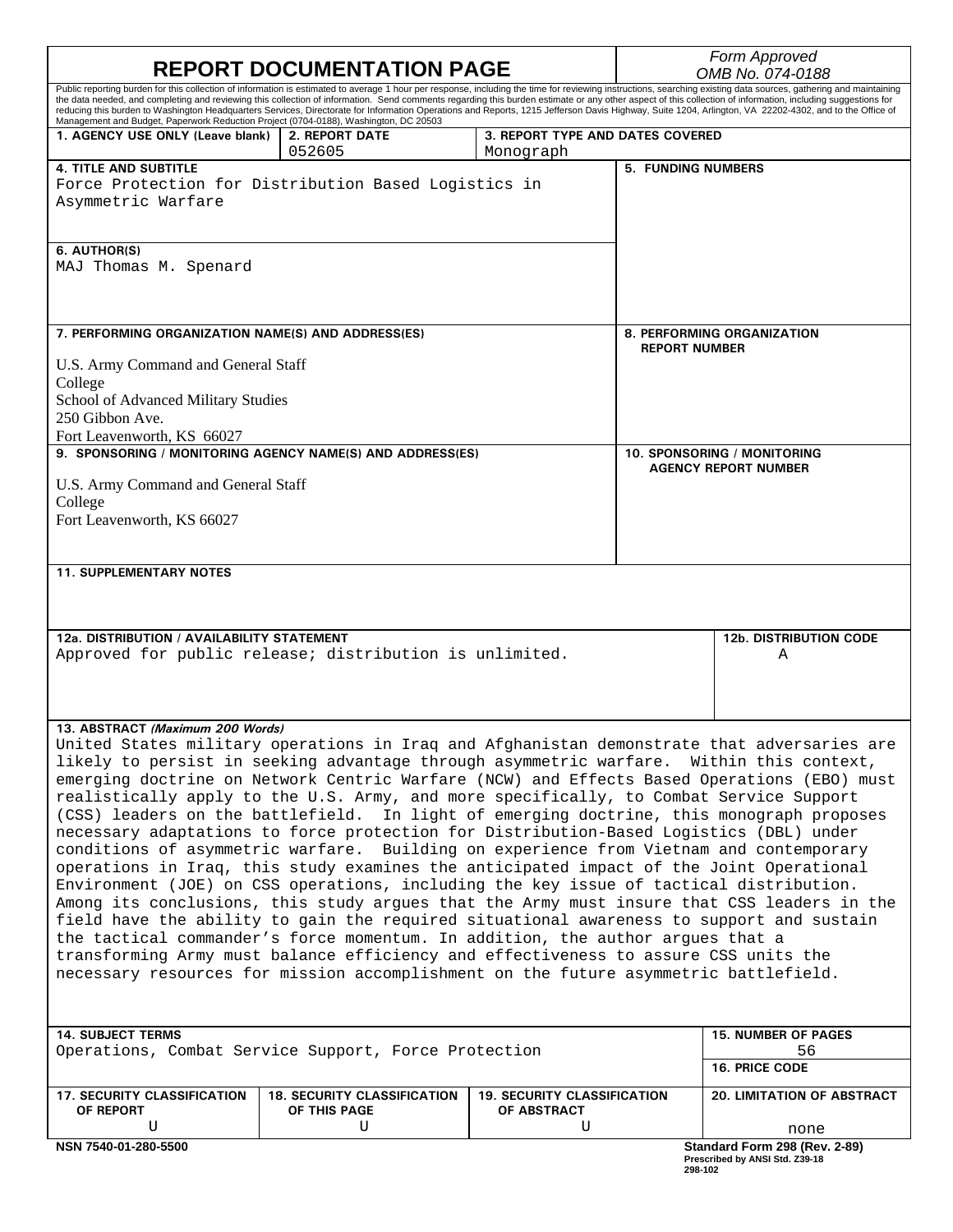# **SCHOOL OF ADVANCED MILITARY STUDIES**

# **MONOGRAPH APPROVAL**

# MAJ Thomas M. Spenard

Title of Monograph: Force Protection for Distribution Based-Logistics in Asymmetric Warfare

Approved by:

Bruce Menning Ph.D

Monograph Director

Kevin C.M. Benson, COL, AR School of Advanced

Director, Military Studies

Robert F. Baumann, Ph.D.

Director,<br>Graduate Degree Programs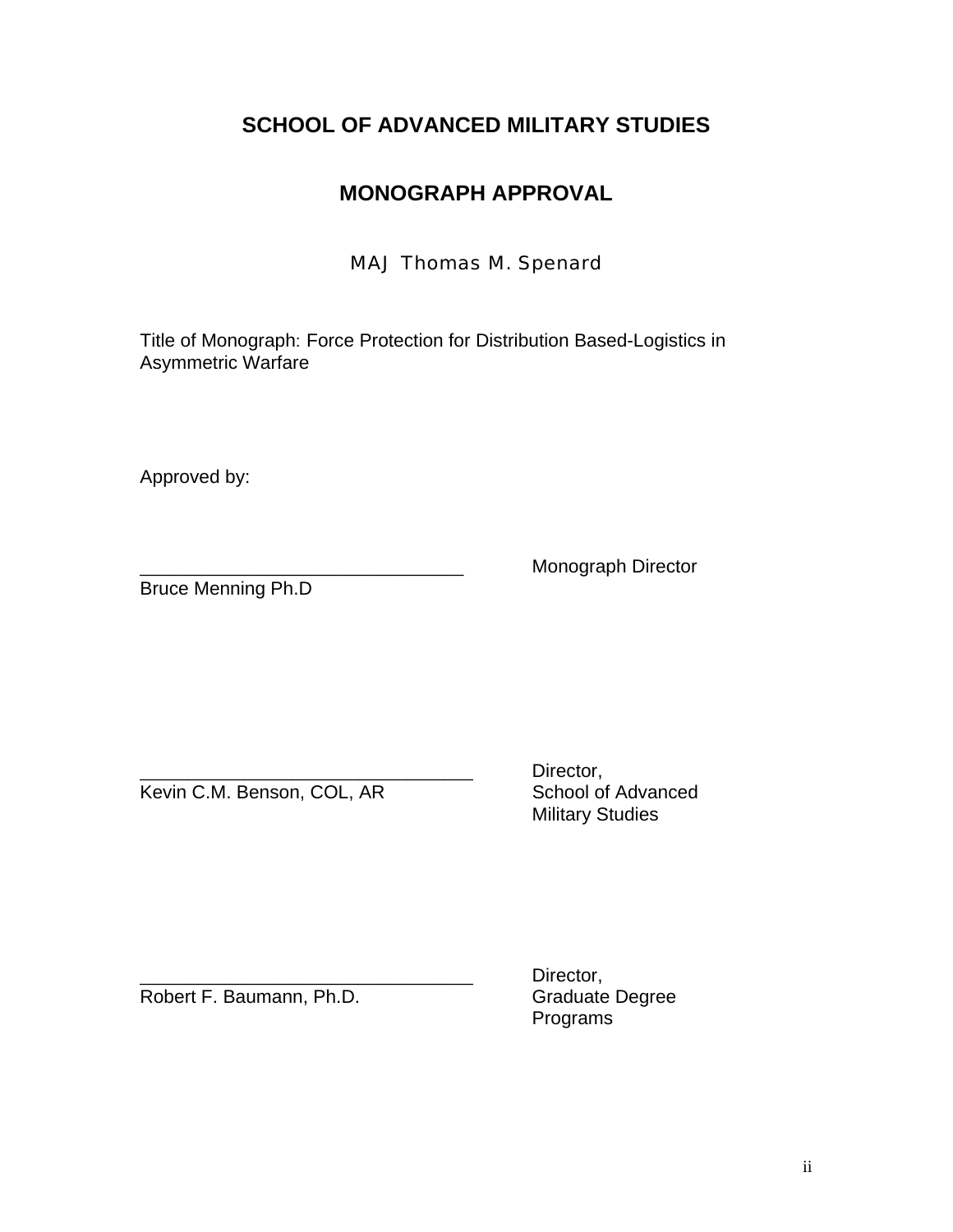# **ABSTRACT**

<span id="page-3-0"></span>FORCE PROTECTION FOR DISTRIBUTION-BASED LOGISTICS IN ASYMMETRIC WARFARE RAPH by MAJ Thomas M. Spenard, United States Army, 55 pages.

United States military operations in Iraq and Afghanistan demonstrate that adversaries are likely to persist in seeking advantage through asymmetric warfare. Within this context, emerging doctrine on Network Centric Warfare (NCW) and Effects Based Operations (EBO) must realistically apply to the U.S. Army, and more specifically, to Combat Service Support (CSS) leaders on the battlefield. In light of emerging doctrine, this monograph proposes necessary adaptations to force protection for Distribution-Based Logistics (DBL) under conditions of asymmetric warfare. Building on experience from Vietnam and contemporary operations in Iraq, this study examines the anticipated impact of the Joint Operational Environment (JOE) on CSS operations, including the key issue of tactical distribution. Among its conclusions, this study argues that the Army must insure that CSS leaders in the field have the ability to gain the required situational awareness to support and sustain the tactical commander's force momentum. In addition, the author argues that a transforming Army must balance efficiency and effectiveness to assure CSS units the necessary resources for mission accomplishment on the future asymmetric battlefield.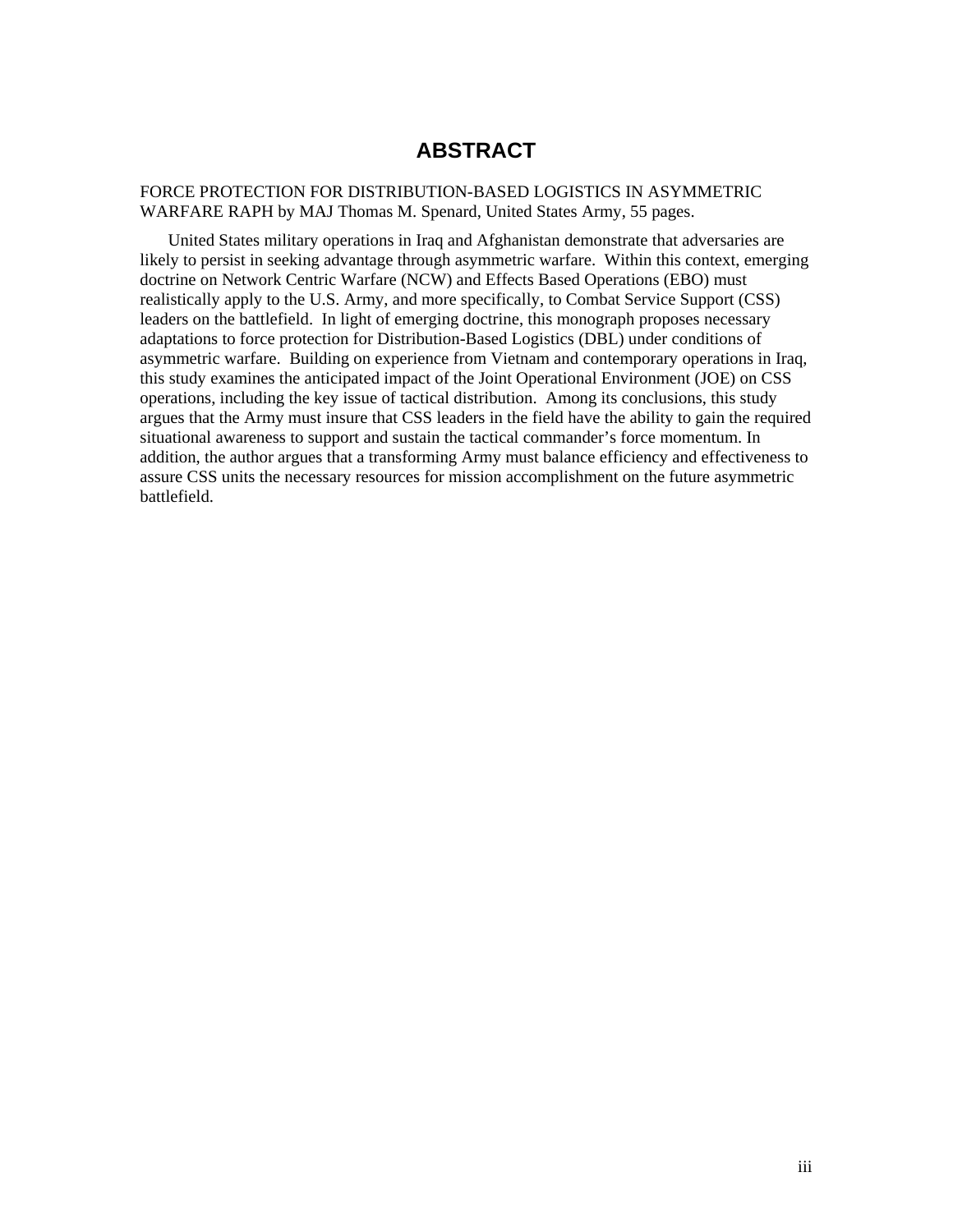# **TABLE OF CONTENTS**

<span id="page-4-0"></span>

| II. THE BACKDROP: ASYMMETRIC WARFARE AND DISTRIBTUION BASED  |  |
|--------------------------------------------------------------|--|
|                                                              |  |
|                                                              |  |
|                                                              |  |
|                                                              |  |
|                                                              |  |
|                                                              |  |
|                                                              |  |
|                                                              |  |
|                                                              |  |
|                                                              |  |
|                                                              |  |
|                                                              |  |
|                                                              |  |
| V. FUTURE OPERATIONS IN THE JOINT OPERATIONAL ENVIRONMENT 30 |  |
|                                                              |  |
|                                                              |  |
|                                                              |  |
|                                                              |  |
|                                                              |  |
|                                                              |  |
|                                                              |  |
|                                                              |  |
|                                                              |  |
|                                                              |  |
|                                                              |  |
|                                                              |  |
|                                                              |  |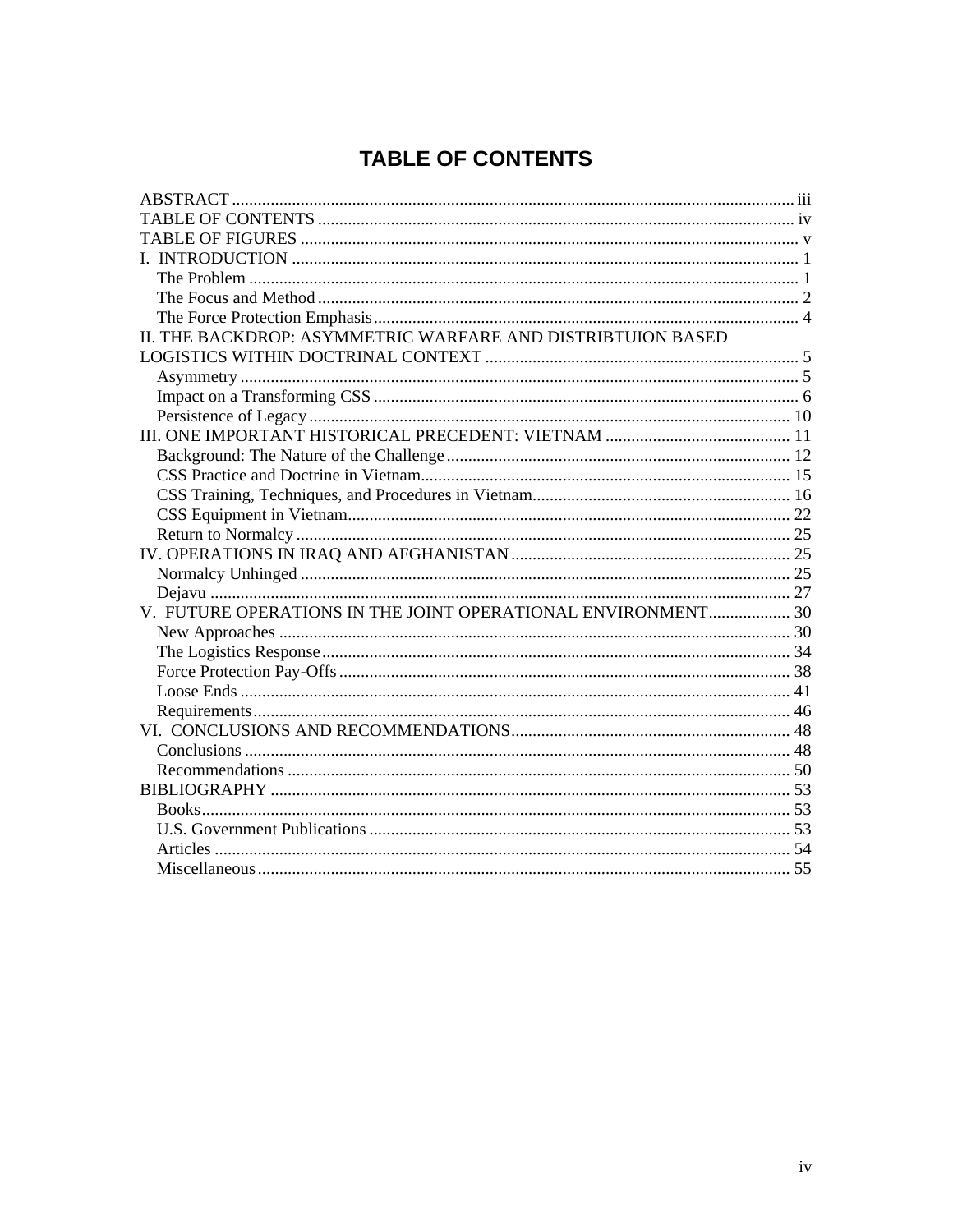# **TABLE OF FIGURES**

<span id="page-5-0"></span>

|--|--|--|--|--|--|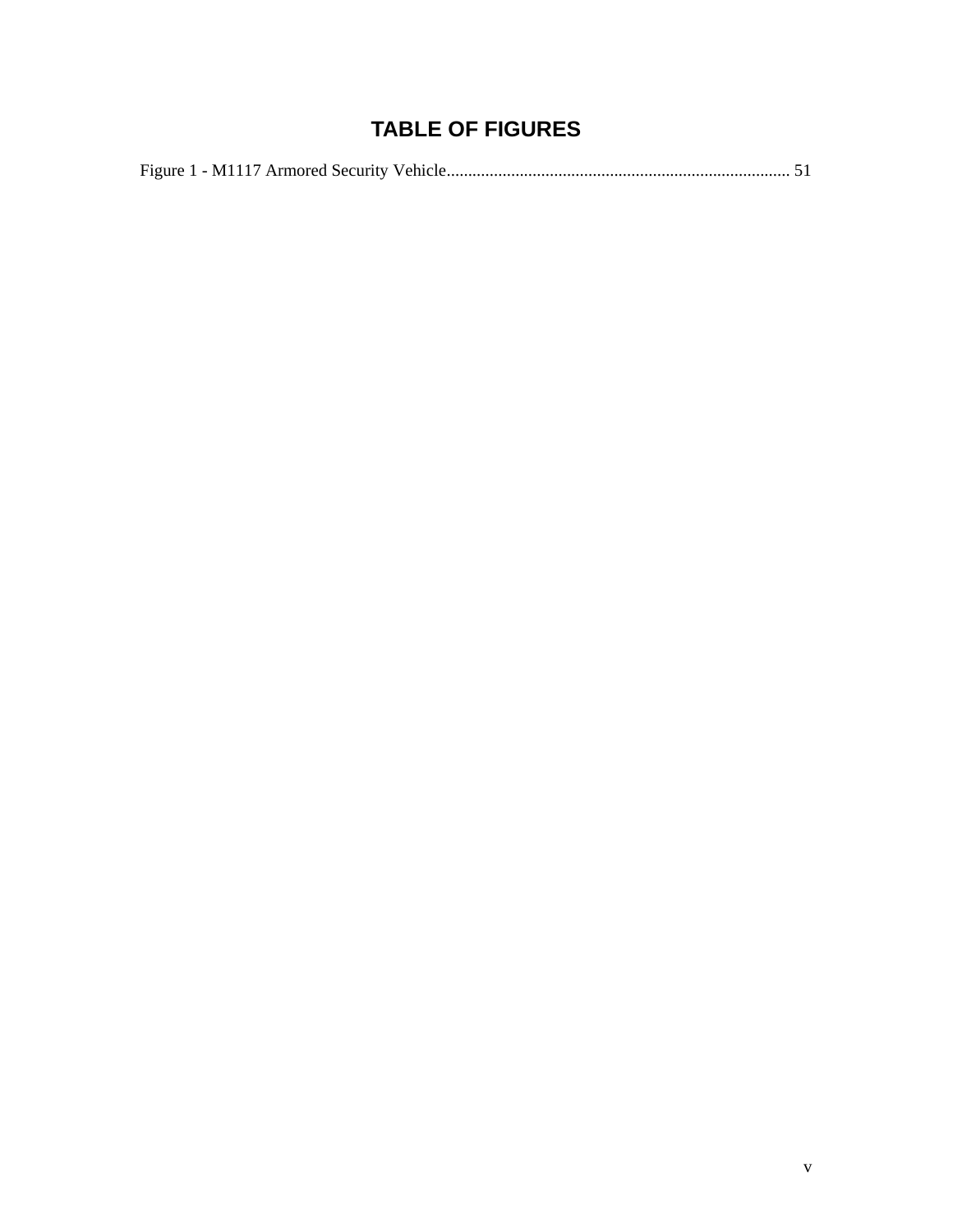# **I. INTRODUCTION**

#### <span id="page-6-0"></span>**The Problem**

Asymmetric warfare seeks to avoid enemy strengths and concentrate comparative advantages against relative weaknesses. As the Global War on Terror (GWOT) progresses, current trends in Iraq and Afghanistan show that asymmetric attacks are likely to increase, even as the United States military maintains its conventional dominance. Meanwhile, an emerging strategy within Combat Service Support (CSS) transformation is Distribution-Based Logistics (DBL). This initiative aims to provide equal or better CSS capabilities with fewer unit resources and supplies through better distribution rather than through stockpiles of supplies. At the tactical level, DBL promises to affect CSS units by reducing the total combat zone footprint. However, under conditions of asymmetric warfare, force protection of these vital assets will become even more essential. This is the fundamental dilemma confronting planners and force developers: how to afford more protection with possibly fewer assets.

The United States military operations in Iraq and Afghanistan reflect the challenges that ground forces face in asymmetric warfare. The race to Baghdad during the initial stage of Operation Iraqi Freedom (OIF) caused combat units to operate on extended and unsecured lines of communication. This circumstance left (CSS) units vulnerable to enemy attacks. The enemy's firepower and ambush tactics caused significant disruption of convoys with critical supplies for the combat forces.

Tactical CSS sustains force momentum by focusing resources both to support the commander's intent and concept of operations and to maximize freedom of action. The challenge to future leaders within sustainment units of action is simultaneously defeating asymmetric adversaries while also providing unimpeded combat service support to maneuver units for sustaining force momentum. The complexity inherent in CSS transformation is likely to magnify the force protection challenges for CSS units during tactical distribution. Simultaneously, the

1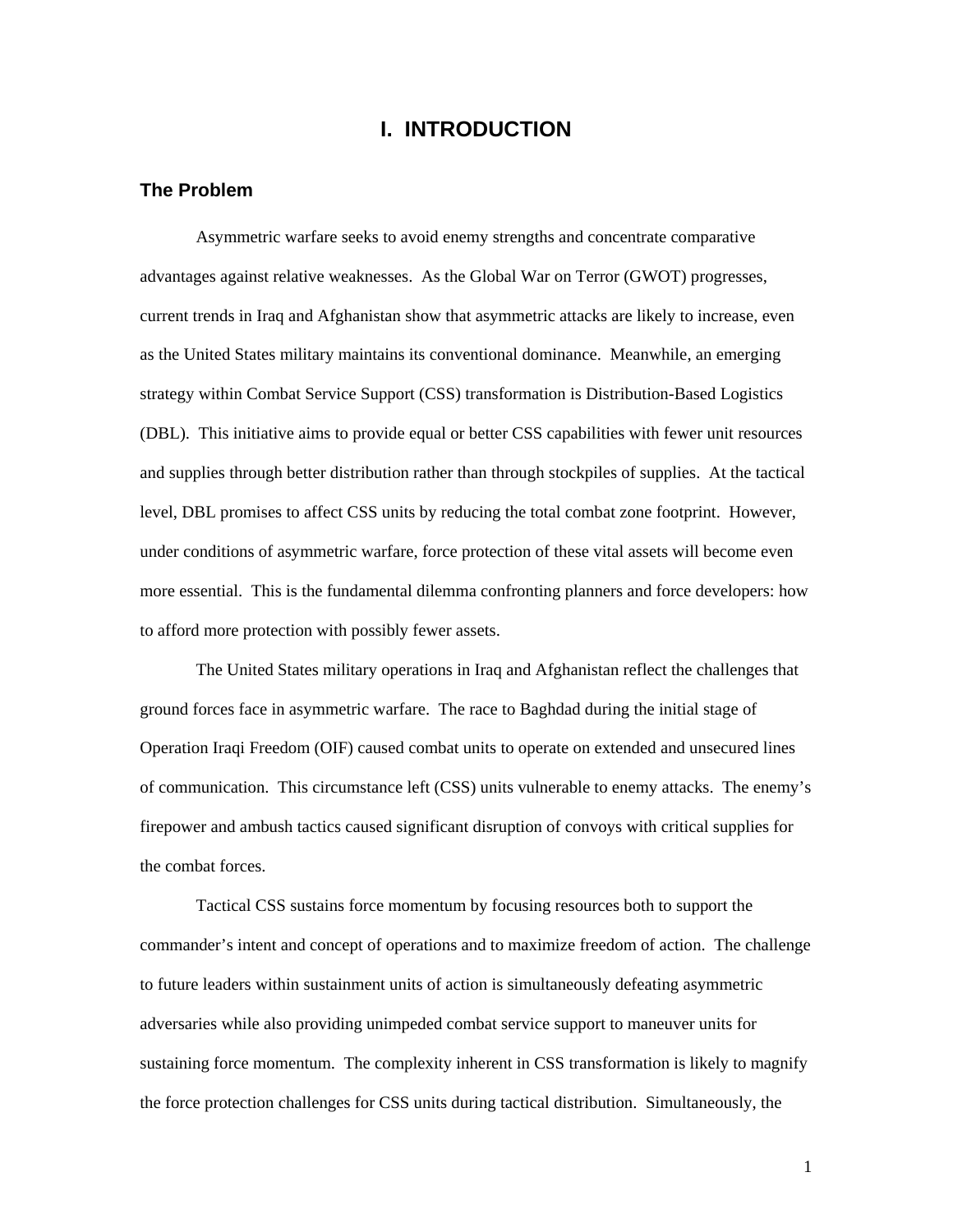<span id="page-7-0"></span>CSS community must deal with the pitfalls inherent in "better business" practices and "just in time" logistics that seek efficiency over effectiveness. As *On Point,* a study of the U.S. Army during OIF, indicates, CSS transformation must meet a significant array of requirements:

The CSS difficulties cross all aspects of Army operations – doctrine, organization, training, materiel, leader development, personnel, and facilities (DOTMLPF). From the recent shift to "just-in-time" logistics to the training and equipping of CSS soldiers and units, the CSS community and the Army must rethink how they conduct operations. The current system emphasizes efficiency over effectiveness – from parts and supply distribution to the physical equipping of CSS units. In combat, however, effectiveness is the only real measure of success; many CSS units struggled to perform their mission due to "savings" realized in recent changes in organization, equipment, training, resources, and doctrine $^{-1}$  $^{-1}$  $^{-1}$ 

## **The Focus and Method**

This monograph studies tactical distribution by sustainment units during asymmetric warfare in the Joint Operational Environment (JOE). The treatment examines how doctrine, technology, equipment, and tactics, techniques, and procedures are likely to affect the way in which CSS units conduct force protection in the JOE. At issue is the changing nature of logistics structures and concepts of support that were developed for a Cold War Army and that continue to evolve to meet support requirements within an asymmetric warfare environment. Within this context, major questions include: Specifically, what is asymmetric warfare? What were the trends in the nature and level of enemy threat to U.S. Army logistics forces in Vietnam? What lessons can the U.S. military learn from operations in Iraq and Afghanistan for future doctrine? What procedures can the combatant commander at the operational level use to minimize the logistics footprint at the tactical level? What procedures, equipment, and training can U.S. military forces use to counter enemy threats to tactical distribution? The answers to these questions are likely to require changes in doctrine, training, techniques, procedures and

<span id="page-7-1"></span> $\begin{array}{c|c}\n\hline\n\end{array}$  Fotenot, Gregory, E.J. Degen, and David Tohn. *On Point, The United States Army in Operation Iraqi Freedom.* Fort Leavenworth, Kan.: Combat Sutdies Institute Press; Washington, D.C.: Headquarters, Department of the Army, 2004: xxviii.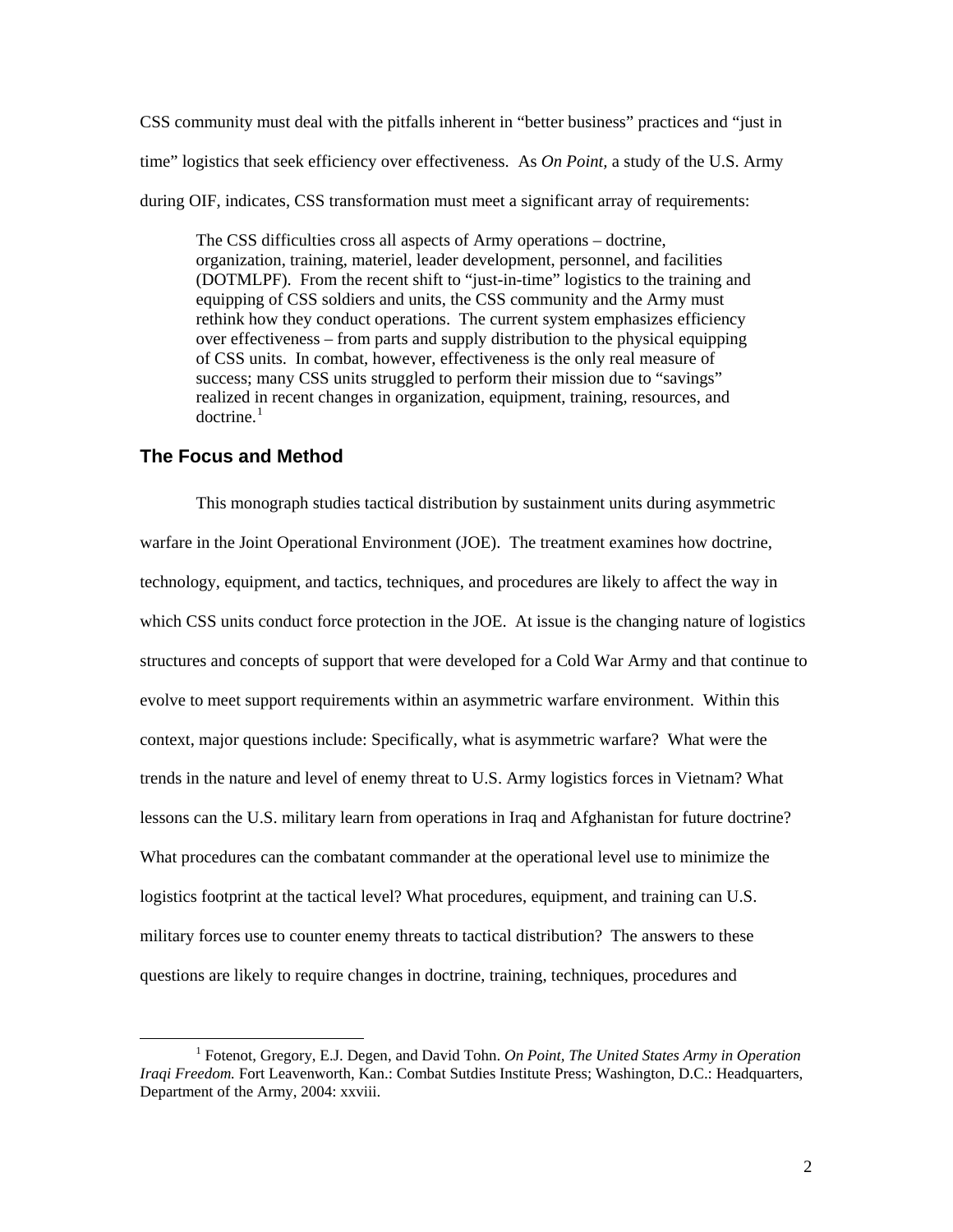equipment to improve tactical distribution in asymmetric warfare and to ensure force momentum for maneuver forces.

The approach to the problem begins with an overview of asymmetric warfare. This point of departure includes a review of current U.S. Army doctrine, as well as Joint doctrine on distribution. The next step in the research methodology involves a historical analysis of selected operations involving the United States military in the Vietnam War. The purpose of historical analysis is to determine the nature and dynamics of tactical distribution in asymmetric warfare and to evaluate lessons learned in order to aid the present transformation of the U.S. military. Against this historical backdrop, the next step reviews on-going operations in Iraq and highlights the impact of selected aspects of asymmetric warfare on logistical operations. There follows an examination of emerging doctrine and how logistical support to maneuver units must adapt to Network Centric Warfare (NCW) and Effects Based Operations (EBO) in the Joint Operation Environment. The treatment subsequently extends to a discussion of how "sense and respond" logistics affects distribution-based logistics in order to reduce the logistics footprint on the battlefield. Sense and Respond Logistics (S&RL) uses information technology to sense consumer needs and to respond adaptively to demands for sustainment.<sup>[2](#page-8-0)</sup> The intent of DBL is to provide the same or better support through demand-driven distribution rather than through stockpiles of supplies held and transported by units. Within this conceptual context, NCW and EBO are likely to have a substantial impact on logistics units and how these units conduct force protection. Future Units of Employment (UE) will have Maneuver Enhancement (ME) Brigades that are combined arms organizations that can be tasked organized according to mission requirements for freedom of maneuver on the battlefield. The ME brigades, however, will not be fixed

<span id="page-8-0"></span> $\frac{1}{2}$ . *Operational Sense and Respond Logistics: Co-evolution of an Adaptive Enterprise Capability*. Concept Document Department of Defense Office of Force Transformation. Washington, D.C.: November 2003: 18.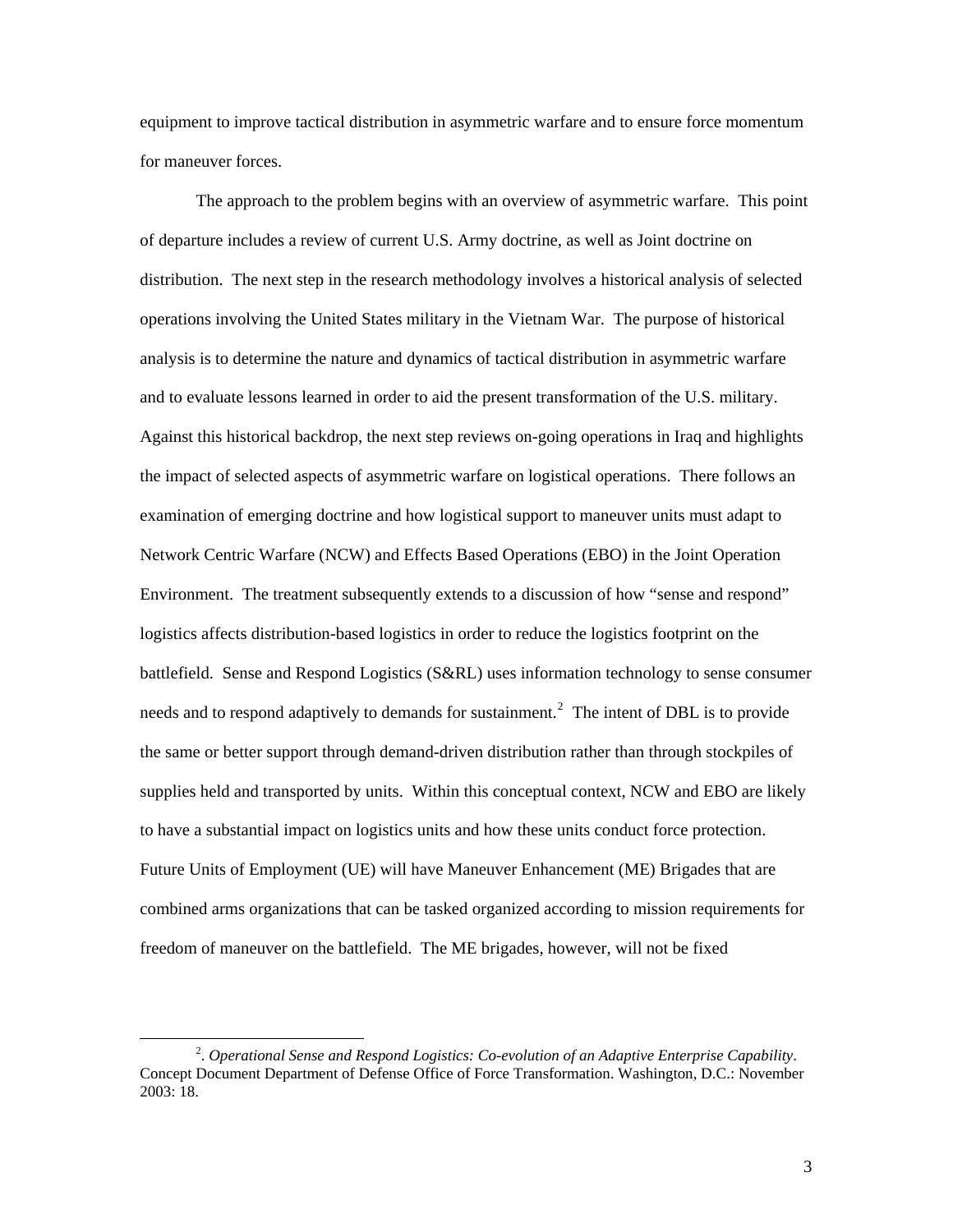<span id="page-9-0"></span>organizations and a mix of additional capabilities must be added, depending on the operation.<sup>[3](#page-9-1)</sup> As operations become more noncontiguous and nonlinear, and as the CSS footprint becomes smaller with DBL, leaders must adapt their force protection measures. Adaptation affects not only CSS units, but also maneuver units that may face operational pauses as sustaining operations are delayed, or as the maneuver units are tasked to provide forces for a Tactical Control Force (TCF) or tailored ME Brigades.

### **The Force Protection Emphasis**

Meanwhile, as Army transformation continues, force protection remains an important issue, not only for maneuver elements, but also for CSS. Force protection is defined as the actions taken to prevent or mitigate actions against personnel, resources, facilities, and critical information and those actions that conserve a force's fighting potential, so it can be applied at the decisive time and place and incorporate the coordinated and synchronized measures to enable the effective employment of the joint force while degrading opportunities for the enemy. $4$  The force protection challenges for distribution discussed in this monograph focus on the actual movement of supplies on the battlefield rather than on measures taken within the base camp. Security of lines of communication is certainly not new, but becomes even more challenging as adversaries look for the softer targets of sustainment units on the asymmetric battlefield.

<span id="page-9-1"></span><sup>&</sup>lt;sup>3</sup> Army Comprehensive Guide to Modularity, Version 1.0, U.S. Army Training and Doctrine Command. Fort Monroe, VA.: October 2004: 1-15.

<span id="page-9-2"></span>Chairman of the Joint Chiefs of Staff. *Joint Publication 1-02, Department of Defense Dictionary of Military and Associated Terms.* Washington, D.C.: U.S. Government Printing Office, 1997: Updated 2004, 209.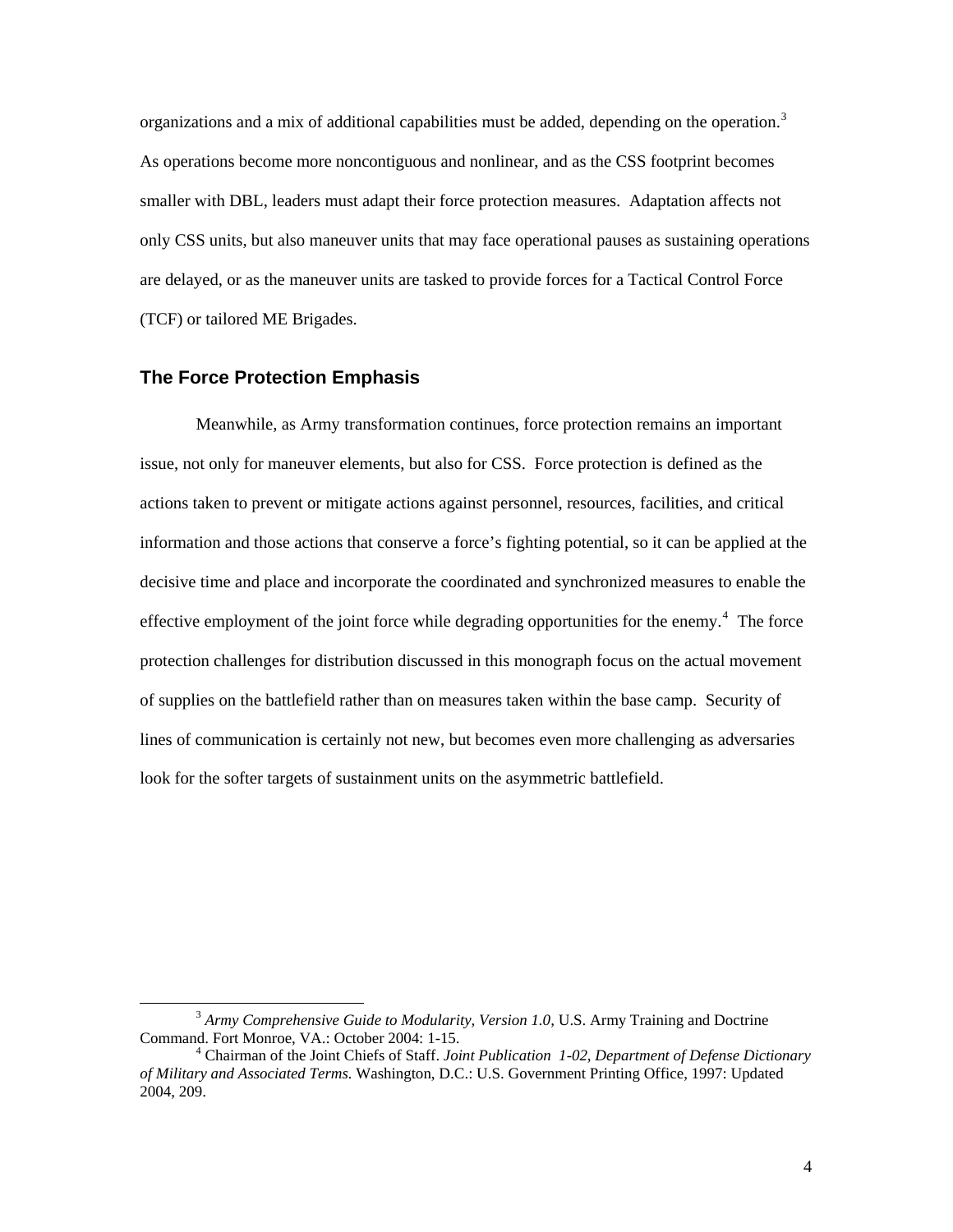# <span id="page-10-0"></span>**II. THE BACKDROP: ASYMMETRIC WARFARE AND DISTRIBTUION BASED LOGISTICS WITHIN DOCTRINAL CONTEXT**

## **Asymmetry**

*Field Manual (FM) 3-06* defines asymmetry as the dissimilarities in organization, equipment, doctrine, capabilities and values between other armed forces (formally organized or not) and U.S. forces. Engagements are asymmetric if forces, technologies, and weapons are different, or if a resort to terrorism and rejection of more conventional rules of engagement are the norm.<sup>[5](#page-10-1)</sup> Although *Joint Doctrine Publication 1-02* (Dictionary of Military and Associated Terms) does not define asymmetry, the 1999 Joint Strategy Review notes that:

Asymmetric approaches are attempts to circumvent or undermine U.S. strengths while exploiting U.S. weaknesses using methods that differ significantly from the United States' expected method of operations. (Asymmetric approaches) generally seek a major psychological impact, such as shock or confusion that affects an opponent's initiative, freedom of action, or will. Asymmetric methods require an appreciation of an opponent's vulnerabilities. Asymmetric approaches often employ innovative, nontraditional tactics, weapons, or technologies, and can be applied at all levels of warfare – strategic, operational, and tactical – and across the spectrum of military operations.<sup>[6](#page-10-2)</sup>

Others have defined asymmetry as acting, organizing, and thinking differently than

opponents in order to maximize one's own advantages, exploit an opponent's weaknesses, attain the initiative or gain greater freedom of action.<sup>[7](#page-10-3)</sup> In *Asymmetrical Warfare*, Roger Barnett discusses the challenges that the U.S. military currently faces. He contends that it is simply too trivial to assert that emphasizing one's strengths and exploiting an enemy's weaknesses are what differences in strategies are all about. True asymmetries are those actions that an adversary can exercise and that the U.S. military either cannot or will not. Such actions pose grave difficulties

<span id="page-10-3"></span><span id="page-10-1"></span> $\frac{1}{5}$  Chief of Staff, U.S. Army. *FM 3-06 Urban Operations.* Washington, D.C.: Headquarters, Department of the Army, 2003. Glossary.

<span id="page-10-2"></span>Chairman of the Joint Chiefs of Staff, *Joint Strategy Review 1999*, Washington, D.C.: U.S. Government Printing Office, 1999: 2.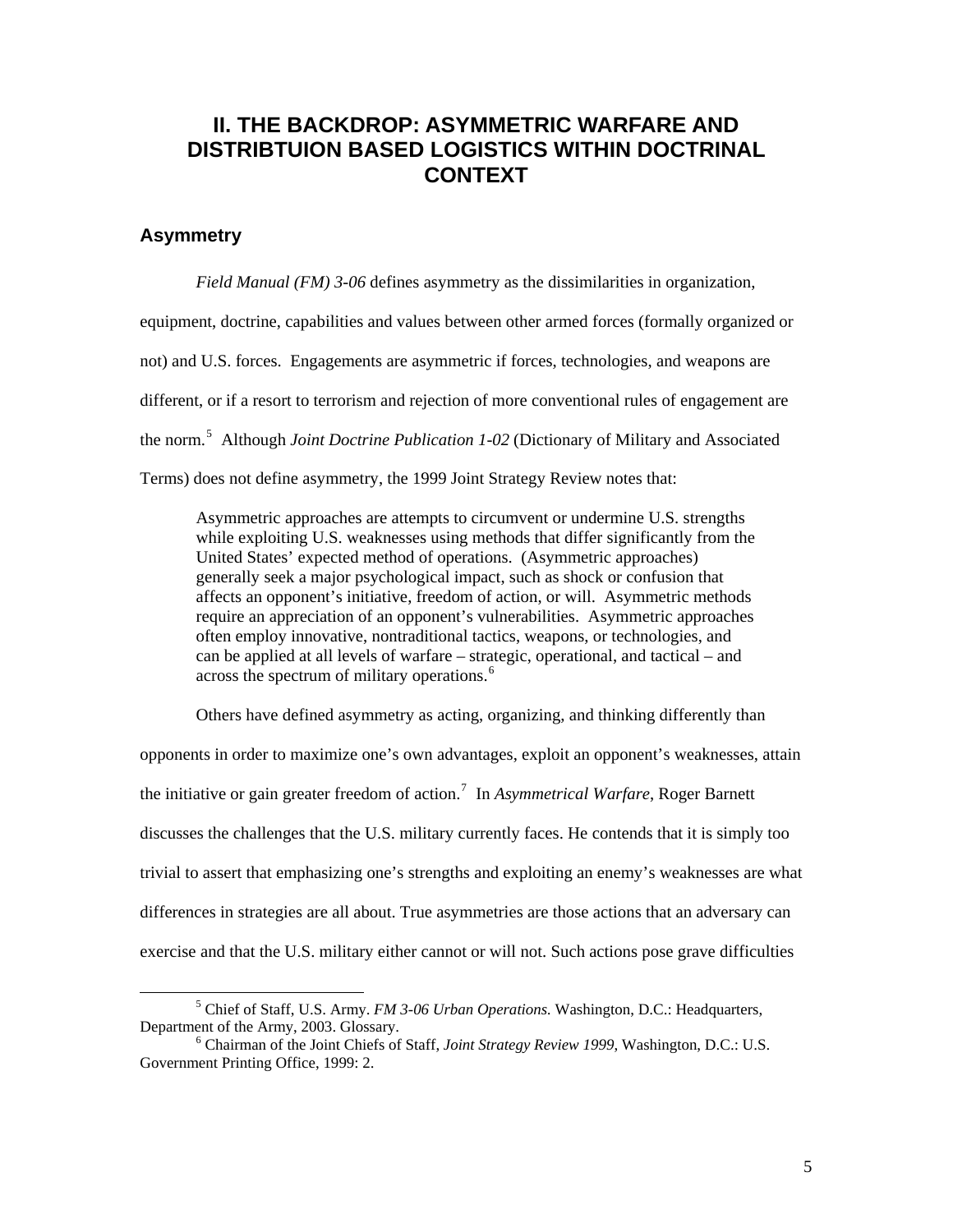<span id="page-11-0"></span>because one cannot respond with offsetting tit-for-tat actions that are impossible at worst and problematic at best; the difficulty is that asymmetrical attacks and defenses lean toward the countercultural.<sup>[8](#page-11-1)</sup> It is not feasible for the United States military to resort to techniques that are used by enemy forces in Iraq, including beheading hostages, operating from religious shrines, or using innocent civilians as human shields. More to the point, Vice Admiral Arthur Cebrowski (USN Ret.) and Thomas Barnett observe:

In short, the rise of asymmetrical warfare is largely our own creation. We are creating the mismatch in means as we increasingly extend the reach of our warfighting machine down the range of conflict – past the peer competitor, past the rogue nation-state, right down to individual enemy combatants.<sup>[9](#page-11-2)</sup>

Asymmetric warfare encompasses a wide range of theory, experience, conjecture, and definition, but the implicit premise is that asymmetric warfare deals with unknowns, with surprise in terms of ends, ways, and means.<sup>[10](#page-11-3)</sup> Perhaps the best way to view asymmetric warfare is through the classic action-reaction-counteraction cycle, in which an enemy studies U.S. doctrine and attempts to counter it with the unexpected. U.S. forces recognize the asymmetry and counter it and so forth. $^{11}$  $^{11}$  $^{11}$ 

## **Impact on a Transforming CSS**

Whatever the challenge, the military must develop a means to conduct sustainment operations on the asymmetric battlefield in order to ensure force momentum for the joint force commander. The enemy that the U.S. faces in current operations will likely continue to strike at vulnerable forces. Colonel Larry D. Harman writes:

 $\overline{\qquad \qquad }$  $^7$  Metz, Steven and Douglas V. Johnson II. Asymmetry and U.S. Military Strategy: Definition, Background, and Strategic Concepts. Carlisle, PA: U.S. War College Strategic Studies Institute, 2001: 5.

<span id="page-11-1"></span>Barnett, Roger W. *Asymmetrical Warfare: Today's Challenge to U.S. Military Power.* Washington, D.C.: Brassey's Inc., 2003: 16.

<span id="page-11-2"></span><sup>&</sup>lt;sup>9</sup> Cebrowski, Arthur K. and Thomas P. M. Barnett, "The American Way of War," *Proceedings of the U.S. Naval Institute*, January 2003, pp 42-43.

<span id="page-11-4"></span><span id="page-11-3"></span><sup>&</sup>lt;sup>10</sup> Ancker, Clinton J. III, and Michael D. Burke, "Doctrine for Asymmetric Warfare," *Military Review*(July / August 2003): 18<br><sup>11</sup> Ibid, 18.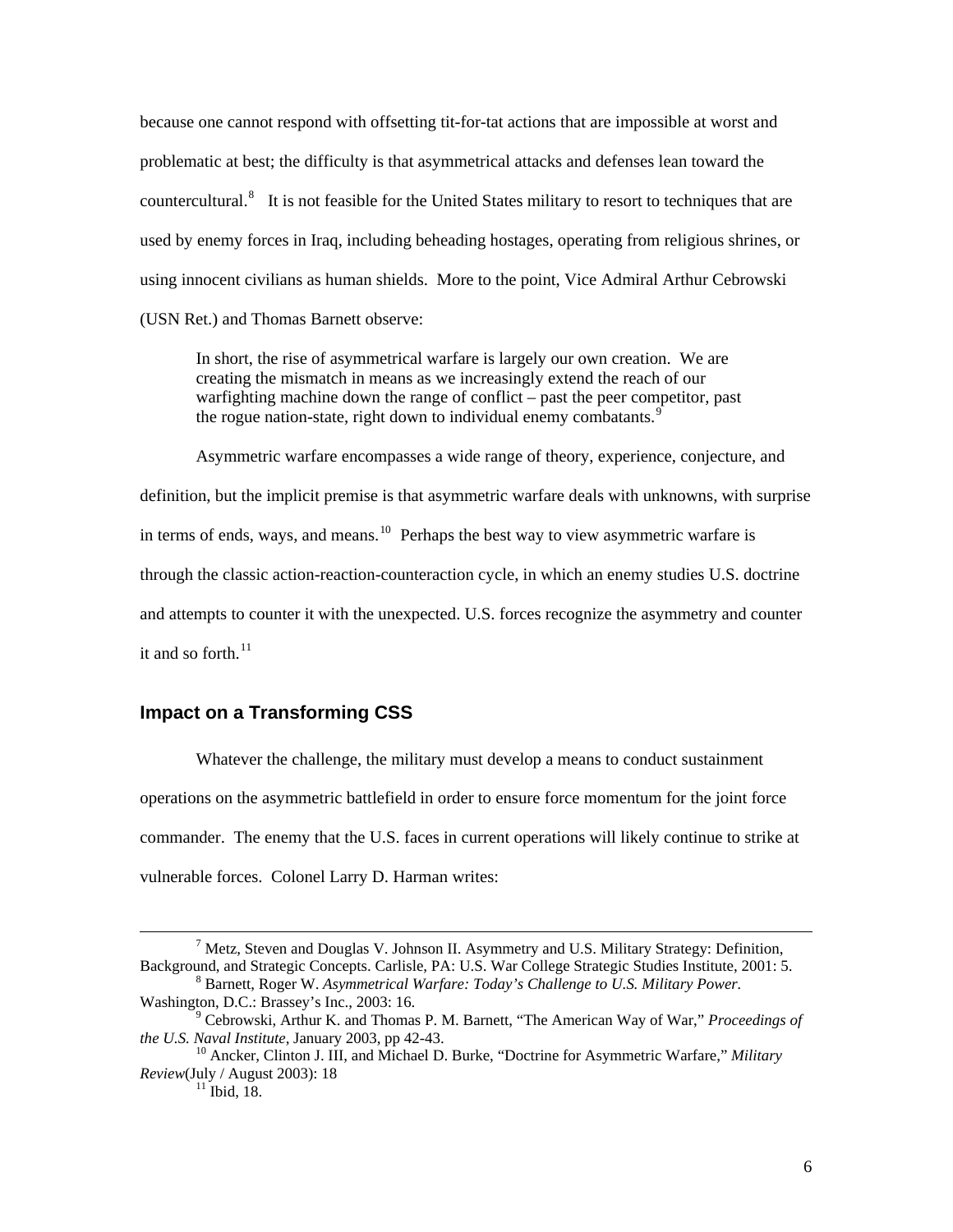An astute enemy could determine that the ways and means of sustaining U.S. maneuver forces have not improved enough to keep up with our ability to maneuver and fight asymmetrically. Said differently, the Army's sustainment rhythm may not match its desired maneuver battle rhythm. If this is true, our Army needs remedies, or a determined enemy will attack the predictable U.S. vulnerability: our ability to sustain a deployed, highly maneuverable fighting force. $12$ 

*Field Manual 4-0* provides the authoritative doctrine by which the Army's combat service support sustains full spectrum operations. The purpose of CSS is to generate and sustain combat power and to expand the commander's operational reach.<sup>[13](#page-12-1)</sup> Combat Service Support reach operations involve the operational positioning and efficient use of all available assets and capabilities from the industrial base to the soldier in the foxhole.<sup>[14](#page-12-2)</sup> CSS operational reach both converts operational art and science into an operations enabler for the force commander and sustains force momentum.<sup>[15](#page-12-3)</sup> Force momentum, as a force multiplier, significantly increases the combat potential of a force and thus enhances the probability of successful mission accomplishment. Momentum lobbies against the force commander utilizing tactical pauses for logistical purposes.<sup>[16](#page-12-4)</sup>

Today's logistics structures and support concepts were developed for a Cold War Army that relied on distinct linear support structures and predictable requirements.<sup>[17](#page-12-5)</sup> Support requirements generated large stockpiles of materiel at each echelon of support to produce a large and robust logistics tail. In order to manage the large stockpiles, the Department of Defense infused more civilian and contract workforces into CSS deployments. The result was a military force that was not sufficiently adaptive or agile to sustain force momentum for the contemporary joint force commander, as was the case during the early stages of OIF.

<span id="page-12-5"></span><span id="page-12-4"></span><span id="page-12-0"></span><sup>&</sup>lt;sup>12</sup> Larry D. Harman, "Asymmetric Sustainment: The Army's Future" *Army Logistician* (July / August 2003): 39.

<span id="page-12-1"></span><sup>&</sup>lt;sup>13</sup> Chief of Staff, U.S. Army, *FM 4-0 Combat Service Support*. Washington, D.C.: Heaquarters, Department of the Army, 2002: 1-1.<br><sup>14</sup> Chief of Staff, U.S. Army, *FM 3-0 Operations*, Washington, D.C.: Headquarters, Department of

<span id="page-12-3"></span><span id="page-12-2"></span>the Army, 2001: 12-1.<br><sup>15</sup> Ibid, 12-1.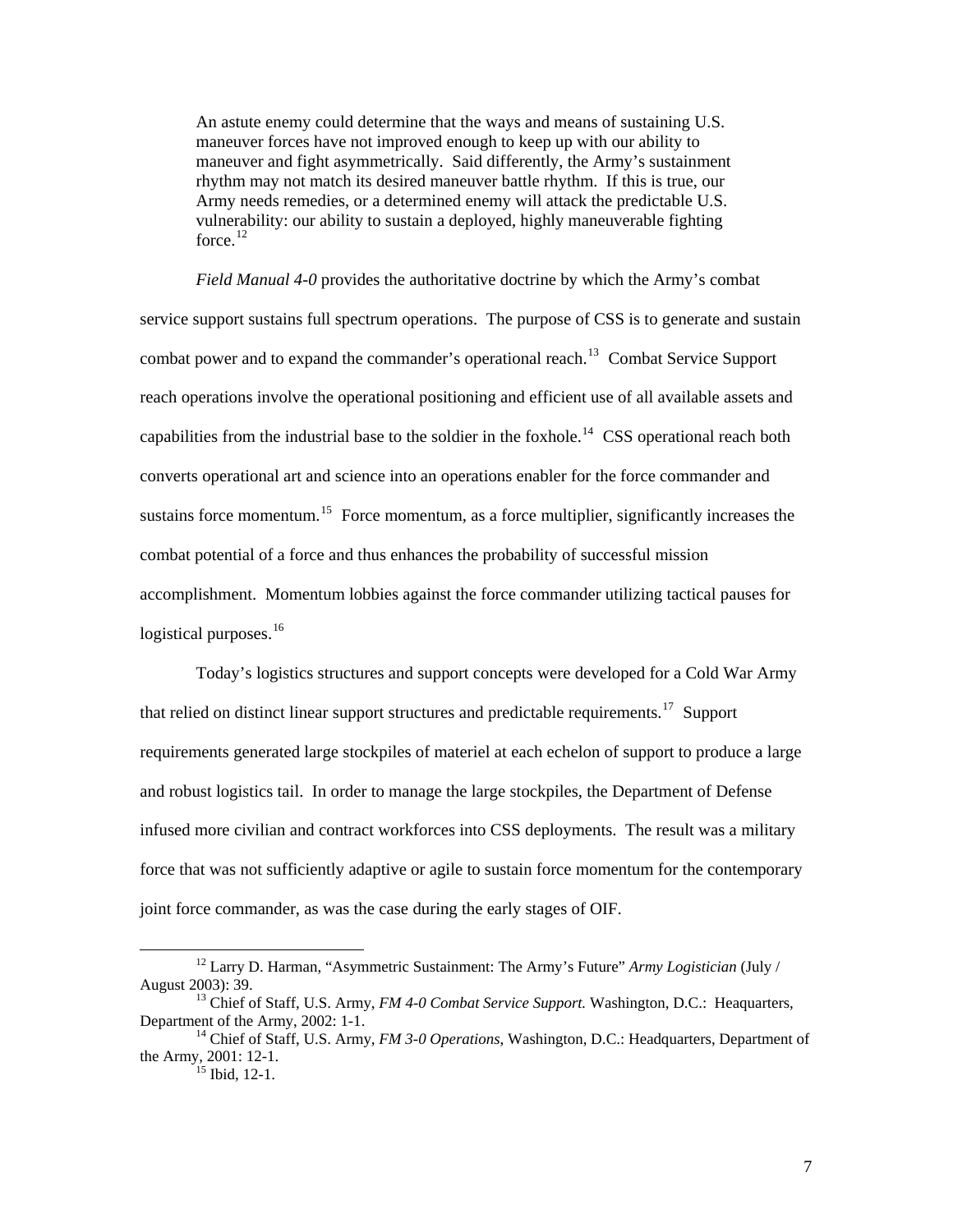The emphasis on asymmetric warfare in such locales as Iraq and Afghanistan requires Army responsiveness to a wide range of threats. Army forces must be agile and adaptive during full spectrum operations and missions, while expending fewer resources and minimizing the CSS footprint.<sup>[18](#page-13-0)</sup> The challenge is to balance efficiency with effectiveness. S&RL will attempt to transform logistics with a focus on speed and effectiveness rather than on the efficiency of domain operations.<sup>[19](#page-13-1)</sup> To meet this requirement, the Army has begun the transition from a supplybased to a DBL system. The intent of DBL is to provide equal or better CSS capabilities with fewer unit resources and supplies via better distribution, rather than via stockpiles of supplies held and carried by CSS units.<sup>[20](#page-13-2)</sup> A critical element of effective DBL, through reach, requires knowing as quickly as possible when and where resources are needed, including whenever these needs change before delivery is complete.<sup>[21](#page-13-3)</sup> Therefore real-time, complete, and precise information becomes vital to enhance the distance and duration over which a unit can successfully employ military capabilities. $^{22}$  $^{22}$  $^{22}$ 

*Field Manual 4-0* characterizes DBL as replacing bulk and redundancy with velocity and control to include visibility, management, and transportation of resources flowing to supported forces, as well as the information systems, communications, physical and resource networks of the distribution system. One critical aspect of a distribution-based system involves centralized management using distribution management centers to maximize efficiency for support commands. Other aspects include maximum use of throughput, the use of configured loads to

<sup>&</sup>lt;sup>16</sup> Joint Publication 1-02, 209.

<sup>&</sup>lt;sup>17</sup> Ibid, 209.

<sup>18</sup> *FM 4-0 Combat Service Support:* 1-11.

<span id="page-13-1"></span><span id="page-13-0"></span><sup>19</sup> *Operational Sense and Respond Logistics: Co-evolution of an Adaptive Enterprise Capability:* 18. 20 Peltz, Eric, John Halliday, and Steven Hartman. *Combat Service Support Transformation:* 

<span id="page-13-4"></span><span id="page-13-3"></span><span id="page-13-2"></span>*Emerging Strategies for Making the Power Projection Army a Reality.* Rand Corporation Study: Santa Monica: 2003: x.

 $21$  Ibid, 56

 $^{22}$  Ibid, 56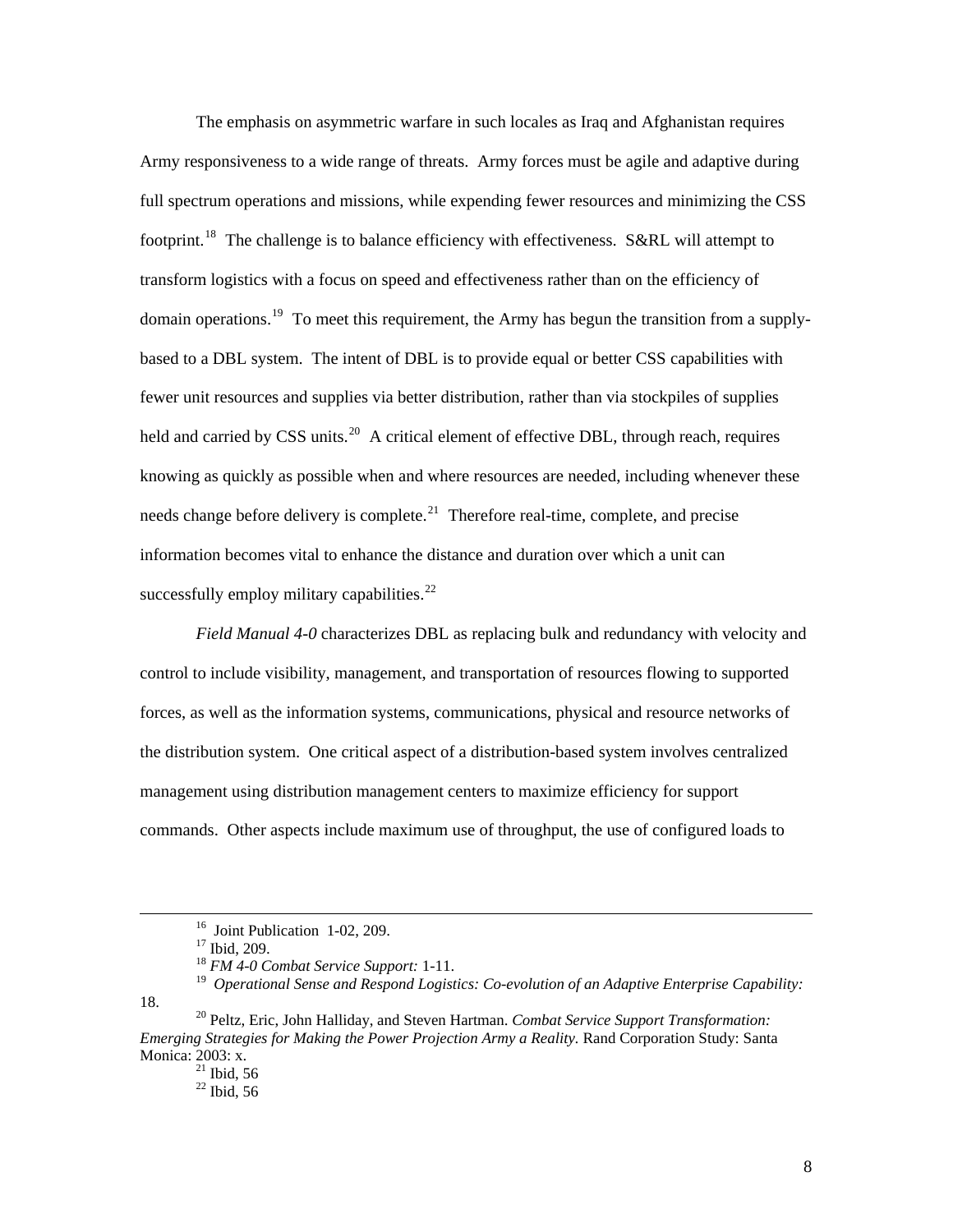facilitate throughput, and the scheduled delivery of resources at agreed-on time intervals between CSS and maneuver units. $^{23}$  $^{23}$  $^{23}$ 

The military services are responsible for the support of their own forces, except when otherwise directed by the Department of Defense or combatant command directives, plans, orders, or when provided for by agreements with national agencies, services or other nations. The combatant commanders use their directive authority for logistics to assign to the lead service Common User Logistic (CUL) support requirements. Usually the service component that is the dominant user or the most capable organization for a particular item becomes the lead service. Lead service directives may require the Army to plan and provide significant CUL support to other service components, multinational partners, governmental agencies, and nongovernmental agencies.<sup>[24](#page-14-1)</sup> CSS units will normally deploy tailorable early-entry functional modules during the early stages of force projection in order to meet the CUL requirements.<sup>[25](#page-14-2)</sup> These modular organizations that are currently being developed will expand in the future as necessary to provide the proper level of support for each operation or operational phase to maintain force momentum.

The challenge that leaders face is to ensure that sufficient force protection is afforded these modules as they deploy into a theater of operations. Leaders at all levels of command must ensure a situational understanding of the environment in which they are operating. CSS leaders cannot be successful in the Joint Operational Environment without situational understanding. Situational understanding flows from an analysis and assessment of the common operational picture to determine relationships among the factors of Mission, Enemy, Troops, Time, Terrain and Civil Affairs (METT-TC). It is situational understanding that enables the CSS force to focus

<span id="page-14-1"></span><span id="page-14-0"></span><sup>23</sup> *FM 4-0 Combat Service Support*: 1-11. 24 Ibid, 2-15.

<span id="page-14-2"></span>

 $^{25}$  Ibid, 2-27.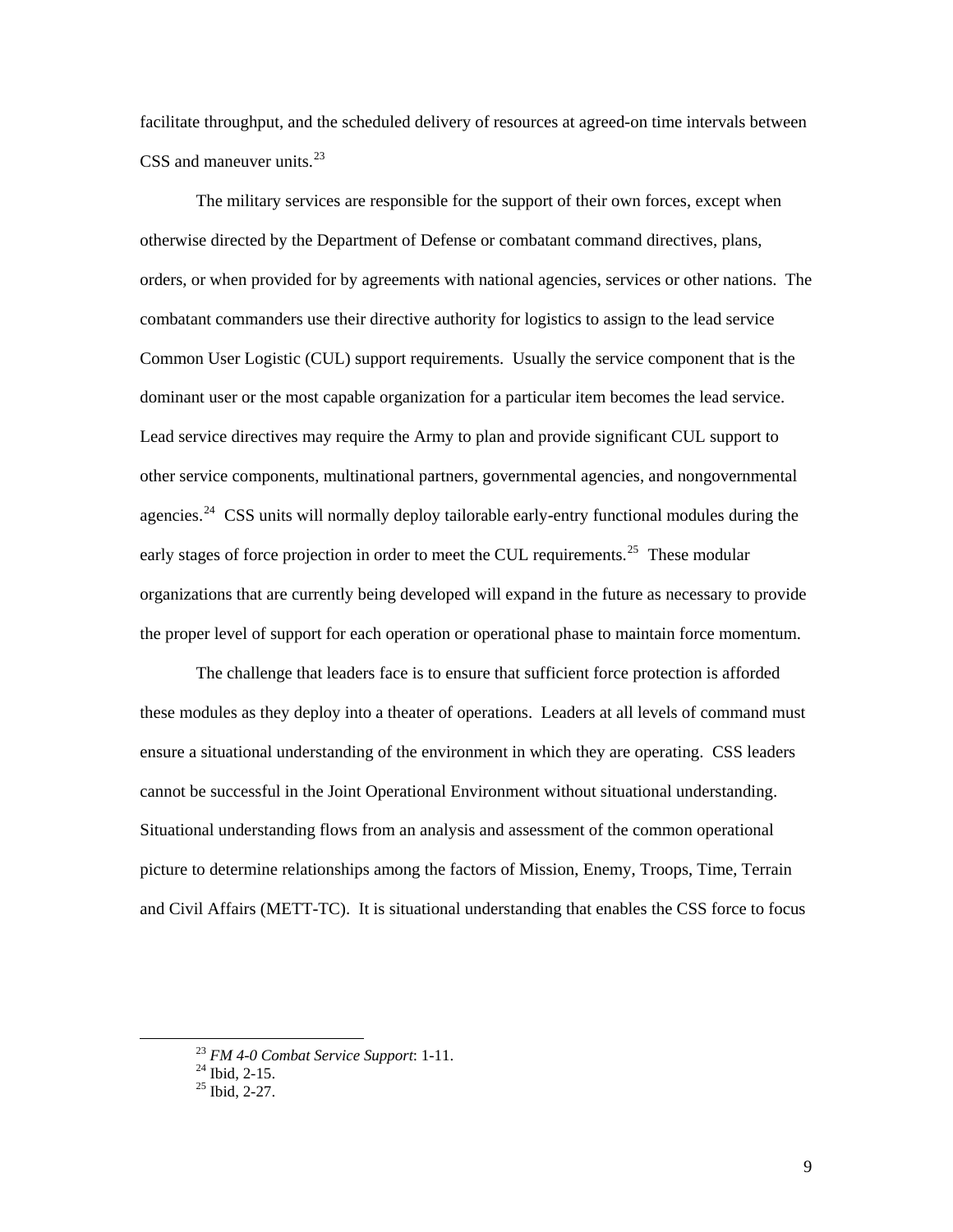<span id="page-15-0"></span>a distribution-based system responsively to meet the needs of the operational commander.<sup>26</sup> Both awareness of what is available and the ability to direct it to where it is needed at the appropriate time require total integration of all elements of the CSS system, to include active and Reserve Component Army, joint, multinational, civilian and other agencies.<sup>[27](#page-15-2)</sup> To address this issue, the U.S. Army's Combined Arms Support Command (CASCOM) has emphasized the following concepts: updating doctrine and reshaping force structure; designing and fielding technological enablers that will equip the future force; and transforming training programs. These are the conceptual foundations of the distribution-based logistics system, and they are discussed in further detail in subsequent chapters.

### **Persistence of Legacy**

The challenge is to conduct distribution-based logistics in a current asymmetric environment that promises to severely tax these concepts. Over half of the CSS assets in the U.S. Army are located in the U.S. Army Reserve (USAR) or National Guard Bureau (NGB).<sup>[28](#page-15-3)</sup> Because of a low priority in the Department of the Army Master Priority List (DAMPL), many of these CSS units were not properly resourced prior to OIF/OEF to perform their wartime mission. This was due in part to the tiered-resourcing system used by the Army. Tiered resourcing means providing higher levels of warfighting resources to units in accordance with DOD's long standing "first to fight, first resourced" policy.<sup>[29](#page-15-4)</sup> The Army assigned Authorized Levels of Organization (ALO) to units commensurate with their primary mission and the required availability dates from

<span id="page-15-4"></span><span id="page-15-3"></span><span id="page-15-2"></span><span id="page-15-1"></span> <sup>26</sup> U.S. Department of the Army Training and Doctrine Command. *TRADOC Pamphlet 525-53 Operational Concept Combat Service Support.* Fort Monroe, VA: U.S. Government Printing Office, 1997: 1-16. 27 *FM 4-0 Combat Service Support*: 1-67. 28 http://www.defenselink.mil/ra/documents/annualreports/DoDTotalForce.pdf

<sup>&</sup>lt;sup>29</sup> How the Army Runs, United States Army War College, Carlisle, PA, 2001: 8-4.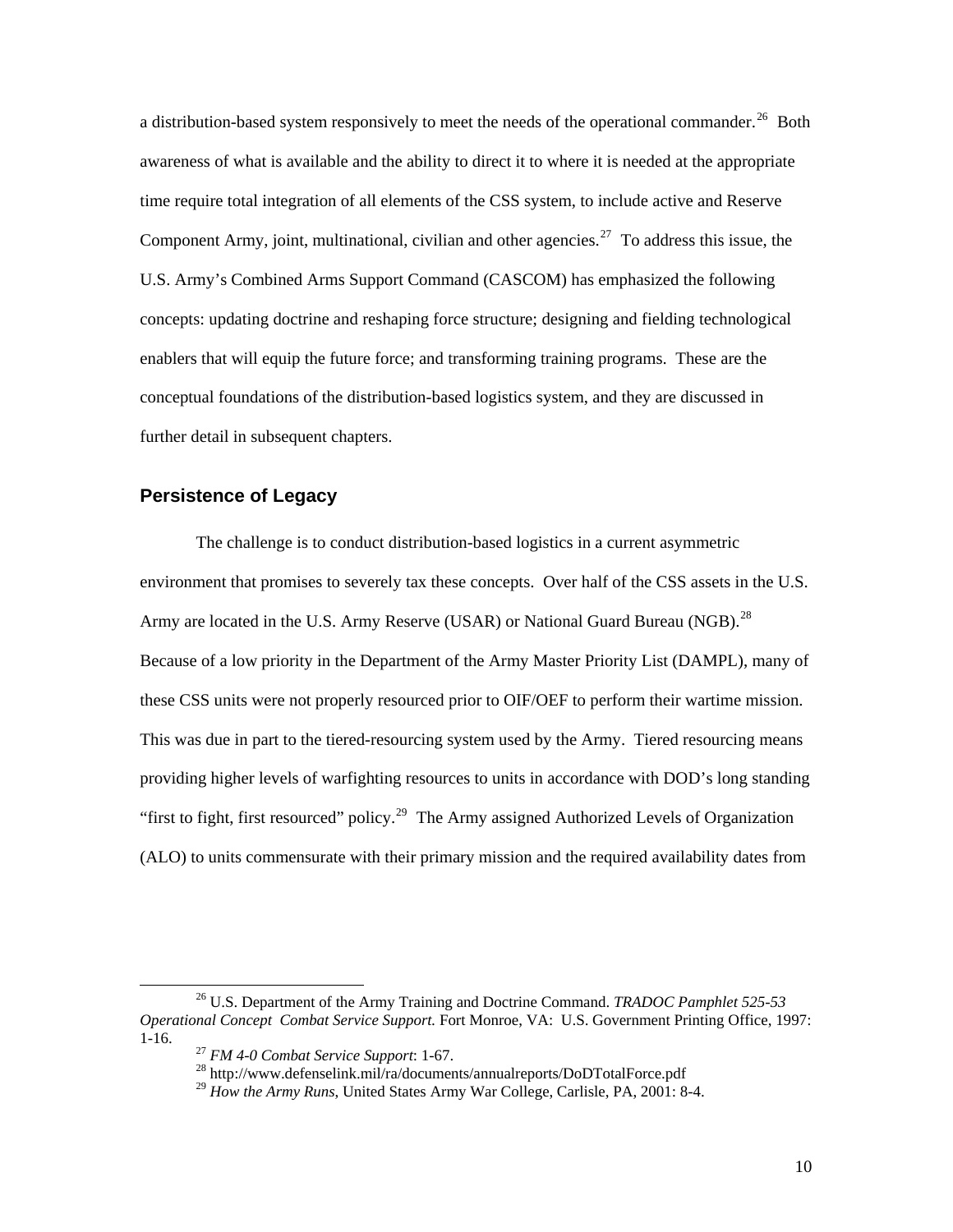<span id="page-16-0"></span>war plans.<sup>[30](#page-16-1)</sup> *How the Army Runs,* a manual produced by the United States Army War College on the development and sustainment of landpower, states:

Distributing scarce resources in DAMPL sequence allow the Army to optimize the readiness value of its asset where the risk or probability of conflict is greatest or where the least flexibility and time exist to correct shortages.<sup>[31](#page-16-2)</sup>

During operations in OIF and OEF, the CSS community relied heavily on USAR and NGB assets to meet mission requirements. As these units were activated for service, the Army provided the resources to meet their equipment shortages. However, years of lower priority on the DAMPL produced equipment shortages or precluded the latest models of equipment. Under a DBL regime, this disparity in equipment would make force protection even more difficult for USAR/NGB CSS units. This paper is not intended to compare active and USAR/NGB CSS readiness, but rather to indicate that sustainment units are fielded with equipment at various ALO levels across the asymmetric battlespace.

Adversaries of the United States will probably continue to employ unconventional warfare to negate friendly technological superiority and to strike softer targets. Under these circumstances, and as lines of communication become more vulnerable, a warrior ethos must continue to flourish in CSS units. The battlespace may also become larger, creating a still greater dichotomy between force protection and mission support. These and other challenges will no doubt mandate additional changes in doctrine, methods of training, techniques and procedures and equipment.

# **III. ONE IMPORTANT HISTORICAL PRECEDENT: VIETNAM**

<span id="page-16-2"></span>The asymmetric challenges that the United States military faces today in Iraq and Afghanistan are certainly not new. Many of them resemble challenges that the U.S. military faced in Vietnam. There, soldiers faced imminent danger from "guerrilla forces" that employed

<span id="page-16-1"></span> <sup>30</sup> Ibid, 8-4.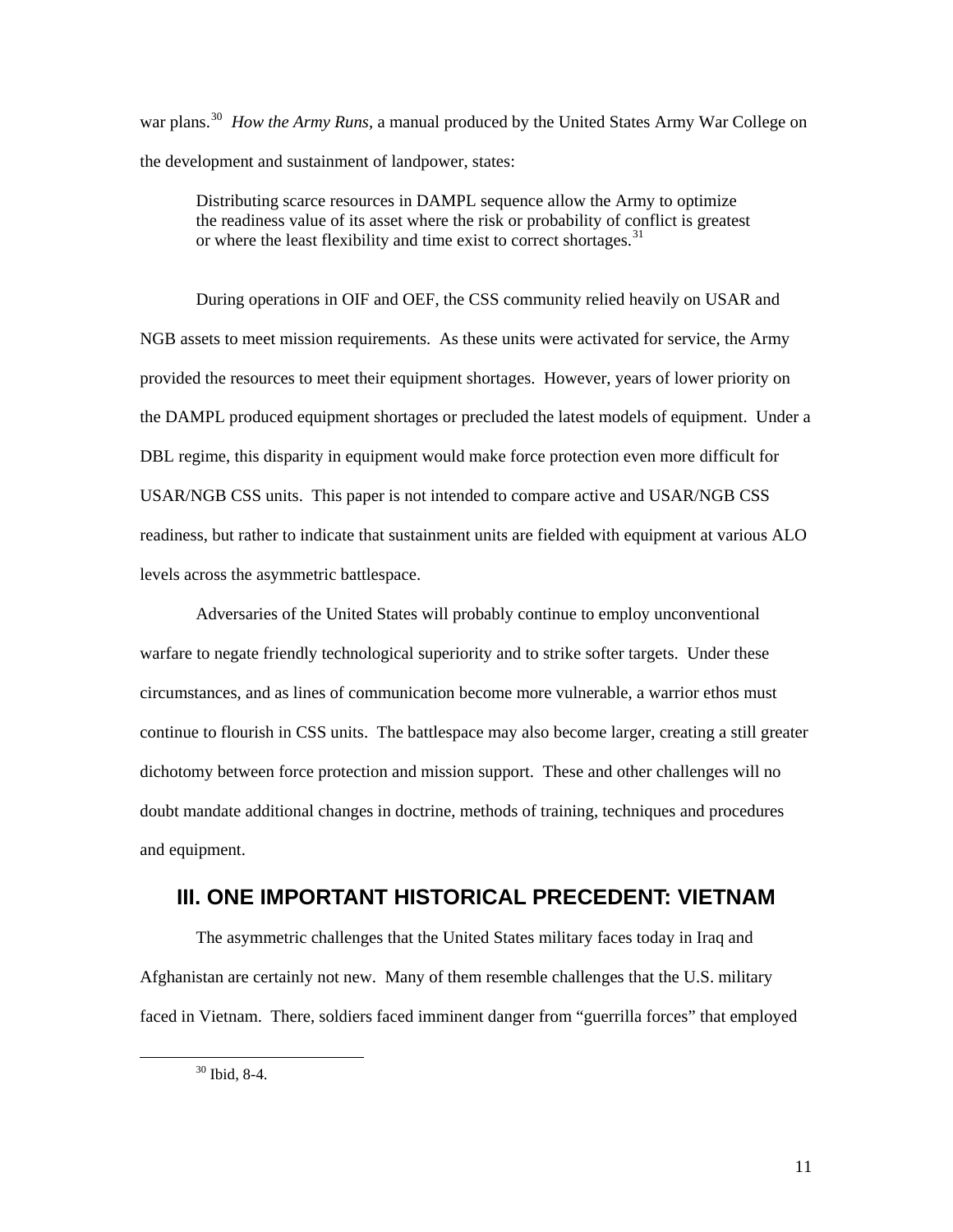<span id="page-17-0"></span>rocket-propelled grenades (RPGs), booby-traps with improvised explosive devices, and ambushes of logistical convoys with AK-47 assault rifles and other light weapons. As the Viet Cong and North Vietnamese forces struck at the vulnerable CSS structure, the ability to re-supply and maintain force momentum was a significant problem for the U.S. military in Vietnam. In retrospect, the ability to recognize and consciously think about asymmetric warfare would have been essential to any kind of meaningful response. Although the U.S. was confronting an asymmetric foe, conventional military forces lacked the vocabulary and intellectual constructs to consciously articulate the nature of the challenge and responses to it.

#### **Background: The Nature of the Challenge**

In *The Logic of Failure*, Dietrich Dorner identifies the roots of catastrophe and the small "sensible" steps that set the stage for disaster. Dorner believes that there are general behavioral tendencies that characterize people in situations fraught by uncertainty, complexity, and lack of clarity. If nothing else, the United States experience in the Vietnam War was characterized by uncertainty, complexity, and lack of clarity. President Johnson's administration and the Joint Chiefs of Staff did not fully grasp the complexity of Vietnam and thus failed to address the fundamental problem in the Republic of Vietnam: Asymmetric warfare as embodied in a Viet Cong-inspired insurgency that was abetted by powerful external forces.

Complexity is defined in *The Logic of Failure* as the existence of many interdependent variables within a given system. According to Dorner, if one is to operate within a complex and dynamic system, one has to know not only what the current status is, but also what the status will or could be in the future; one also has to know how certain actions taken will influence the situation.<sup>[32](#page-17-1)</sup> Dorner states that it is essential to have clear goals in mind before forming judgments and arriving at decisions. The Joint Chiefs of Staff had precious few clear goals and little

 $31$  Ibid, 8-5.

<span id="page-17-1"></span><sup>32</sup> Dorner, Dietrich. *The Logic of Failure.* Cambridge, MA: Perseus Books, 2001: 38.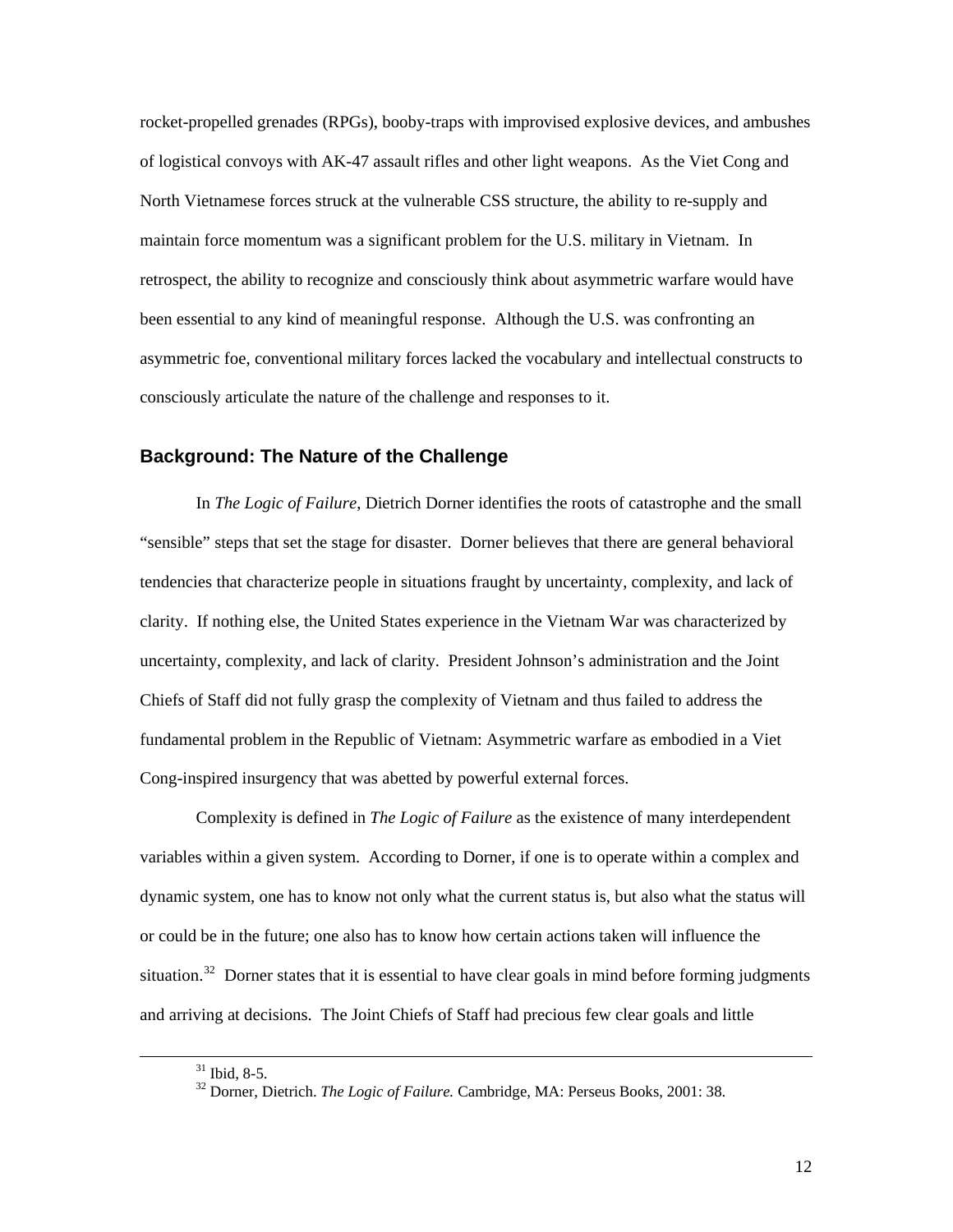guidance in preparation for the Vietnam conflict. Secretary of Defense Robert McNamara provided the following chilling guidance for the military: "Policy is: anything that will strengthen the position of the Government of Vietnam will be sent."<sup>[33](#page-18-0)</sup> Thereafter, the JCS pushed for full mobilization for the war in Vietnam. The service chiefs wanted to avoid "the doctrine of gradualism" that would deploy just enough American troops to avoid a disaster, but not enough to pose a threat to North Vietnam.<sup>[34](#page-18-1)</sup> This philosophy helped lead to what Dorner calls the development of failure: "failure does not strike like a bolt from the blue; it develops gradually according to its own logic". $35$ 

According to Dorner, the main issue is that people fail to approach problems from a systemic perspective. They tend to focus on one problem while neglecting the complex interrelationships comprising and impacting the system. The United States was fighting the war as a "state on state" conflict rather than as an insurgency within South Vietnam supported by external actors. Dorner states that people dealing with complexity act in a ritualized way that means they do not have to start from scratch to determine the best course of action.<sup>[36](#page-18-3)</sup> However, this approach can be very damaging and lead to a crippling conservatism known as "methodism." Dorner borrows the term "methodism" from Carl von Clausewitz. Clausewitz observed: "so long as no acceptable theory, no intelligent analysis of the conduct of war exists, routine methods will tend to take over even at the highest levels."<sup>[37](#page-18-4)</sup> In the absence of clear guidance from the administration, the JCS resorted to the "method" that had worked so well in World War II, which involved full mobilization for a "state on state" war. Under Secretary of State Nicholas Katzenbach poignantly observed in June 1967, that the North Vietnamese Army was "the key"

<sup>&</sup>lt;sup>33</sup> Perry, Mark. *Four Stars*. Boston, MA: Houghton Mifflin Company, 1989: 149.<br><sup>34</sup> Ibid, 161.

<span id="page-18-1"></span><span id="page-18-0"></span>

 $35$  Dorner: 10.

<span id="page-18-4"></span><span id="page-18-3"></span><span id="page-18-2"></span><sup>36</sup> Ibid, 170.

<sup>37</sup> Ibid, 170.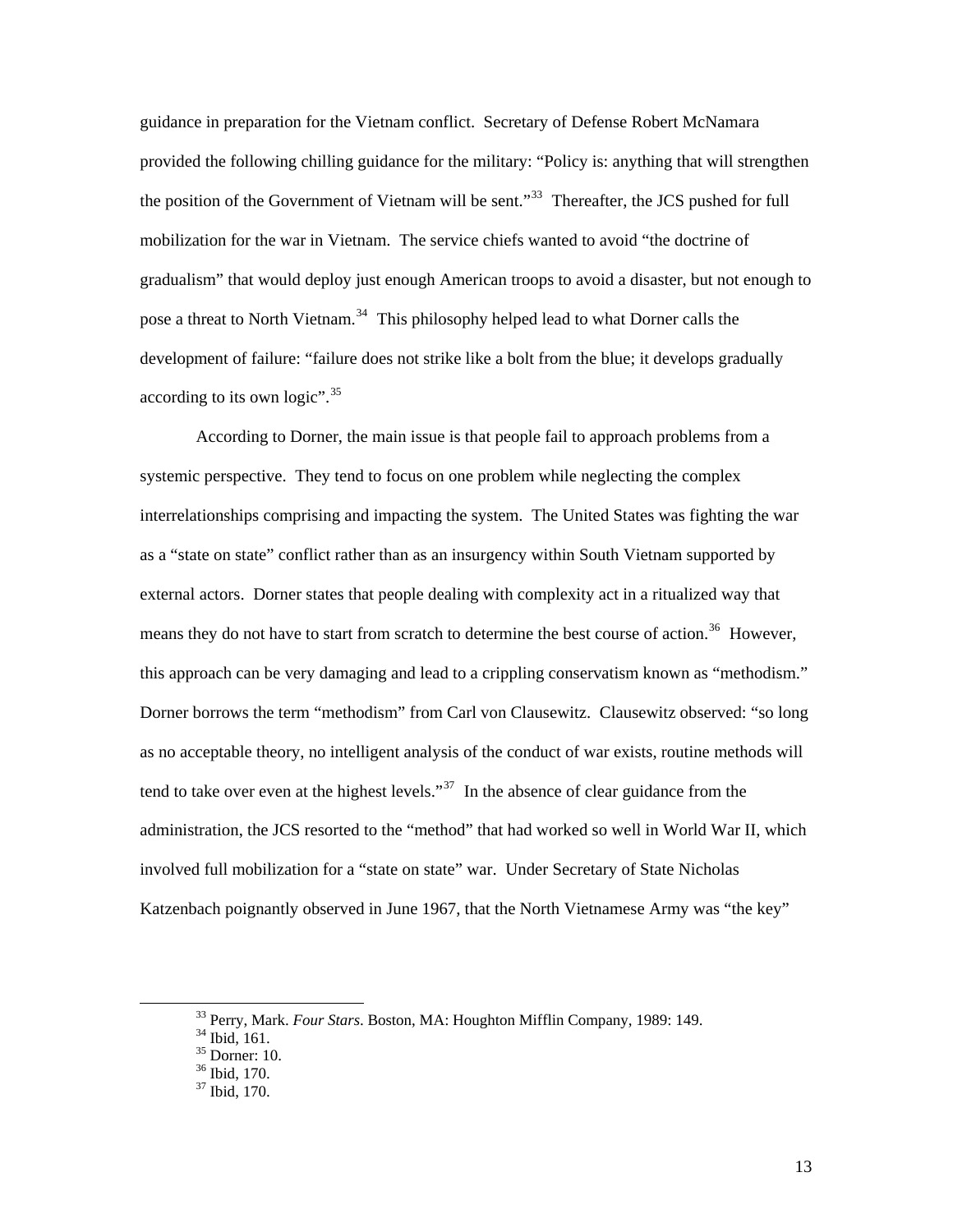and that the U.S. "should recognize that pacification is not the ultimate answer – we have neither the time nor the manpower."<sup>[38](#page-19-0)</sup>

By not breaking the complex goal down into partial goals, the United States condemned itself to what Dorner calls "repair service" behavior.<sup>[39](#page-19-1)</sup> The United States began to search out things that were malfunctioning and, once they were discovered, the immediate goal became fixing whatever was broken. For example, the Republic of Vietnam, headed from 1954 to 1963 by Ngo Dinh Diem, was venal, reactionary, inefficient, and corrupt. The United States attempted to "fix" the incompetence, corruption, and oppression of the Diem administration by having him removed from office by a military coup.<sup>[40](#page-19-2)</sup> However, the problem remained. Within the government of South Vietnam corruption, nepotism, extortion, and incompetence remained the norm afterwards with various leaders all the way through to President Thieu in the 1970s. A province chief might be removed here or there and replaced with a more competent and honest leader; however, the same problems would continue. The top leadership of the government and army remained as dependent as ever on the United States. The Saigon government remained a network of cliques, held together by American subsidies, a group of people without a coherent political orientation, bent on their own survival.<sup>[41](#page-19-3)</sup> The heavy handed and corrupt government of South Vietnam actually made the countryside fertile for the insurgency of the Viet Cong and the communist.

President Johnson and the Joint Chiefs of Staff did not fully embrace pacification early in the war. When the administration attempted such programs later, it was too late. The Viet Cong had gained too strong a foothold, and security had become too large an issue for the programs to work effectively. The Johnson administration could have perhaps avoided its own "failure of

<span id="page-19-3"></span><span id="page-19-2"></span><span id="page-19-1"></span><span id="page-19-0"></span> <sup>38</sup> Spector, Ronald H. *After Tet.* New York, NY: The Free Press, Maxwell Macmillan International, 1993: 189.

 $39$  Dorner: 59.

<sup>40</sup> Perry: 130.

 $41$  Spector: 100.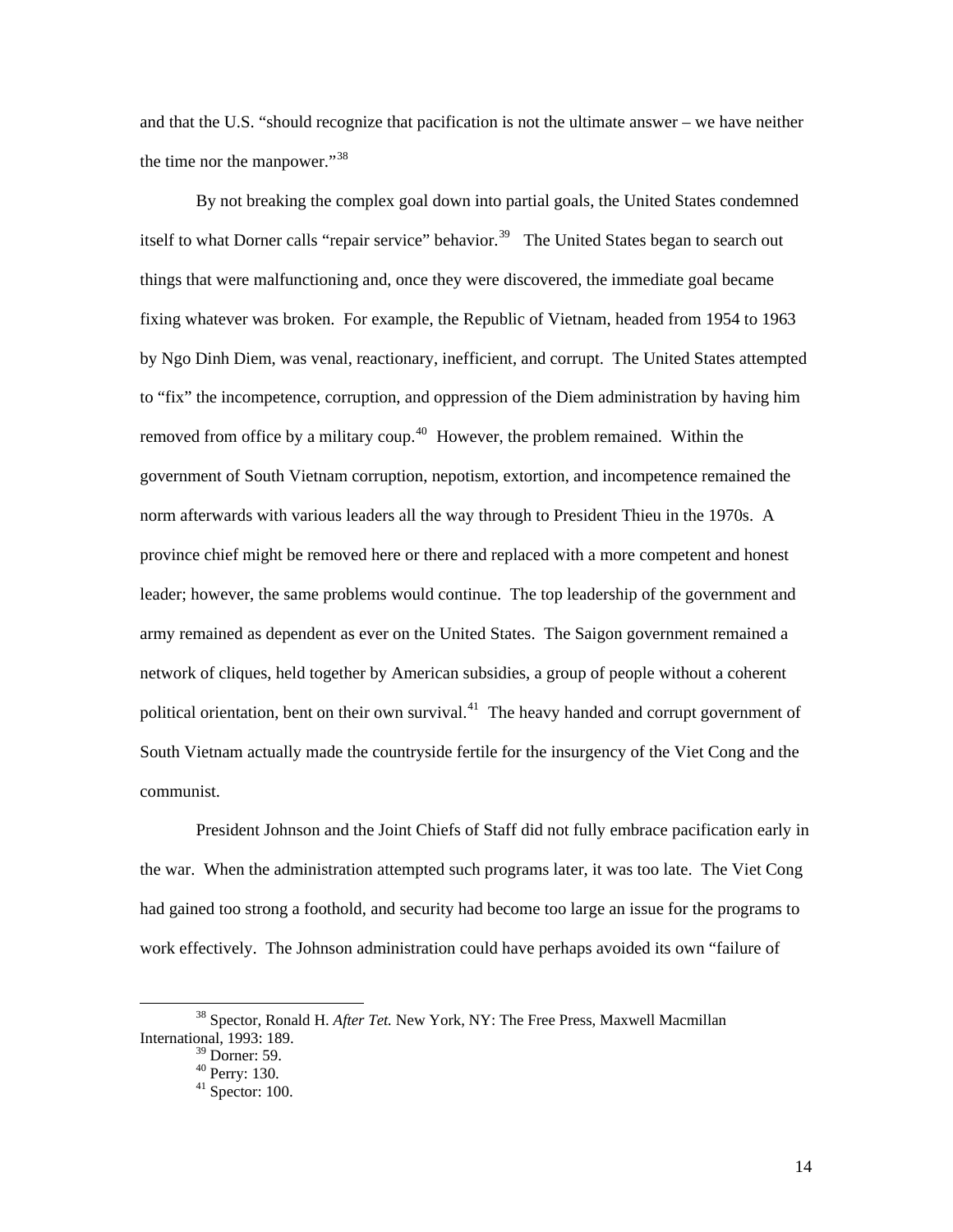<span id="page-20-0"></span>logic" if it would have heeded the advice of President Kennedy in 1962, when he addressed the cadets at West Point: "This is another type of war; war by guerrillas, subversives, assassins, war by ambush instead of combat, by infiltration instead of aggression, seeking victory by eroding and exhausting the enemy instead of engaging him… it requires, in those situations where we must counter it… a whole new kind of strategy, a wholly different kind of force."<sup>[42](#page-20-1)</sup>

## **CSS Practice and Doctrine in Vietnam**

The challenges that the U.S. military faced with attacks on logistical operations and convoys in this "type of war" were documented in a comprehensive study dating to 1971. The Army Concept Team conducted an evaluation of convoy operations in the Republic of Vietnam during the period December 1970 through March 1971.<sup>[43](#page-20-2)</sup> The evaluation analyzed and assessed the organization and procedures employed in vehicle convoy operations by the U.S. Army in Vietnam. The intent was to determine if applicable doctrine were being followed.

The conclusions of the study were: transportation units did not possess the capability to perform proper vehicle maintenance and to meet convoy requirements; transportation units did not have adequate organic security vehicles; land clearing, road paving, and aviation support provided effective means of countering the ambush threat; personnel and equipment losses due to mines posed a major problem and, in general, applicable doctrine was followed.<sup>[44](#page-20-3)</sup> However, the key questions were: 1) whether the "applicable doctrine" was appropriate for fighting asymmetric warfare; 2) and whether forces were sufficiently trained and equipped.

The United States military in the 1960s accepted the linear battlefield as its point of departure for logistical doctrine. Combat service support soldiers predictably operated behind the Forward Line Of Troops (FLOT). In conventional wars, including World War II and Korea, the

 $42$  Spector: 188.

<span id="page-20-3"></span><span id="page-20-2"></span><span id="page-20-1"></span><sup>43</sup> U.S. Army Final Report, *Vehicle Convoy Operations in the Republic of Vietnam*, Army Concept Team in Vietnam Project Number ACG-78F, 1971: ii.<br><sup>44</sup> ACTV Project ACG-78F: ii.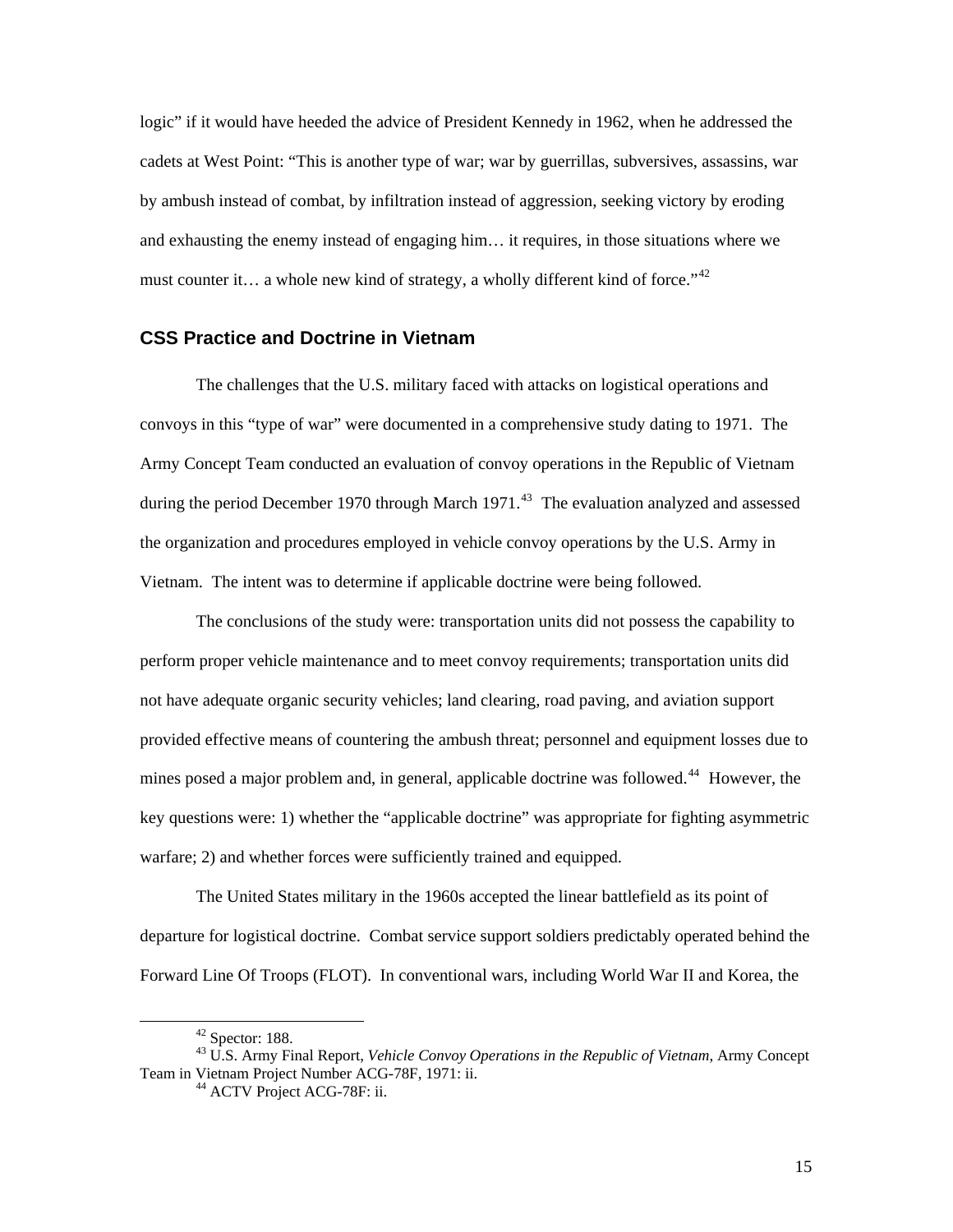<span id="page-21-0"></span>vast majority of military convoy operations were conducted behind friendly Lines Of Communication (LOC). This circumstance afforded relative safety from attack by enemy ground forces (direct, sabotage and ambush), aircraft, and indirect fire.<sup>[45](#page-21-1)</sup> Despite a new emphasis on air mobility, the United States military in Vietnam initially operated with a linear doctrine. Although the U.S. Army took measures to respond to the methods of the Viet Cong (VC) and the North Vietnamese Army (NVA), these measures did not change linear support doctrine.

Within a Cold War context, North Atlantic Treaty Organization (NATO) commanders planned a defensive campaign and assumed they would have a traditionally linear front, while host nations accepted responsibility for protecting vital rear areas back to the ports.<sup>[46](#page-21-2)</sup> However, as the VC coordinated their actions with the actions of the North Vietnamese regular forces, Vietnam soon produced a situation that essentially eliminated the distinction between the front and the rear. For the U.S., Vietnam became the first modern war in which rear areas were exposed to similar actions as combat units on a daily basis.<sup>[47](#page-21-3)</sup> The situation necessitated a reevaluation of the methods and techniques for security and operating logistics convoys in such a battlespace.

#### **CSS Training, Techniques, and Procedures in Vietnam**

At the height of the Vietnam War, the Support Commands of the United States Army, Vietnam (USARV) provided support for more than one million troops dispersed over an area of 66,000 square miles.[48](#page-21-4) Airlift was generally used for emergency and priority movement of

 <sup>45</sup> ACTV Project ACG-78F: I-3.

<span id="page-21-2"></span><span id="page-21-1"></span><sup>46</sup> Wass de Czege, Huba and Jacob D. Biever. "Force Protection: From Fort to Foxhole." *Army Magazine*, June 2001: 17 .

<span id="page-21-4"></span><span id="page-21-3"></span><sup>47</sup> Olinger, Mark "Vietnam – Supply Operations and Security Lessons Learned" *Quartermaster Professional Bulletin* (Summer, 1998): 38. 48 ACTV Project ACG-78F: I-3.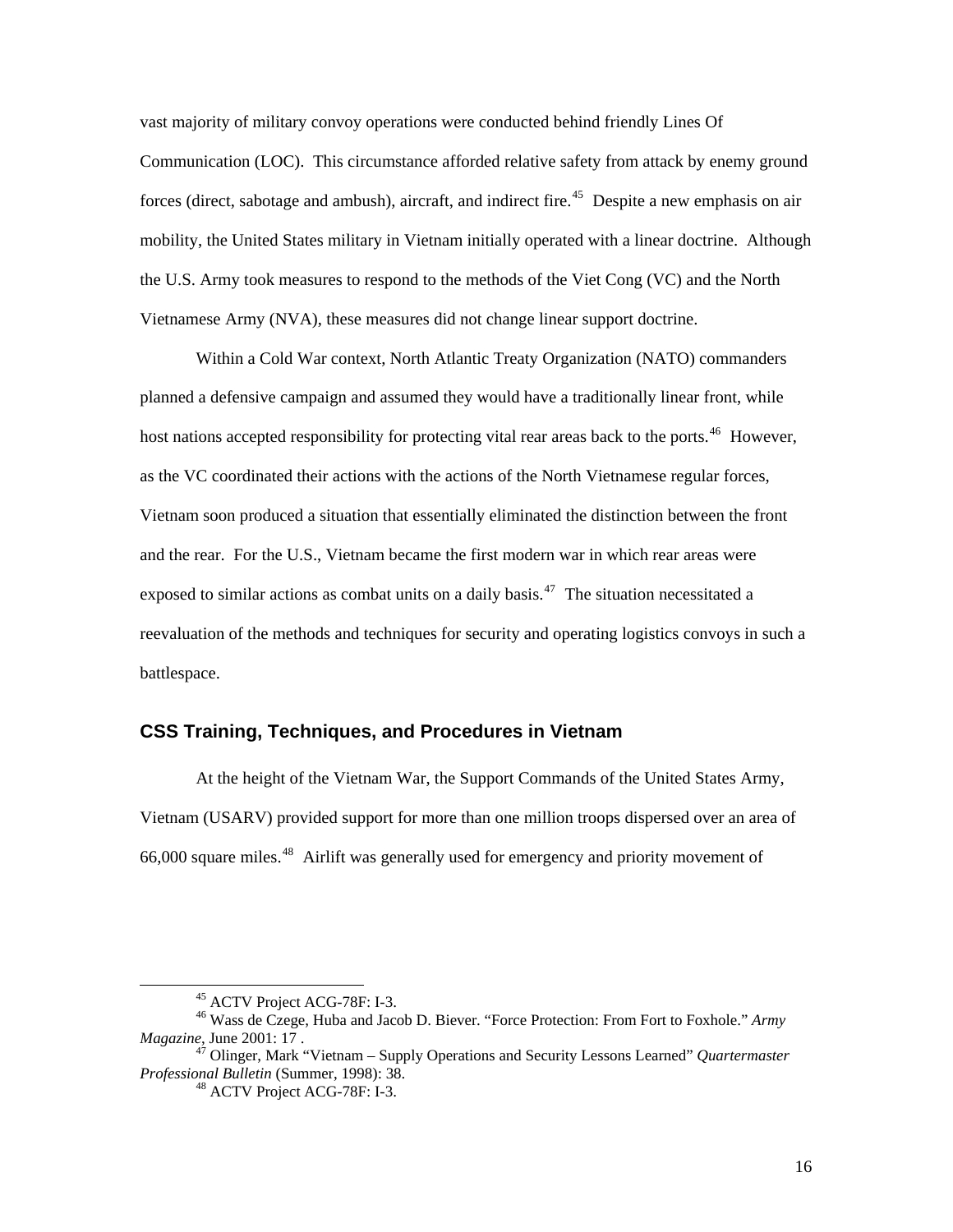limited quantities of supplies; rail or canal networks were available only in certain areas and were limited in their utility; therefore, motor transport was the primary means of moving supplies.<sup>49</sup>

The U.S. Army transportation units figuring in the Army Concept Team study were those that were assigned to major support commands and responsible for conducting a large volume of convoys in support of major logistical complexes and a few divisional transportation units with large convoy missions. The preferred method of supplying combat forces during the war, from a doctrinal viewpoint, was ground convoy, augmented by aviation support.<sup>[50](#page-22-1)</sup>

The VC and NVA would carefully select ambush sites to attain a decided advantage while disadvantaging the ambushed unit. The VC or NVA commander conducting the ambush would consider sites located on uphill grades, curves, heavily wooded areas, defiles and narrow roads, all of which would slow the pace of the convoy, restrict the maneuver space for vehicles, and allow the ambush unit to cover open areas and gain the initiative immediately.<sup>[51](#page-22-2)</sup> Convoy ambushes allowed the enemy to choose the time, place, and method of attack. These inherent advantages increased the odds in the adversaries' favor, unless U.S. forces took counter measures to benefit from any inherent enemy weakness.<sup>[52](#page-22-3)</sup> In essence, the enemy would conduct deliberate ambushes only when all factors based on intelligence were in his favor. Otherwise, the risks would simply be too great.

The VC, in addition to convoy ambushes, used improvised explosive mines and booby traps to harass, impede and demoralize U.S. forces. The VC used emplaced munitions as an effective weapon and were very resourceful in making maximum use of all explosive ordnance at their disposal.<sup>[53](#page-22-4)</sup> The Viet Cong would police the battle area for unexploded munitions, modify them, and use them as mines or booby traps. The lack of technical sophistication employed in the

<span id="page-22-0"></span> <sup>49</sup> ACTV Project ACG-78F: I-3.

<span id="page-22-4"></span><span id="page-22-2"></span><span id="page-22-1"></span><sup>50</sup> Olinger: 38.

<sup>51</sup> ACTV Project ACG-78F: B-1.

<span id="page-22-3"></span><sup>52</sup> ACTV Project ACG-78F: B-1.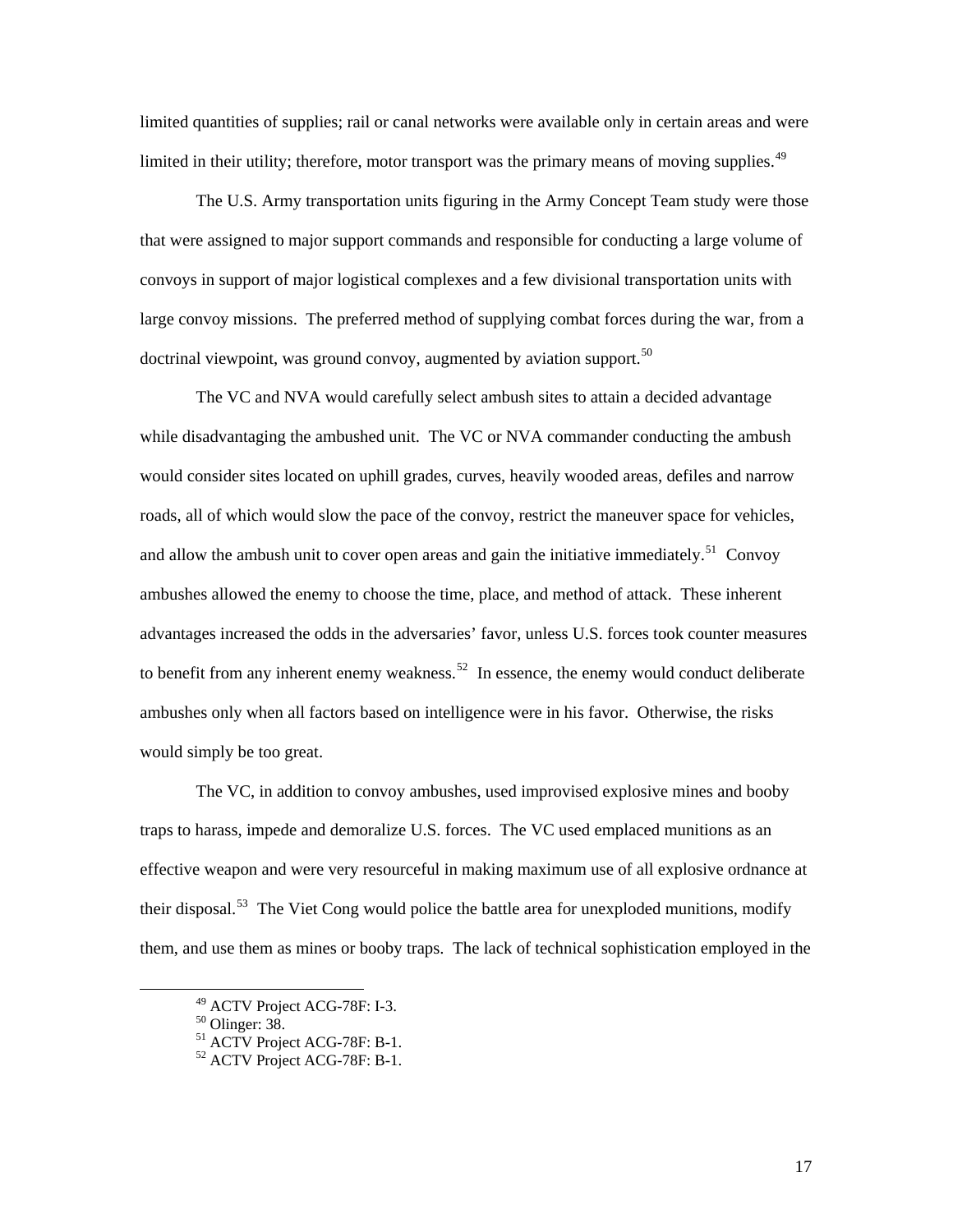manufacture of these devices rendered them all the more dangerous. The improvised explosive devices, or IEDs in today's vernacular, came in many sizes, shapes and forms. They were constructed of light metal, cast iron, cement, or explosives packed into bamboo tubes or wrapping paper.<sup>[54](#page-23-0)</sup> The intended use for a particular mine normally governed its size, shape and construction. One type was made from U.S. artillery and mortar projectiles. The projectile fuse was removed and a hole drilled into the explosive to accept a different fuse, which when rigged, would detonate by either command or pressure.<sup>[55](#page-23-1)</sup> When this method was employed in an antivehicular role, a "slap-stick" firing device was most often used. This device consisted of two wooden slats or pieces of bamboo, two blocks of wood, two metal contacts, rubber strips, a battery pack, and an electric blasting cap with wire. When a vehicle passed over the device, the two metal contacts came together, completing the electrical circuit, which fired the electrical basting cap and main charge.<sup>[56](#page-23-2)</sup>

The Army Concept Team study described one example of the tactics used by the Viet Cong. An antitank mine was command-detonated on the access road to a forward support base. Three friendly soldiers were killed and 28 were wounded. The capture and subsequent interrogation of a suspected accomplice indicated the mine was an improvised, 40-pound, woodencased anti-tank mine, emplaced under the paved surface of the road by removing base rocks from the shoulder of the road directly above a culvert and digging an inclined hole to the desired location. The hole had then been filled with rocks, dirt, and liquid asphalt, and the mine was command-detonated from a position 100 meters from the road. The mine had been emplaced

<span id="page-23-2"></span><span id="page-23-1"></span><span id="page-23-0"></span> <sup>53</sup> United States Military Assistance Command, Vietnam. *Counterinsurgency Lessons Learned Number 53: Viet Cong Improvised Explosive Mines and Booby Traps*. September 1966: 1. 54 Ibid, 1.

<sup>55</sup> ACTV Project ACG-78F: II-76.

<sup>56</sup> ACTV Project ACG-78F: II-76.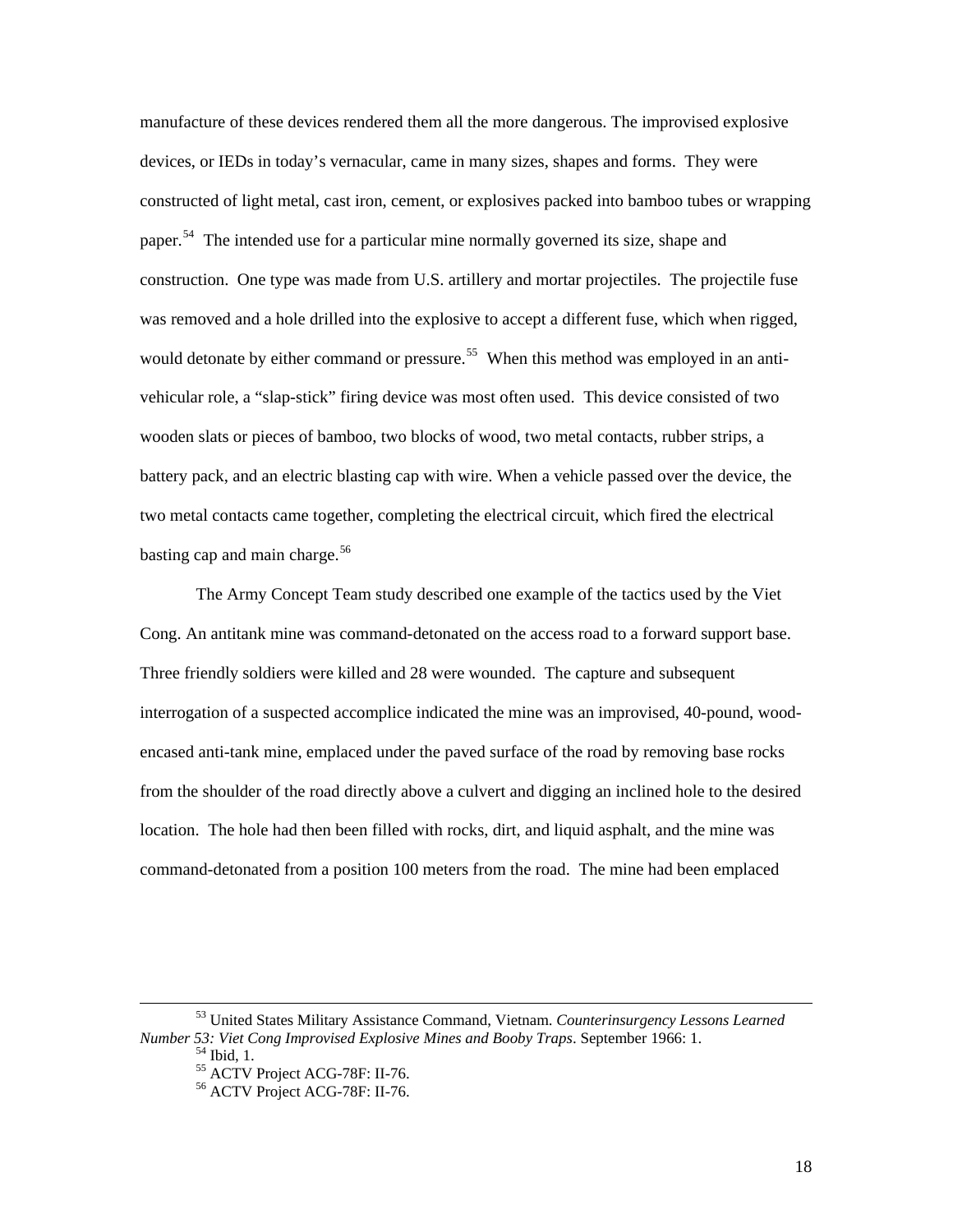during the day, the activity concealed by a large group of Vietnamese civilians loitering in the area.[57](#page-24-0)

The methods that U.S. forces used to address IEDs varied from unit to unit. Surveillance of routes, land-clearing, interdiction, the Volunteer Informant Program, and detection and detonation methods were all procedures used in countering IEDs.<sup>[58](#page-24-1)</sup> Surveillance techniques included helicopter over-flights, security elements patrolling the routes, and ARVN outposts staggered along the route. Land clearing involved clearing both sides of a route for a hundred meters to serve as a deterrent to enemy ambush activities. Interdiction methods included: ARVN ambush patrols along routes and likely avenues of approach; both manned and mechanical ambush flank sweeps; and artillery aerial bursts. The resources available to the units largely determined the varying success of both surveillance and interdiction. The Volunteer Informant Program was a countrywide Military Assistance Command Vietnam (MACV) program to encourage Vietnamese civilians to volunteer useful information on enemy activities for monetary rewards in order both to decrease the enemy capability to employ IED along LOCs and to create anxiety and uncertainty among the enemy over his own security. Detection methods included visual means by "point men" at the front of formations, mine detectors such as the AN/PRS-7 or the AN/P-153, and mine dogs. Units reported that dogs were effective in locating trip wires and mines, but were not effective after rain. The detonation method included the use of mine rollers to clear routes. The detonation method was successful on occasion; however, the enemy could neutralize the effectiveness of the rollers by correctly applying offset fuses. Although the U.S. attempted to counteract the IED measures employed by its adversaries, the Viet Cong benefited from long and successful experience in improvising and employing explosive mines and booby traps, using whatever material – man-made or natural – that was available.<sup>[59](#page-24-2)</sup>

<span id="page-24-1"></span><span id="page-24-0"></span> <sup>57</sup> ACTV Project ACG-78F: II-80.

<sup>58</sup> ACTV Project ACG-78F: II-80.

<span id="page-24-2"></span><sup>59</sup>*Counterinsurgency Lessons Learned Number 53:* 1.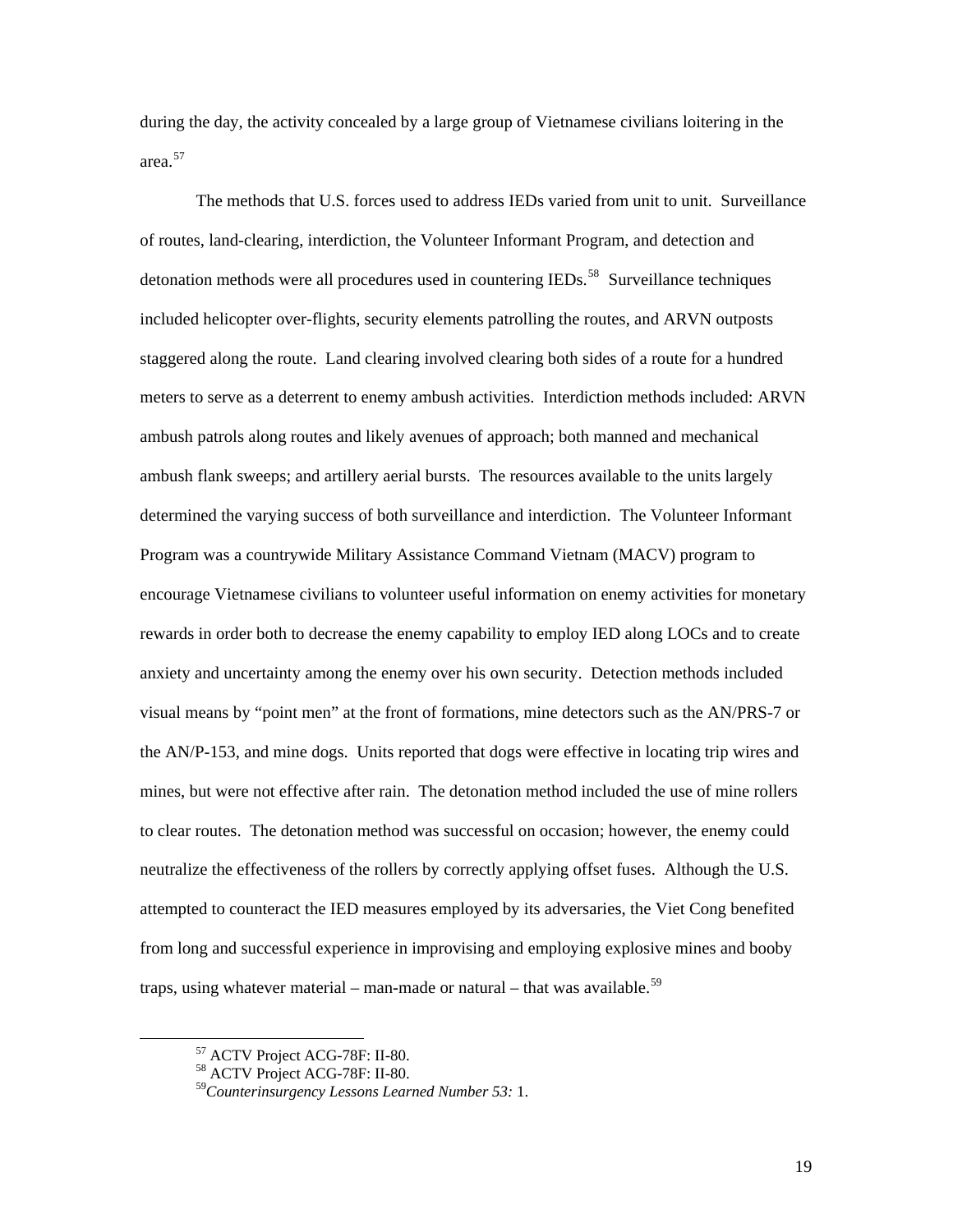Along roads used by U.S. forces, the VC/NVA gained support of the local populace through a show of force and made maximum use of native knowledge of the terrain, intelligence, planning, and camouflage techniques.<sup>[60](#page-25-0)</sup> Necessary intelligence included route and time of movement of the convoy, type of indirect fire support available for the convoy, the weapons, disposition and response time of the reaction forces, and the state of training of U.S. forces.<sup>[61](#page-25-1)</sup> By using the element of surprise, the enemy attempted to compensate for the firepower and mobility of the U.S. forces; however, properly trained U.S. units, when applying proven techniques, often overcame the initial surprise of the ambush force, minimized friendly losses, and defeated the enemy forces.<sup>[62](#page-25-2)</sup>

In an attempt to offset enemy actions, U.S. forces implemented their own measures. Planners and convoy commanders would identify the likely or possible sites for an ambush by prior reconnaissance. They would ascertain where previous ambushes had been initiated along the route, as well as annotate defiles, chokepoints, curves, steep grades, and areas of dense vegetation favoring attacks. In addition, armored vehicles were placed at the likely ambush sites, ready to react while the convoy passed, and then "leap frogging" the convoy to the next likely ambush site. In addition, vehicle intervals were increased as the convoy approached possible ambush sites to avoid exposing a greater number of vehicles in a kill zone.

Another form of convoy security involved the use of aviation. Logistics units found that the enemy was reluctant to attempt convoy interdiction when air cover was present. However, due to large demands on aviation assets, air cover over all convoys was impossible, and aviation units reported that gun-ships (helicopters equipped with weapon systems) usually were provided only on an on-call basis.<sup>[63](#page-25-3)</sup> Aviation served as a convoy control platform from either fixed or rotary-wing aircraft. Aircraft afforded convoy commanders the capability of detecting ambushes,

<span id="page-25-3"></span><span id="page-25-2"></span><span id="page-25-1"></span><span id="page-25-0"></span> <sup>60</sup> ACTV Project ACG-78F: I-1

 $<sup>61</sup>$  Ibid, II-41</sup>

<sup>62</sup> Ibid, II-41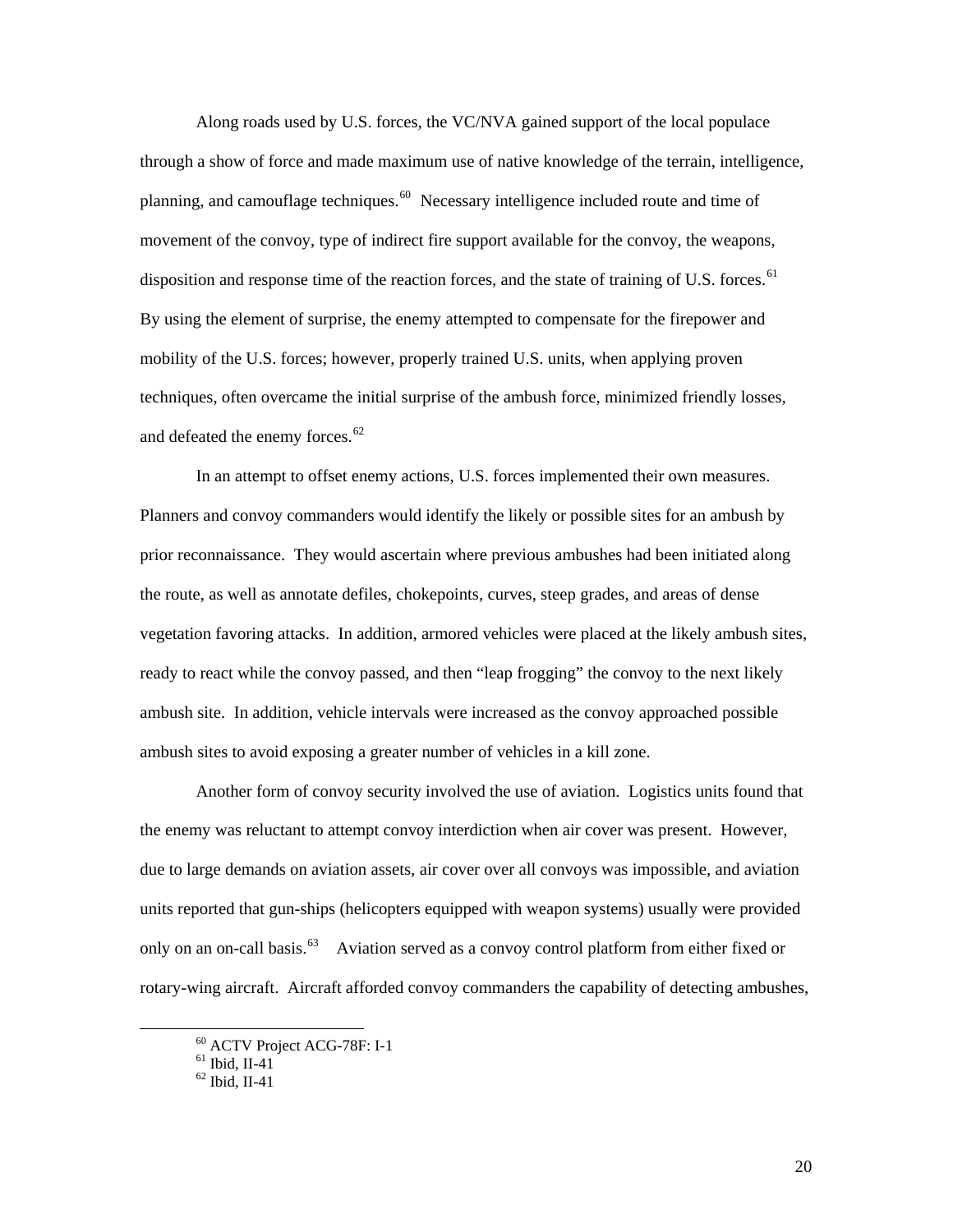calling gun-ships or artillery to extricate a convoy from an ambush, and providing communications assistance.  $64$  Some of the problems, however, with using aviation assets included: poor coordination between the supporting aviation unit and the supported ground unit; the need for coordination of definite points for changing radio frequencies or to denote a handoff of responsibility; ground fire from convoys using .50-caliber machineguns that caused ricochets considered dangerous to supporting aircraft; and confusion stemming from the failure to uniformly name or number common ground checkpoints.<sup>[65](#page-26-1)</sup>

Another type of security measure for convoys was the use of strongpoints. In the highlands of Vietnam, strongpoints were established along the Minh Than Road. Each morning a designated heavy force would conduct a sweep of the route and then return to the strongpoint to remain on alert for reaction to enemy action in its sector.<sup>[66](#page-26-2)</sup> Enemy troops, however, quickly exploited the use of this technique, as they would mine all logical locations after a sweep and cause U.S. forces to lose vehicles.<sup>[67](#page-26-3)</sup> Strongpoints were also labor intensive to maintain during 24-hour operations. Therefore, units soon switched to convoy escorts.

In addition to various forms of convoy protection, aviation played another important role in Vietnam. As the war progressed, U.S. units with greater mobility, such as air cavalry or airmobile infantry, were often supplied entirely by air.<sup>[68](#page-26-4)</sup> If combat forces moved less often, they were initially supplied by air at a firebase and later by ground if roads were available, accessible, could be cleared of mines, and secured.<sup>[69](#page-26-5)</sup> Combat units would carry sufficient supplies during

- 63 Ibid, II-42
- <span id="page-26-0"></span> $64$  Ibid, II-42
- <span id="page-26-2"></span><span id="page-26-1"></span> $65$  Ibid, II-42
- $66$  Ibid, 38-44
- <span id="page-26-4"></span><span id="page-26-3"></span> $67$  Ibid, 38-44
- $68$  Olinger, 38.
- <span id="page-26-5"></span> $69$  Ibid, 38-44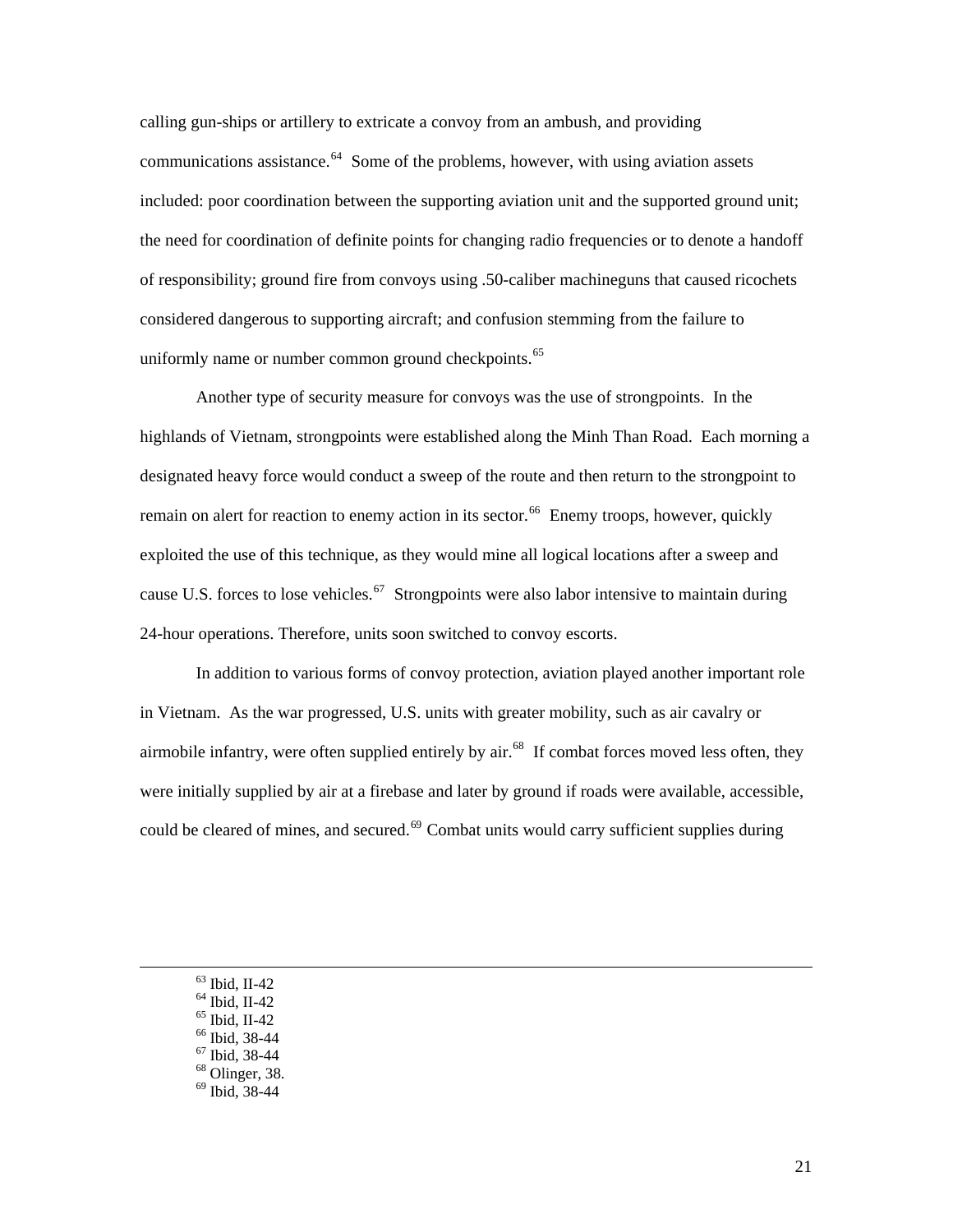<span id="page-27-0"></span>movements in order to execute missions immediately. Upon relocation to a new firebase, stocks were increased or replenished by later supply deliveries.<sup>[70](#page-27-1)</sup>

#### **CSS Equipment in Vietnam**

Changes in tactics, techniques, and procedures required the U.S. military to make changes in the equipment and technology used to address the measures taken by the Viet Cong. Security elements for combat service support unit convoys were taken from internal hauling assets or were provided by either Military Police or tactical commands. One of the most innovative measures for security in Vietnam was the use of the gun truck. Gun trucks were not resourced by the Army, but were improvisations by units to provide their own organic security vehicles. These vehicles saved countless lives and often enabled American and allied forces to operate successfully in various regions of Vietnam.<sup>[71](#page-27-2)</sup> Gun trucks provided overwhelming firepower for protecting supply and ammunition convoys along routes that traversed mountain passes and other vulnerable positions favoring enemy ambushes.<sup>[72](#page-27-3)</sup>

During the Vietnam War, the Army was responsible for transporting and sustaining land forces in country from coastal ports to inland locations.<sup>[73](#page-27-4)</sup> Initially, U.S. forces used automatic rifles, grenade launchers, and machineguns mounted on jeeps to protect convoys. However, over time, the enemy's firepower and ambush tactics improved, causing serious disruption of convoy movements, often with substantial loss of life.<sup>[74](#page-27-5)</sup> This challenge resulted in the development of various techniques, including the gun truck, to better protect the convoys and to defeat the enemy.

 <sup>70</sup> Ibid, 38-44

<span id="page-27-5"></span><span id="page-27-4"></span><span id="page-27-3"></span><span id="page-27-2"></span><span id="page-27-1"></span><sup>71</sup> Paul S. Gardiner, "Gun Trucks: Genuine Examples of American Ingenuity" *Army Logistician* (July/August 2003): 34. 72 Ibid, 34.

<sup>73</sup> Ibid, 34

 $74$  Ibid, 35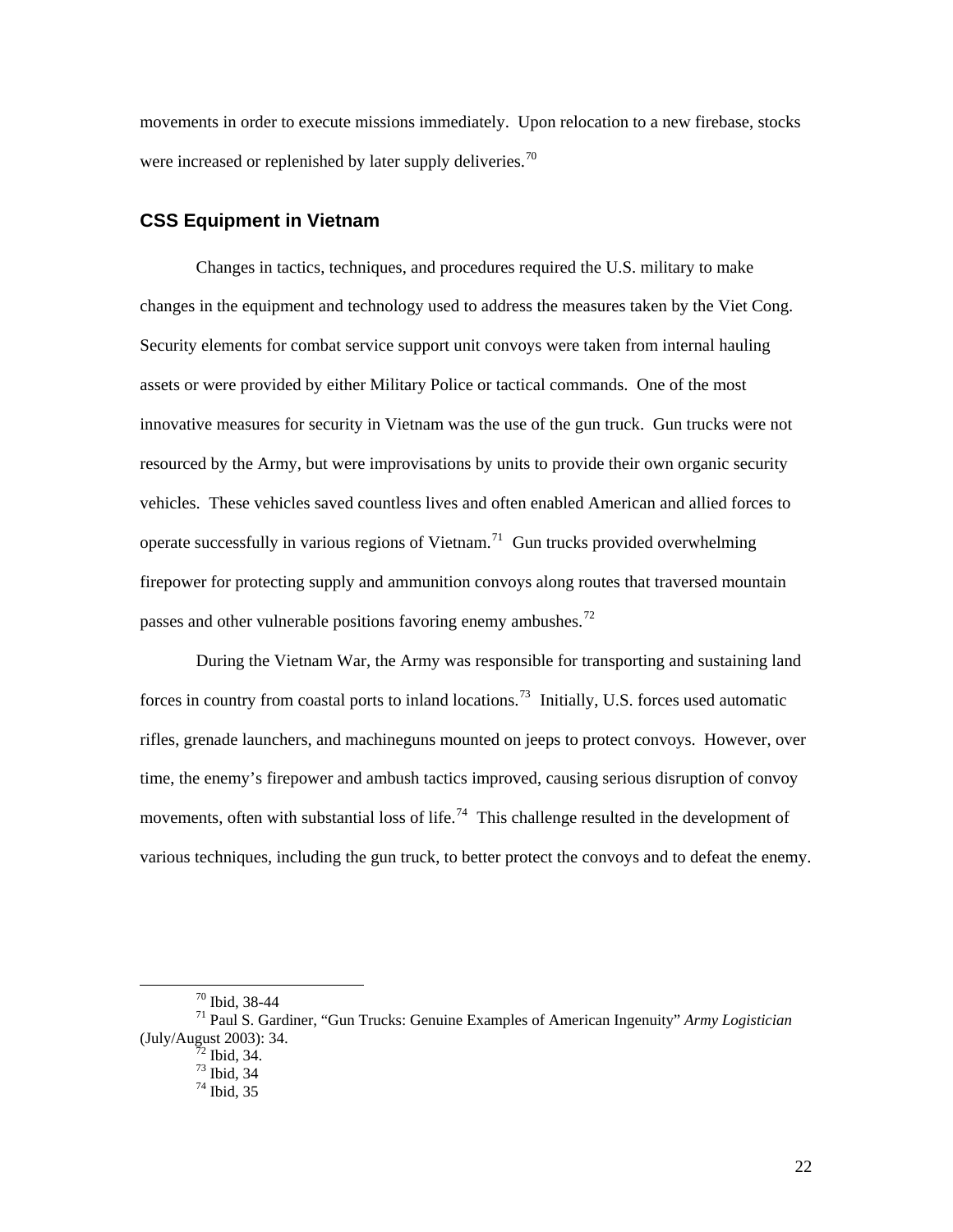Headquartered at Qui Nhon, Vietnam in 1967, the Army's  $8<sup>th</sup>$  Transportation Group usually is given credit for development of the gun truck.<sup>[75](#page-28-0)</sup> After numerous devastating ambushes, the unit removed several of its two-and-half ton trucks from regular convoy operations and outfitted them with sandbags on the floors and sides for protection; later, the sandbags were removed in favor of locally fabricated steel armor plate.<sup>76</sup> Automatic weapons were placed in the vehicle, and its crew consisted of a driver, two gunners, and a noncommissioned officer in charge. $^{77}$  $^{77}$  $^{77}$ 

Units with gun trucks that used three-quarter-inch armor plating soon realized it was insufficient for protection by itself against rocket-propelled grenades (RPGs). Units therefore used various fillers to prevent the spray of molten metal. Wood, when used to line the interior of the plating, effectively stopped the ricochet of armor-piercing rounds and fragments resulting from the penetration of RPG rounds.<sup>[78](#page-28-3)</sup> Another method for armor plating a cargo truck was to strip an M113 Armored Personnel Carrier (APC) and mount it on a truck bed. This method was faster than fabricating armor plating, but offered less protection. Also, the weight of the APC body and its position in the truck resulted in raising the truck's center of gravity, which reduced its maneuverability.<sup>[79](#page-28-4)</sup>

With the added weight of armor plating, weapons, and ammunition, the two-and-half ton trucks eventually proved underpowered for the maneuvering required. Units then made the switch to five-ton cargo trucks.<sup>[80](#page-28-5)</sup> Many of the units also made modifications that included mounting .50-caliber machine guns instead of M-60 machine guns, as well as adding a 7.62- millimeter "mini-cannon," which could fire thousands of rounds per minute.<sup>[81](#page-28-6)</sup> Some units added

 <sup>75</sup> Ibid, 34

<sup>76</sup> Ibid, 35

<span id="page-28-4"></span><span id="page-28-3"></span><span id="page-28-2"></span><span id="page-28-1"></span><span id="page-28-0"></span><sup>77</sup> Ibid, 35

<sup>78</sup> ACTV Project ACG-78F: II-21.

 $79$  Ibid, II-21.

 $80$  Gardiner: 35

<span id="page-28-6"></span><span id="page-28-5"></span><sup>81</sup> Ibid, 35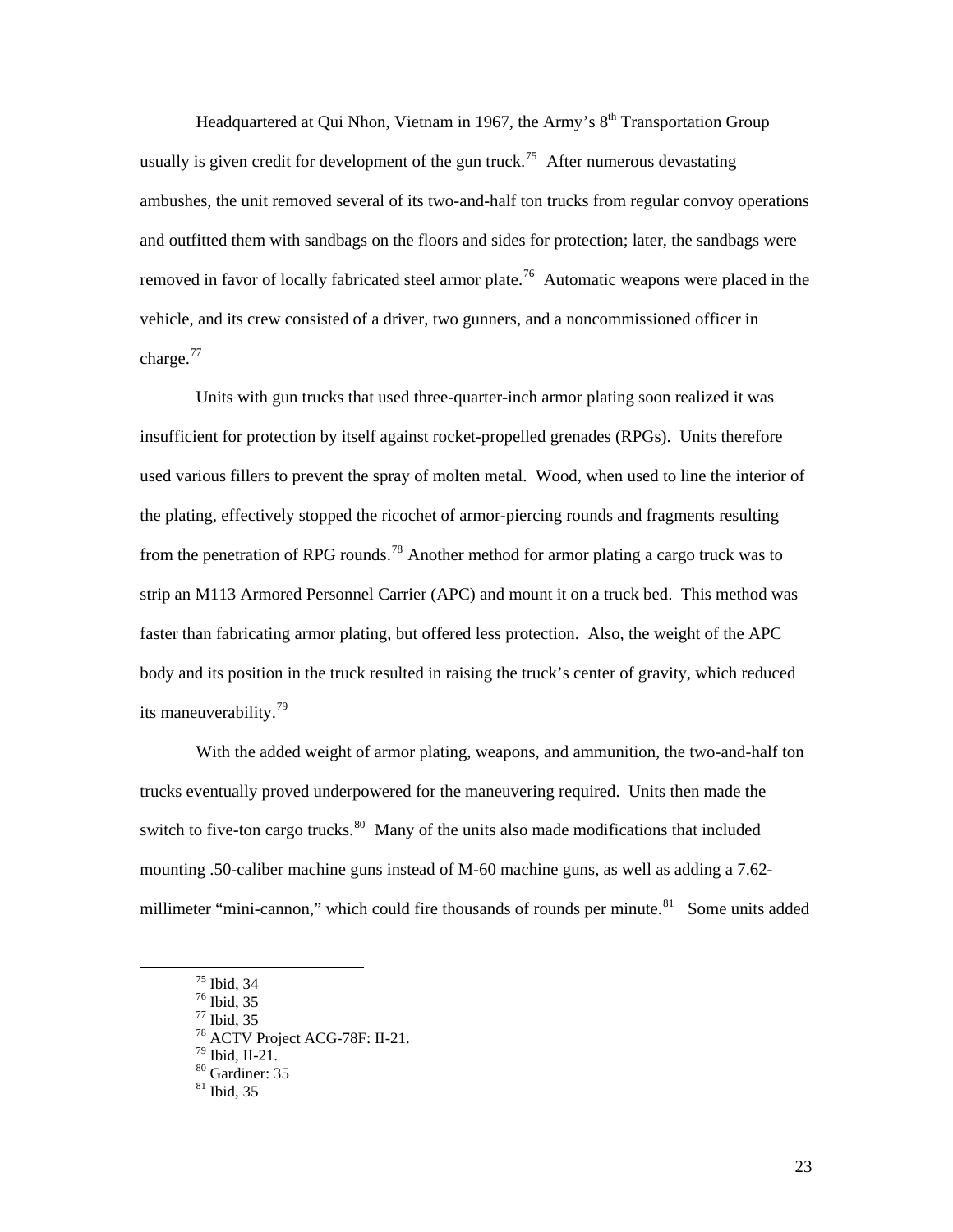three radios for soldiers to communicate with air cover, camps, and artillery. Cargo loads included over 10,000 rounds of ammunition for the two .50 caliber machineguns and the two 7.62-millimeter mini-cannons.<sup>[82](#page-29-0)</sup> Though no accurate figure exists for the number of gun trucks developed and used in the Vietnam War, it is estimated that between 300 and 400 cargo trucks were modified for force protection.<sup>[83](#page-29-1)</sup>

Unfortunately, many of the benefits derived from the gun trucks and other field expedient measures were not incorporated into doctrine for the organic security of CSS units. In the final report of Vehicle Convoy Operations in the Republic of Vietnam (ACTV Project Number ACG-78F), the Army Concept Team in Vietnam recommended in 1971 that an armored car, or similar vehicle, with multiple weapon systems, be developed specifically to provide organic convoy security.<sup>[84](#page-29-2)</sup> The ACTV was not the only organization that recommended the use of security vehicles for CSS units.

Major General Joseph M. Heiser, Jr. commanded the  $1<sup>st</sup>$  Logistical Command in 1969 and was responsible for the resupply of all U.S. Army forces in Vietnam. In August of that year, he submitted a memorandum through United States Army Vietnam to the Department of the Army requesting that organic armored vehicles be added to transportation units for organic security escort during movement and to increase the efficiency of convoy operations in order to better support the tactical units in Vietnam.<sup>[85](#page-29-3)</sup> In the memorandum, MG Heiser explained that the use of "hardened" vehicles such as gun trucks with each 8 to 10 vehicles in a convoy column had been "beneficial," even with their disadvantages. One disadvantage was that the use of cargo vehicles for internal convoy escorts degraded the lift capability of transportation units. Another was that the continuous use of the armored task vehicles accelerated wear out and increased maintenance

 $82$  Ibid, 35

<sup>83</sup> Ibid, 34

<sup>84</sup> ACTV Project ACG-78F: ii.

<span id="page-29-3"></span><span id="page-29-2"></span><span id="page-29-1"></span><span id="page-29-0"></span><sup>&</sup>lt;sup>85</sup> Memorandum by Major General Joseph M. Heiser, Jr, 1<sup>st</sup> Logistics Command, dated 5 August 1969.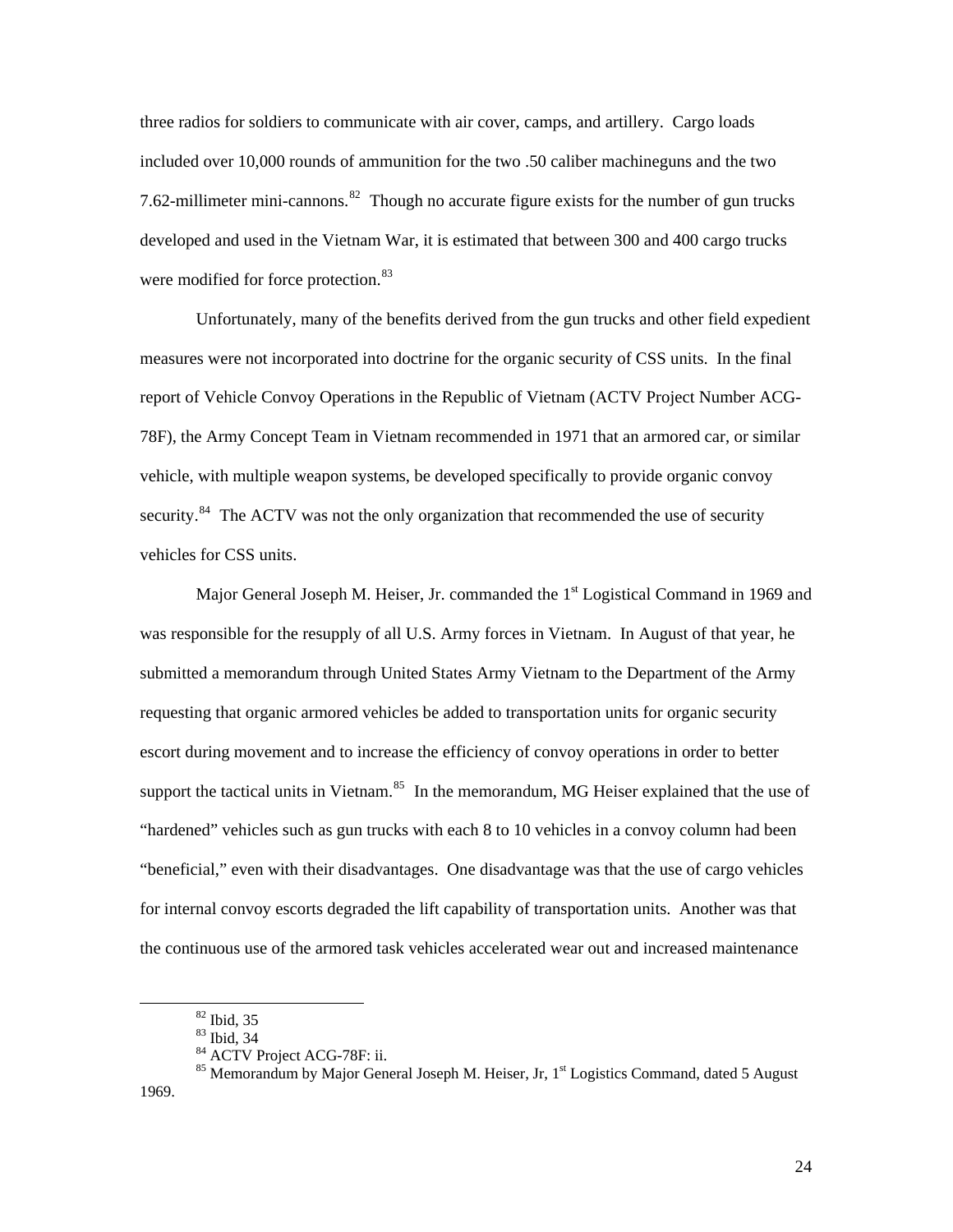<span id="page-30-0"></span>problems because of the additional weight and increased stress factors for which the vehicle was not designed. A third disadvantage was that the personnel manning the crew-served weapons were exposed to enemy return fire within the gun trucks.

MG Heiser recommended that serious consideration be given to the inclusion of four XM-706 armored vehicles to the tables of organization and equipment for both medium and light transportation truck companies. The XM-706 was very similar in design to the current M1117 Armored Security vehicle that is assigned to military police units today (2004). The request was eventually rejected by the Department of the Army, based on a USARV recommendation that the armored cars be assigned to the military police companies.

#### **Return to Normalcy**

Although U.S. forces gained valuable lessons and established effective measures to meet the asymmetric challenges they faced in Vietnam, after the war the U.S. Army had little need for organic gun trucks or armored vehicles for convoy security. Focus in doctrine returned to the Cold War, and a linear battlefield mindset in which asymmetric warfare dropped from view.

## **IV. OPERATIONS IN IRAQ AND AFGHANISTAN**

#### **Normalcy Unhinged**

The adversaries that the United States military faces today in Iraq and Afghanistan are similar in many ways to the Viet Cong of 30 years ago. Both groups used or are using asymmetric means to counter superior technological and numerical forces and both demonstrated the will to expend human life to achieve their aims. The lessons that the U.S. Army learned in Southeast Asia have been used to some extent in OIF and OEF. However, doctrine, equipment, and training, techniques, and procedures need review and updating for the current battlespace. CSS units in OIF and OEF have performed admirably under austere, challenging and demanding conditions to distribute required supplies to combat units. However, CSS units are often the

25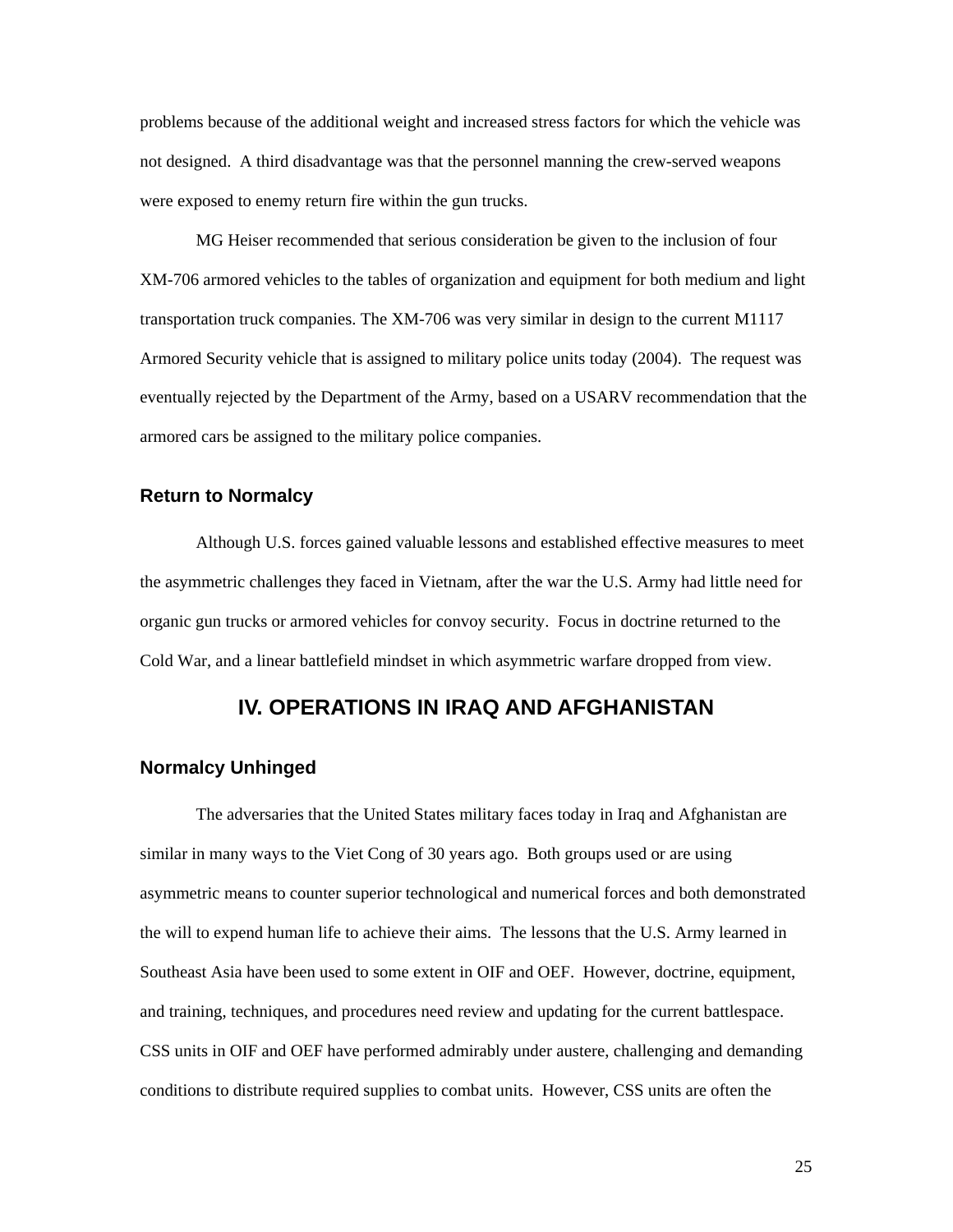targets in asymmetric warfare, as enemy forces avoid combat units and focus on the supply convoys that support them. Convoys are excellent targets for enemy forces since they can inflict maximum casualties and damage in a short period of time and with little or risk to themselves. An opportunistic enemy goal is to cause the U.S. maneuver force to "consume" itself faster than U.S. sustainers can regenerate the forces lost combat power.<sup>[86](#page-31-0)</sup>

*Field Manual 3-0* warns that adversaries will develop warfighting doctrine that asymmetrically accounts for perceived U.S. strengths and vulnerabilities and prevents projection of U.S. forces by controlling the nature and the tempo of U.S. actions.<sup>[87](#page-31-1)</sup> Adversaries continue to profit from complex terrain, urban environments, and force dispersal methods, such as those used by the VC and NVA, to offset U.S. advantages. Current adversaries are using IEDs, RPGs, mortars, and AK-47 fire to ambush and disrupt sustainment operations.

One direct countermeasure involves a change in attitude and posture. Every soldier, regardless of military occupational specialty, must also be prepared to operate as an infantryman.<sup>[88](#page-31-2)</sup> CSS units have always balanced the demands of mission support and force protection.<sup>[89](#page-31-3)</sup> As demonstrated by current events in Iraq and Afghanistan, logisticians can no longer adhere to a linear mindset. In non-contiguous operations, there is no longer a "rear." Asymmetric warfare has caused CSS soldiers to deal with many of the same challenges that combat arms soldiers face, including engagement in combat. CSS soldiers in today's environment face the asymmetric tactics of a hostile paramilitary force and irregulars, often posing as friendly civilians.<sup>[90](#page-31-4)</sup> During the Cold War, an anticipated linear style of warfare defined the combat zone as extending from the rear battle area forward. The calculus associated with this

<span id="page-31-0"></span> <sup>86</sup> Larry D. Harman, "Asymmetric Sustainment: The Army's Future," *Army Logistician*

<span id="page-31-4"></span><span id="page-31-2"></span><span id="page-31-1"></span><sup>&</sup>lt;sup>87</sup> *FM 3-0 Operations*: 1-28. 88 Hill, David C. and Shaun E. Tooke. "2-5 FA: A Ground Maneuver Force for the 3d ACR in OIF." *Field Artillery* (September / October 2004): 27.

<span id="page-31-3"></span><sup>89</sup> Norton, Timothy Norton, "Force Protection in the Future." *Army Logistician* (July / August 2002): 12.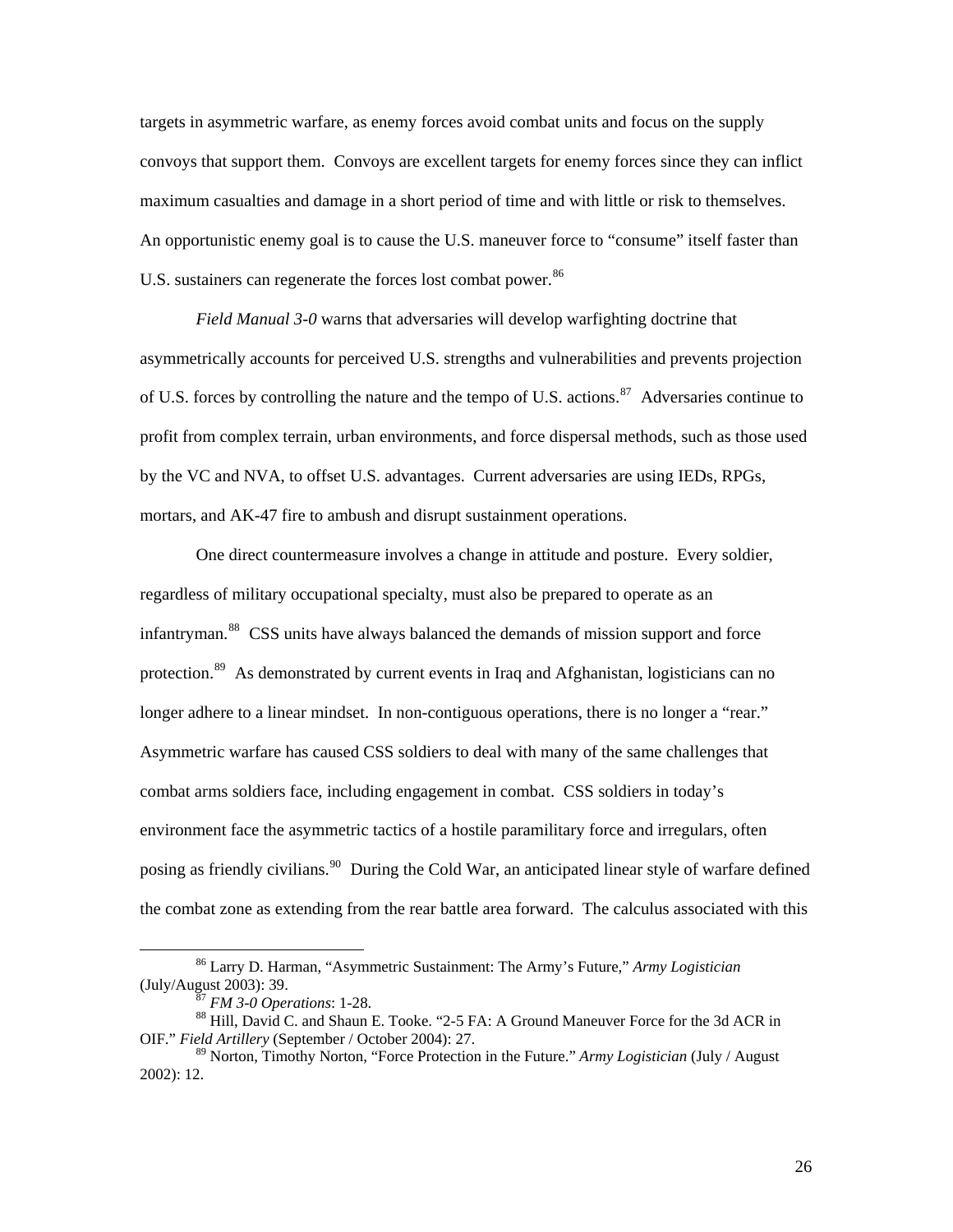<span id="page-32-0"></span>definition allowed CSS leaders to mitigate risk and the exposure of CSS personnel and equipment.<sup>[91](#page-32-1)</sup>

#### **Dejavu**

In contrast, the CSS soldier now has the dual mission of sustaining the force and ensuring force protection. Confronting CSS soldiers are the challenges to become more lethal, survivable, and responsive in supporting current and future operations. These challenges were all aptly demonstrated during operations of the 240<sup>th</sup> Quartermaster Battalion in Operation Iraqi Freedom. The  $240<sup>th</sup>$  Quartermaster Battalion had to protect 15 isolated pump stations, including numerous tactical petroleum terminals, while patrolling and protecting over 220 miles of the Inland Petroleum Distribution System to ensure fuel for decisive operations.<sup>[92](#page-32-2)</sup> During the execution of this mission, the leaders of the unit soon realized that the Modified Table of Organization and Equipment (MTOE) lacked essential requirements. Soldiers of the unit had to operate in harm's way without sufficient equipment or external support.  $93$  Armed fuel theft and saboteurs were daily threats to the unit. To discourage such activities, the unit had to conduct extensive patrols along the line. External support from other military forces was simply not available because of other mission requirements.[94](#page-32-4) The soldiers on pipeline patrol were equipped with crew-served weapons, but had to improvise weapon mounts and borrow night vision goggles and global positioning systems from other units. These items were not authorized by the MTOE.<sup>[95](#page-32-5)</sup> In addition to patrolling, the soldiers of the  $240<sup>th</sup>$  had to maintain their equipment, conduct base defense, and sustain the force with fuel. The  $240<sup>th</sup>$  showed that CSS units do get into the fight and must be properly equipped and trained to decisively engage and defeat the enemy while

<span id="page-32-5"></span><span id="page-32-4"></span><span id="page-32-3"></span><span id="page-32-2"></span><span id="page-32-1"></span> <sup>90</sup> Mann, David Scott. "Every Soldier a Rifleman." *Army Logistician* (January / February 2004): 46.

<sup>&</sup>lt;sup>91</sup> Ibid, 46.

<sup>92</sup> Ibid, 11.

<sup>93</sup> Ibid, 11.

 $94$  Ibid. 12.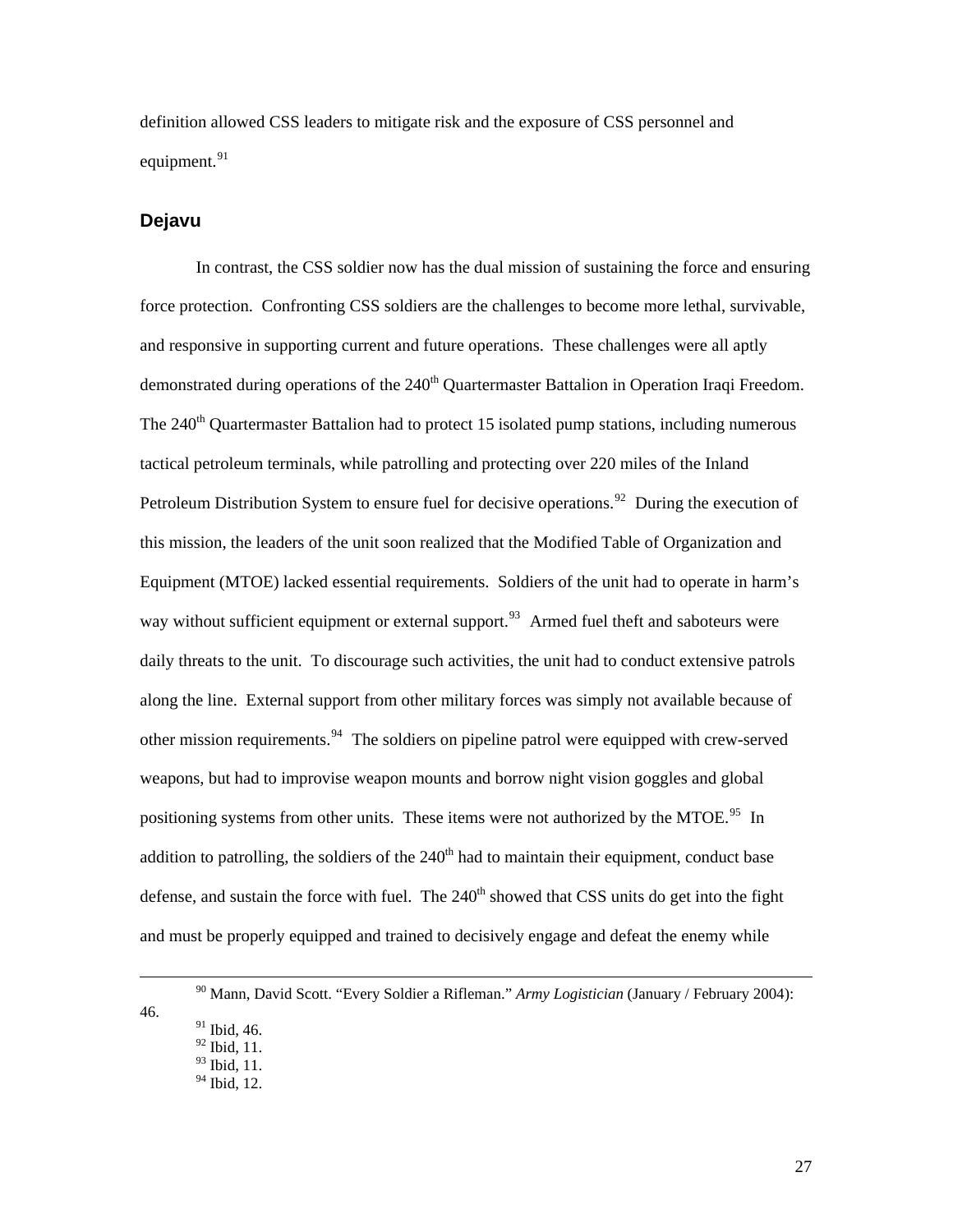providing support.  $96$  In similar environments of the future, CSS forces must be properly manned, equipped, and trained if they are expected to sustain the force and maintain force momentum.<sup>[97](#page-33-1)</sup>

Prominent among the asymmetric threats that U.S. forces face in Iraq is the IED. Iraq is one of the most heavily mined nations in the world. In early 2003, it was estimated that over 10 million mines already lay in the ground from previous conflicts with Iran and from Operation Desert Storm / Desert Shield, as well as from conflicts with the Kurdish population in northern Iraq.<sup>[98](#page-33-2)</sup> Over time, the proficiency and frequency of insurgent attacks have increased. IEDs currently provide the greatest threat to U.S. convoys in Iraq because of the predictability of traffic patterns and friendly and coalition movements. Between 40 and 60 percent of all attacks against U.S. forces in Iraq begin with an IED detonation. Following the IED explosion, there is usually some form of direct fire attack.<sup>[99](#page-33-3)</sup> Many IEDs in Iraq have been placed in median strips, tunnels burrowed under roads, cement-encased bomb projectiles, cardboard boxes, soda cans, and even dead animal carcasses.<sup>[100](#page-33-4)</sup> Many of the IEDs are remotely detonated using relatively simple, readily available low-technology devices, including garage door openers, car alarms, cellular telephones, pagers, and toy car remotes.<sup>[101](#page-33-5)</sup> These devices confer a standoff capability that permits insurgents to watch U.S. forces from a distance without fear of compromise. Primitive measures used in Iraq are similar to measures used in Vietnam, and they allow the enemy to inflict severe casualties on U.S. forces short of direct engagement.

Asymmetric attacks on CSS units in Iraq and Afghanistan have caused many units to adapt and improvise. When possible, units have included armor combat vehicles such as the M1 or M3 in their convoys. Units have hardened their wheeled vehicles with sandbags and armor

<sup>&</sup>lt;sup>95</sup> Ibid, 12.

<span id="page-33-5"></span><span id="page-33-4"></span><span id="page-33-3"></span><span id="page-33-2"></span><span id="page-33-1"></span><span id="page-33-0"></span><sup>96</sup> Walsh, Shawn P. "More Tooth for the Tail: The Right Stuff for CSS Operations." *Army Logistician* (January / February 2004): 11.<br><sup>97</sup> Norton: 14.

 $^{98}_{99}$ http://www.globalsecurity.org/military/intro/ied-iraq.htm $^{99}$  Ibid

 $100$  Ibid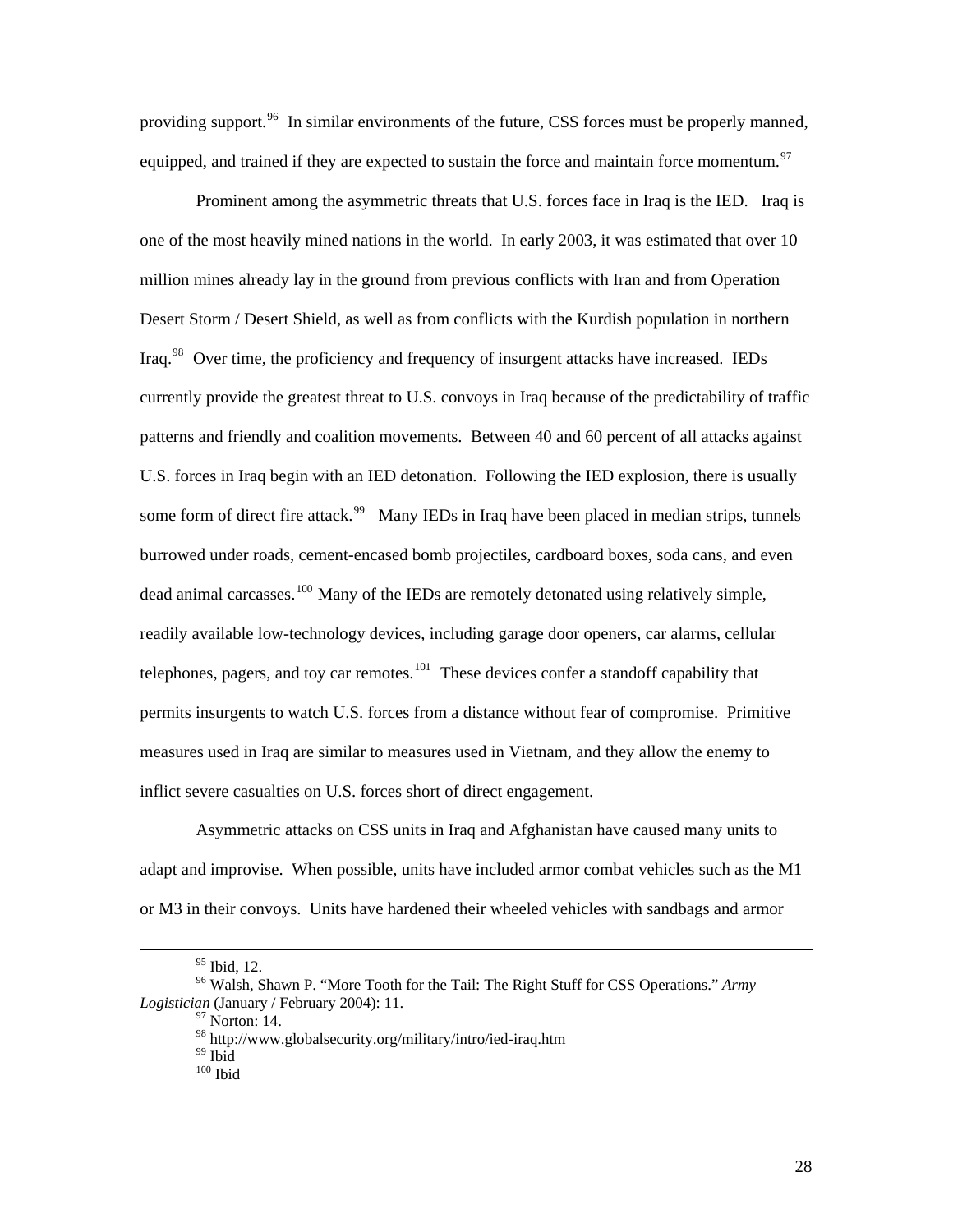plating. Units have also configured five-ton cargo trucks and Heavy Expanded Mobility Tactical Trucks (HEMTTs) to serve as gun trucks. However, despite efforts to accelerate the production of armor plate and up-armored High Mobility Multipurpose Wheeled Vehicles (HMMWVs), the U.S. Army cannot supply enough protective kits to equip nearly 50,000 trucks now operating throughout Iraq.<sup>[102](#page-34-0)</sup> Meanwhile, tanks and Bradley Fighting Vehicles are too cumbersome to maneuver within urban areas and are considered too intimidating within the context of rebuilding operations.[103](#page-34-1)

The vulnerability of truck convoys and the inadequacies of the Army supply system are among the painful lessons learned in the war in Iraq.<sup>[104](#page-34-2)</sup> As was the case in Vietnam, CSS soldiers have made modifications to their equipment for self-preservation. The Army's current truck fleet was designed for the Cold War on the assumption that logistics vehicles would operate safely in the rear behind a linear battlefield.<sup>[105](#page-34-3)</sup> With soldiers now under constant fire or threat from IEDs, they have resorted to numerous improvised vehicle modifications on trucks that were never designed to carry the additional weight of force protection expedients. The additional weight subjects trucks to a beating by breaking down suspensions and other components.<sup>[106](#page-34-4)</sup>

Units in Iraq have used aviation assets for overwatch and security of convoys, as well as for firepower augmentation of committed forces. Other measures in which aviation assets are used in Iraq and Afghanistan include: to reconnoiter and determine trafficability of convoy routes, and to reconnoiter built-up areas and locate bypasses as necessary. Limited numbers of aircraft in theater impact their availability for convoy operations. In addition, integrated training and the incorporation of aircraft into standard operating procedures (SOP) for convoy operations remain

<span id="page-34-4"></span><span id="page-34-3"></span><span id="page-34-2"></span><span id="page-34-1"></span><span id="page-34-0"></span><sup>&</sup>lt;sup>101</sup> Ibid<br><sup>102</sup> Erwin, Sandra I. "Truck Crews Get Crash Course in Survival." *National Defense* (April 2004): 21.  $\frac{103}{104}$  Ibid, 21<br> $\frac{104}{105}$  Ibid, 21<br> $\frac{106}{106}$  Ibid, 21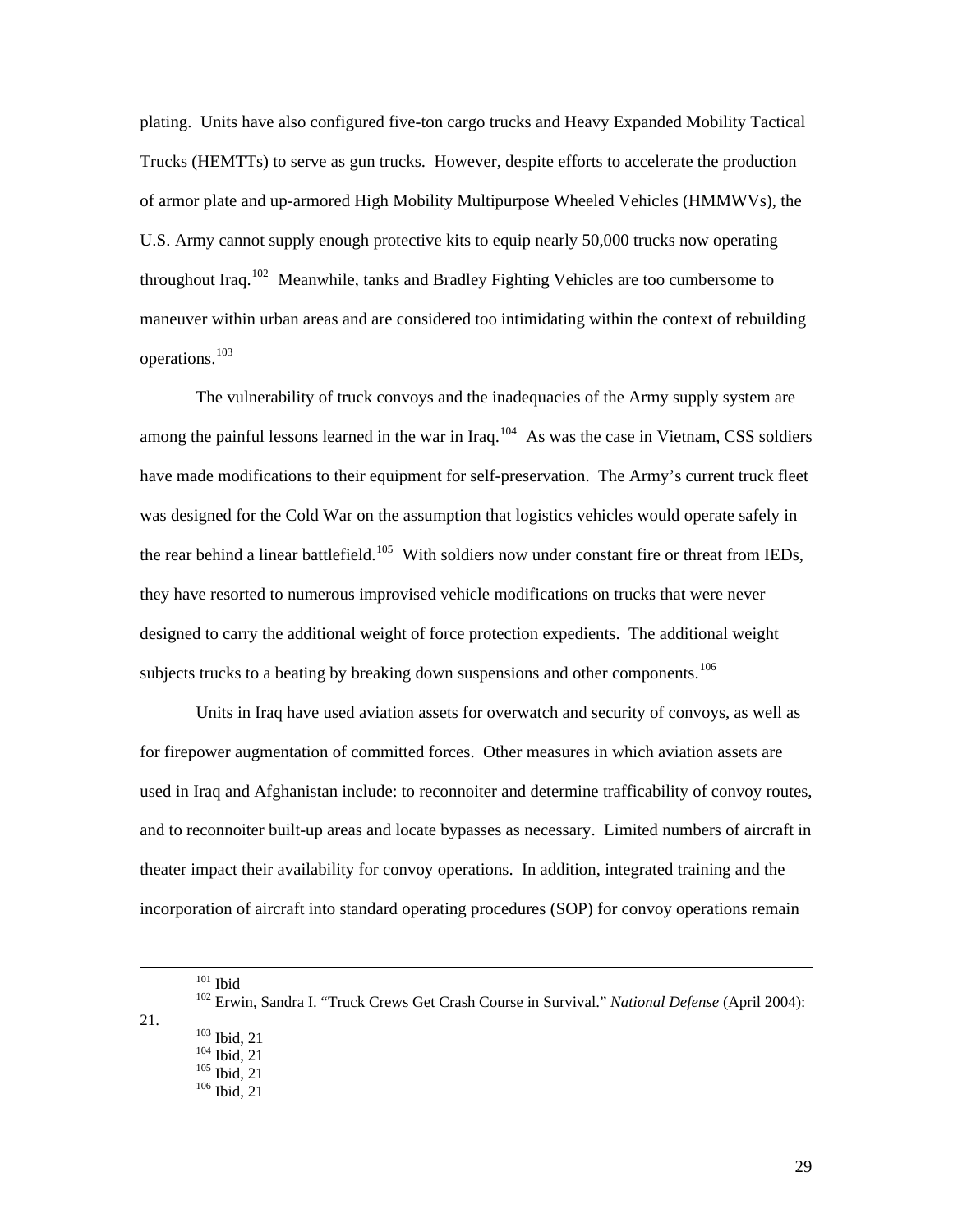<span id="page-35-0"></span>just as critical as they were in Vietnam. Though aviation assets are a limited commodity, they should be incorporated into force protection measures on the asymmetric battlefield.

As CSS transformation continues, the appropriate balance of personnel and equipment in CSS units must be examined in order to ensure efficiency without compromising effectiveness. The combined drumbeat of transformation and asymmetric warfare requires CSS soldiers to fully embrace the mantra, "every soldier a rifleman."<sup>[107](#page-35-1)</sup> As cultural transformation takes hold, other requirements will persist, including the incorporation of tactics, techniques, and procedures, and emerging lessons learned into pre-deployment training. Other requirements include updating of CSS mission training plans to incorporate squad and platoon-level tactical training, and the development of theater-specific validation training to operate effectively and efficiently in the Joint Operational Environment.<sup>[108](#page-35-2)</sup>

# **V. FUTURE OPERATIONS IN THE JOINT OPERATIONAL ENVIRONMENT**

#### **New Approaches**

The end of the Cold War in 1989 dramatically changed the international environment and the security threat for the United States. The following year the United States military demonstrated its superiority with a resounding victory over Iraq in Operation Desert Storm. Adversaries of the United States realized that they could not achieve victory, let alone compete, in a traditional conventional war. This realization in part caused adversaries to revert to asymmetric measures, including attacks on the United States by Al Qaeda on September 11, 2001. The challenge the military has faced in light of post 9/11 developments has required further adaptation to these threats.

<span id="page-35-2"></span><span id="page-35-1"></span> <sup>107</sup> Thurmond, Suzi. "Analyzing the Lessons of OIF Distribution." *Army Logistician* (July / August 2004): 5.  $\frac{108}{108}$  Ibid, 21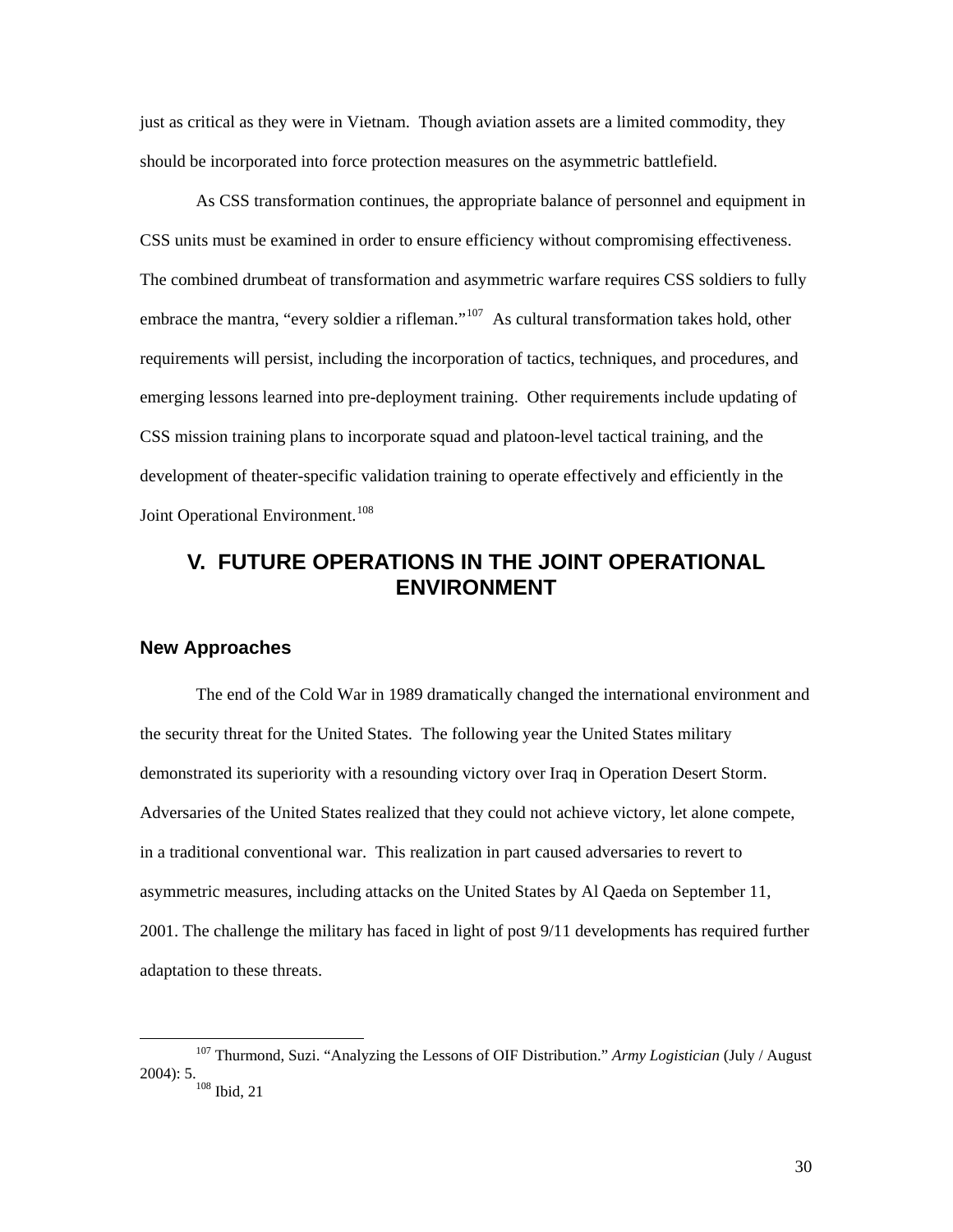In 2004, the United States Joint Forces Command (USJFCOM) prepared the White Paper on the Joint Operational Environment (JOE) in response to the Defense Planning Guidance (DPG) Strategic Tenet:

Adopt a capabilities-based approach. U.S. defense planning will focus less on where and when a conflict will occur and more on the broad set of capabilities U.S. military forces need to deter, deny, and defeat adversaries who will rely on surprise, deception, and asymmetric warfare to achieve their objectives.<sup>[109](#page-36-0)</sup>

This paper is updated annually and serves three purposes: to describe processes, procedures and relationships used within the USJFCOM training, experimentation, and doctrinal development communities; to establish a framework for thinking about threat capabilities and environmental influences on modern conflict; and to identify points of reference necessary for guiding the capabilities-based model for force development.<sup>[110](#page-36-1)</sup>

The JOE is important to military leaders because it provides a framework for preparation to win in a future conflict against an adversary that applies asymmetric measures. The JOE addresses constants that military leaders must deal with in future conflicts. They are: constant change, perpetual energy, and motion; a constant race with the enemy for killer applications that will cause immense changes in future conflict; a constant hate that fuels the motivations and activities of the adversary; a constant anxiety that comes with the flux and dealing with the unknown; and the constant fog and uncertainty that occur with every encounter with the adversary. $^{111}$  $^{111}$  $^{111}$ 

The Army is responsible for providing a campaign-quality force with joint and expeditionary capabilities for the regional combatant commanders to meet requirements in the JOE.<sup>[112](#page-36-3)</sup> CASCOM is developing a single, integrated, responsive end-to-end distribution system that encompasses joint logistics capabilities to support the full range of military operations for the

31

<span id="page-36-3"></span><span id="page-36-1"></span><span id="page-36-0"></span><sup>&</sup>lt;sup>109</sup> USJFCOM Joint Operational Environment, March 2004.<br><sup>110</sup> USJFCOM JOE, 6<br><sup>111</sup> USJFCOM JOE, 133

<span id="page-36-2"></span>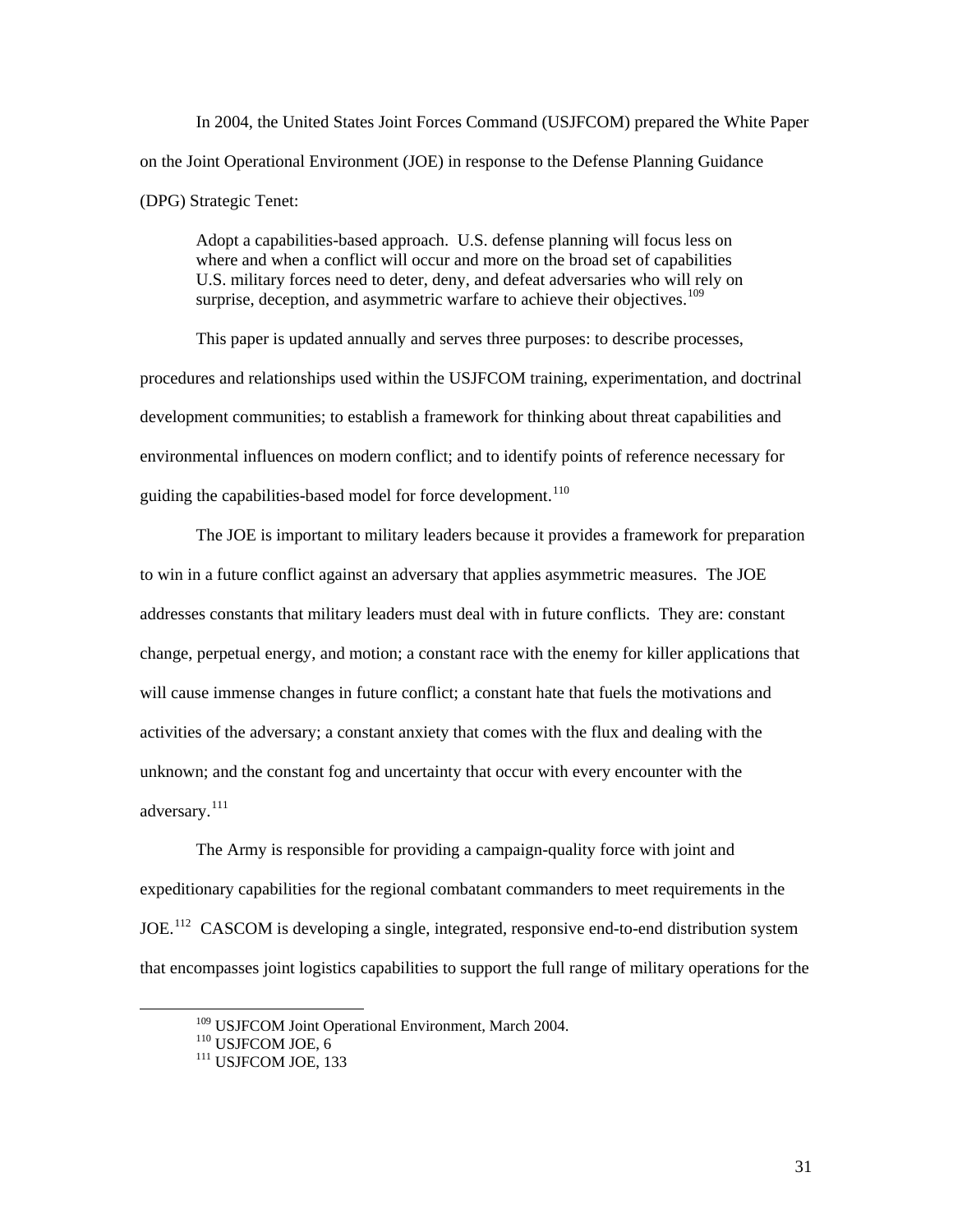joint force commanders. In light of current operations in Iraq and Afghanistan, the military must continue to transform the conduct and sustainment of joint operations. Transformation requires military commanders to conduct operations in permissive, uncertain, and hostile environments that are routinely fluid, nonlinear, and noncontiguous. Highly-distributed forces operate at various tempos and phases of operations. $113$ 

The "campaign-quality" Army must have the ability to triumph in decisive combat operations and to sustain those operations while quickly adapting to unforeseen changes in the context and character of conflict.<sup>[114](#page-37-1)</sup> The purpose of transformation for CSS units in the Army is to ensure that they are much more agile, flexible, and adaptive as they respond to unforeseen changes. An extensive support infrastructure with distinct, linear support structures, and predictable requirements is an outmoded legacy of the Cold War. To meet the challenges that arise from the emergence of the joint operating environment, the Army must alleviate gaps and seams and transform its sustainment system into a "continuous, fully integrated, globally synchronized, end-to-end distribution-based system" capable of providing responsive support to expeditionary joint forces during simultaneous operations in a nonlinear and noncontiguous environment.<sup>[115](#page-37-2)</sup> The implication is that U.S. forces must avoid the kind of methodism or repair service behavior that was used in Vietnam. Yet, for U.S. forces to be effective, they must have the resources to perform their mission and must not rely upon improvised equipment.

Beyond equipment requirements, networks and network-centric operations will become critical in future conflicts. Network-centric warfare (NCW) describes a combination of emerging tactics, techniques, and procedures that a fully networked force can employ to create a decisive

<span id="page-37-2"></span><span id="page-37-1"></span><span id="page-37-0"></span><sup>&</sup>lt;sup>112</sup> Juskowiak, Terry E. and John F. Wharton. "Joint and Expeditionary Logistics for a Campaign-Quality Army." *Army Logistician* (September/October 2004): 2.<br>
<sup>113</sup> Ibid, 2.<br>
<sup>115</sup> Ibid, 3.<br>
<sup>115</sup> Ibid. 3.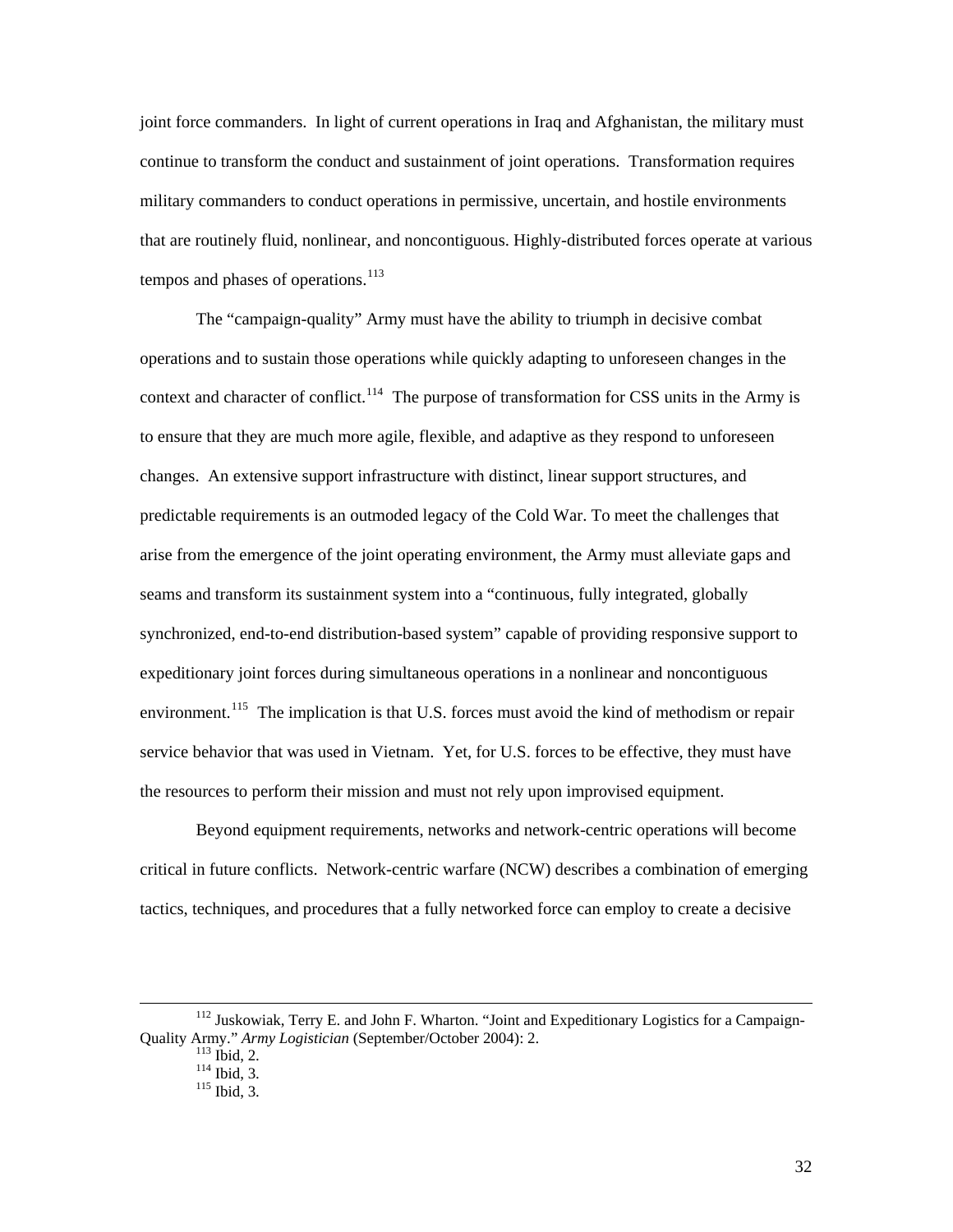warfighting advantage.<sup>[116](#page-38-0)</sup> NCW is an information superiority concept of operations that defines how U.S. forces organize and fight in the information age. NCW translates into combat power by effectively linking friendly forces within the battlespace to provide a shared awareness of the situation and to enable rapid and effective decision-making.<sup>[117](#page-38-1)</sup> The Command and Control Research Program (CCRP) operates within the U.S. Department of Defense and views network-centric operations as a means to an end. Effects Based Operations (EBO) are that end.<sup>[118](#page-38-2)</sup> According to Edward A. Smith of CCRP, "Effects-based operations focus on the mind of man. They are not a replacement for network-centric operations; rather they are the gateway to applying the tools of network-centric operations to the threat we now face, in an asymmetric conflict that must be won in the mind of man."<sup>[119](#page-38-3)</sup>

The U.S. is not alone in EBO. Adversaries use variants of effects-based operations in today's conflicts in Iraq and Afghanistan. Effects-based operations are focused on actions and resultant links to behavior (stimulus and response) rather than merely on targets and damage infliction.<sup>[120](#page-38-4)</sup> Effects-based operations are defined as coordinated sets of actions directed at shaping the behavior of friends, foes, and neutrals in peace, crisis and war.<sup>[121](#page-38-5)</sup> Effects-based operations perceive an adversary comprised of complex, interrelated systems that use all elements of power within reach to create actions leading to desired effects on those systems.<sup>[122](#page-38-6)</sup> Still, effects-based operations are not entirely new. Successful general officers and statesmen have always emphasized outcomes in the human dimension of war by focusing on will and shock, among other objectives. $^{123}$  $^{123}$  $^{123}$ 

<sup>&</sup>lt;sup>116</sup> Force Transformation, Office of the Secretary of Defense (www.oft.osd.mil)<br><sup>117</sup> Ibid<br><sup>118</sup> Smith, Edward A. *Effects Based Operations – Applying Network Centric Warfare in Peace*,

<span id="page-38-7"></span><span id="page-38-6"></span><span id="page-38-5"></span><span id="page-38-4"></span><span id="page-38-3"></span><span id="page-38-2"></span><span id="page-38-1"></span><span id="page-38-0"></span>*Crisis and War.* Department of Defense Command and Control Research Program, Washington, D.C.: 2002. xx.<br>
<sup>119</sup> Ibid, xxxvi.

<sup>&</sup>lt;sup>120</sup> Ibid, xiv.<br><sup>121</sup> Ibid, xiv.<br><sup>122</sup> USJFCOM JOE: 140.<br><sup>123</sup> Smith: xiv.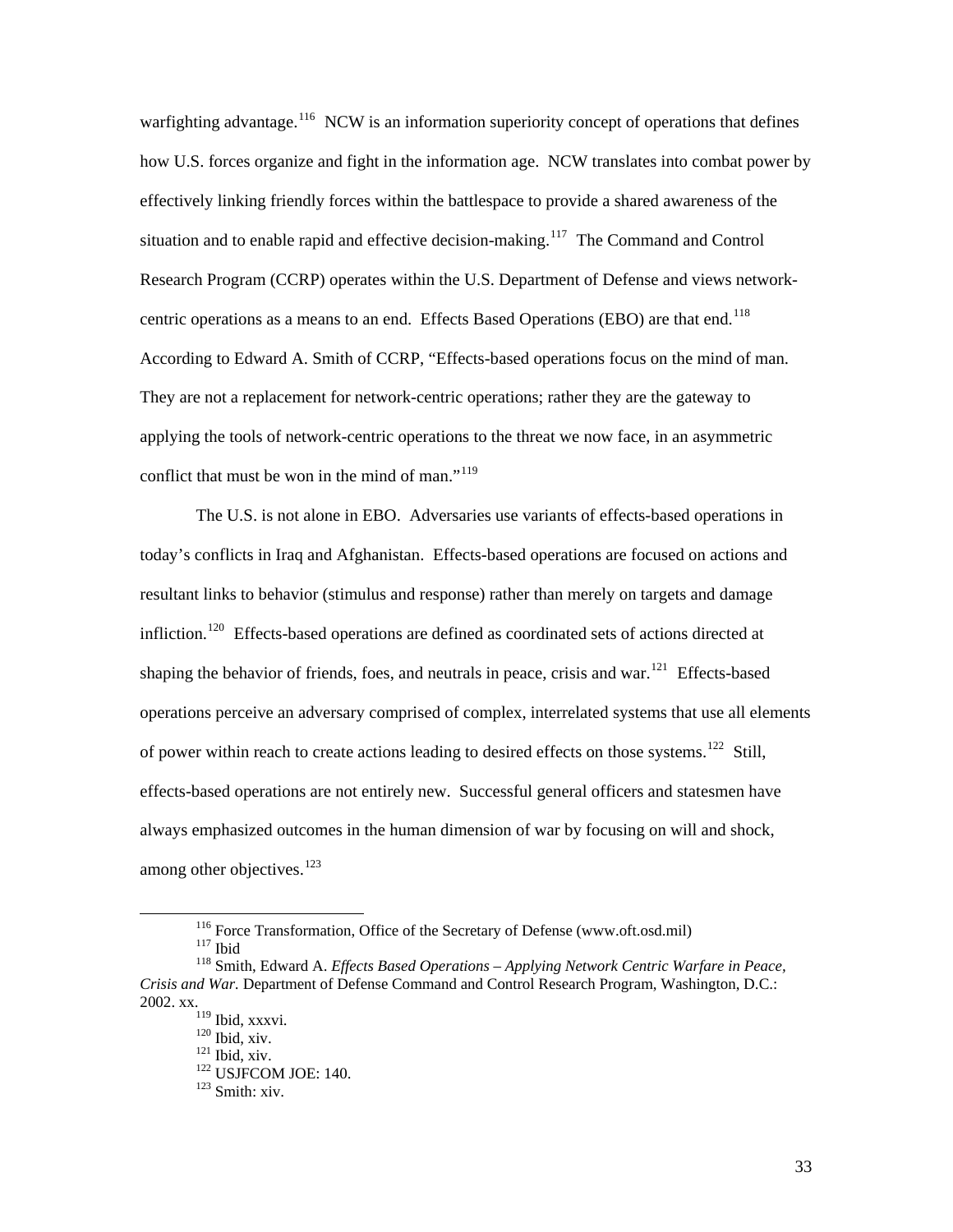<span id="page-39-0"></span>Network-centric warfare and effects-based operations are not the panacea for everything that ails the military as it transforms to meet the current JOE. NCW and EBO will not replace all older forces and forms of warfare, but rather the novel will open some new warfare niches even as it closes others.<sup>[124](#page-39-1)</sup> NCW and EBO are intended to enhance the impact and effectiveness of military force in a tactical, operational, or strategic context.<sup>[125](#page-39-2)</sup> The challenge for combat service support leaders is to meet the operational needs of the combat forces in a turbulent, nonlinear environment with no secure rear areas.

#### **The Logistics Response**

In the past, the logistics community built "iron mountains" of supplies in support of operations. This was certainly the case in 1990-1991, during Operation Desert Shield and Operation Desert Storm. The accumulation of massive stocks, however, remains time and resource intensive. This method was effective, but not efficient. Later in the 1990s, the Department of Defense (DOD) implemented "just-in-time" logistics in an attempt to apply commercial practices to "lean-out" the inventory and make the logistics system more efficient.<sup>[126](#page-39-3)</sup> Just-in-time logistics worked well, some would argue, in peacetime, but becomes very vulnerable in a dynamic environment because of inflexibility, susceptibility to damage and destruction, and the potential inability to service prioritized needs generated by change.<sup>[127](#page-39-4)</sup> Such problems were manifest in logistical support during the early stages of OIF. The lesson was that traditional CSS relationships, with wholesale and retail orientations and breaks between providers at various levels of war, must be transformed into a seamless CSS continuum.<sup>[128](#page-39-5)</sup> To meet the logistical

<span id="page-39-5"></span><span id="page-39-4"></span>

<sup>&</sup>lt;sup>124</sup> Ibid, xxxiii.<br><sup>125</sup> Ibid, xxxi.<br><sup>126</sup> Operational Sense and Respond Logistics: Co-evolution of an Adaptive Enterprise Capability:

<span id="page-39-3"></span><span id="page-39-2"></span><span id="page-39-1"></span><sup>4. 127</sup> Ibid 128 *FM 4-0 Combat Service Support.* 1-65.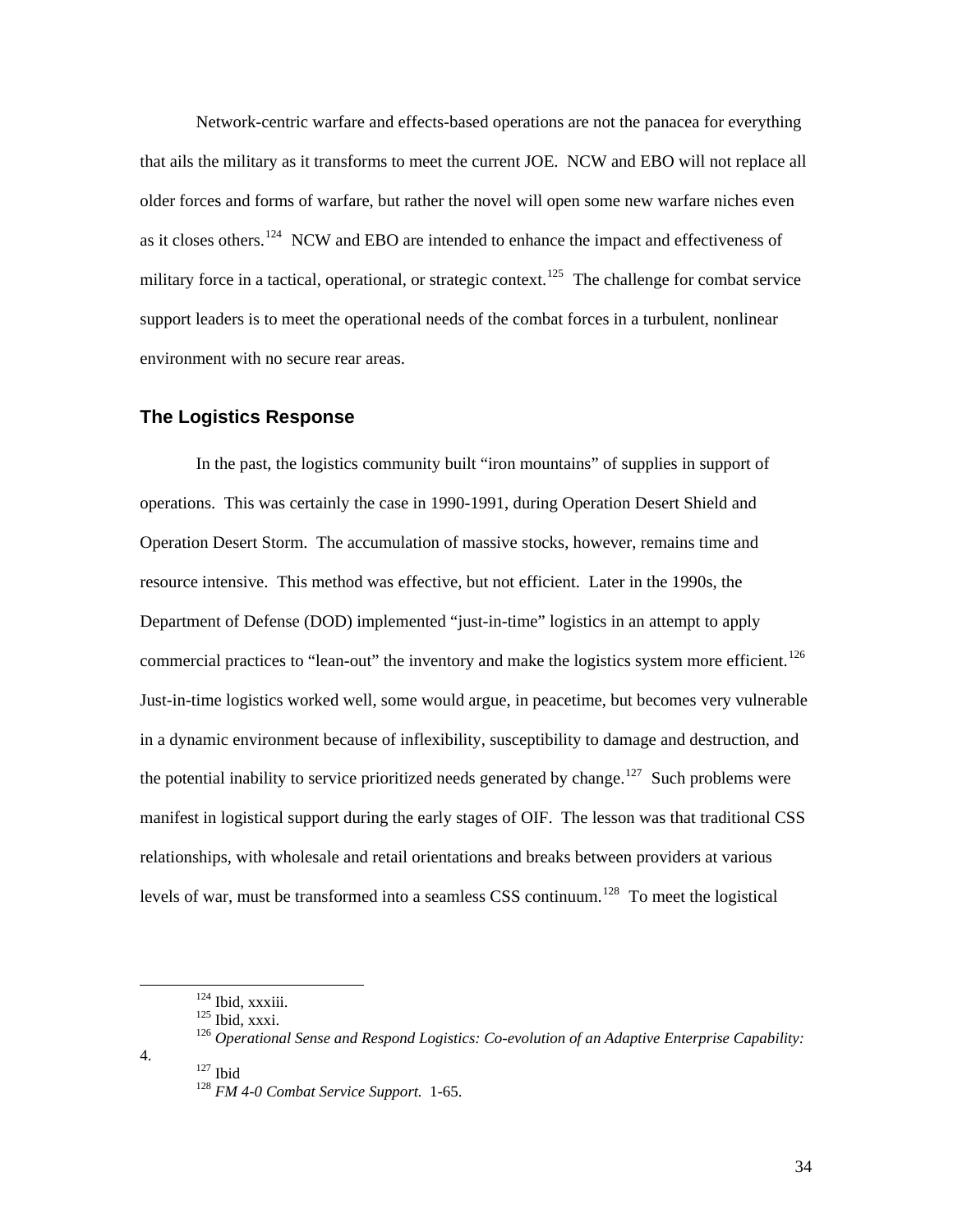requirements across the tactical, operational, and strategic levels of war, the Department of

Defense is developing Sense and Respond Logistics.

The Department of Defense Office of Force Transformation defines Operational Sense and Respond Logistics (S&RL) as:

…a transformational network-centric concept that enables Joint effects-based operations and provides precise, agile support. Sense and Respond Logistics relies upon highly adaptive, self-synchronizing, and dynamic physical and functional processes. It predicts, anticipates, and coordinates actions that provide competitive advantage spanning the full range of military operations across the strategic, operational, and tactical levels of war. Sense and Respond Logistics promotes doctrinal and organizational transformation and supports scalable coherence of command and control, operations, logistics, intelligence, surveillance, and reconnaissance. Implemented as a cross-service, crossorganizational capability, Sense and Respond Logistics provides an end-to-end, point-of-effect to source-of-support network of logistics resources and capabilities. Within Sense and Respond Logistics, every entity, whether military, government or commercial is both a potential consumer and a potential provider of logistics. It delivers flexibility, robustness, and scalability for Joint expeditionary warfare through adaptive, responsive, real-time, demand and support networks with U.S., allied and coalition operations.<sup>[129](#page-40-0)</sup>

DOD is attempting to ground S&RL in network-centric warfare and Joint Adaptive

Expeditionary Warfare practice. S&RL will use networks to support distributed and adaptive operations by: making logistics decisions continuously and anticipatory through network adaptation; emphasis on information and distribution that allows a greater degree of operational flexibility and risk management; preventing logistics-caused operational pauses that would impact operational speed.<sup>[130](#page-40-1)</sup> S&RL begins with a common understanding that intelligence and operational and logistical capabilities are part of a cohesive and integrated network.<sup>[131](#page-40-2)</sup> The "sense" function of S&RL is part of the ongoing intelligence and operational planning cycle and makes use of predictive evaluations gained through training, modeling, and anticipation of future

 <sup>129</sup> *Operational Sense and Respond Logistics: Co-evolution of an Adaptive Enterprise Capability:*

<span id="page-40-2"></span><span id="page-40-1"></span><span id="page-40-0"></span><sup>&</sup>lt;sup>130</sup> Ibid, 6<br><sup>131</sup> "From Factory to Foxhole – The Transformation of Army Logistics" Lexington Institute, Arlington, VA: 2004: 15.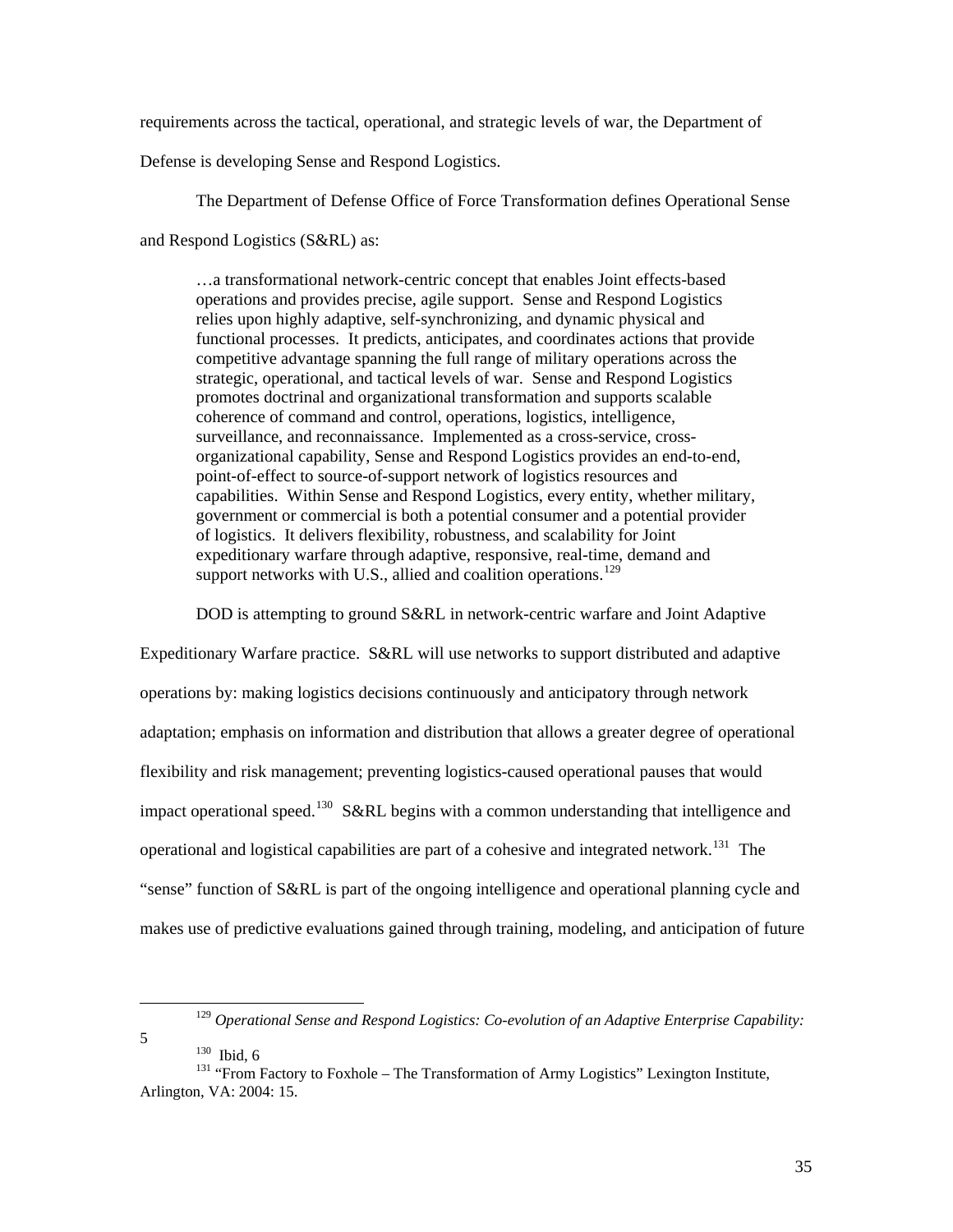actions based on battlespace situational awareness.<sup>[132](#page-41-0)</sup> With continuous communications assets, CSS staffs at all levels determine the supplies or support necessary to conduct current and future actions and request all staffs to "respond" with their capabilities to meet the demand.<sup>[133](#page-41-1)</sup> The SR&L concept uses both the common picture of the battlespace and the relevant logistical information base. The latter includes expenditure and readiness rates of maneuver units, as well as the total visibility of all supplies in theater and at depot or the industrial base, to make logistics decisions with a high probability of success.<sup>[134](#page-41-2)</sup> The CSS community must continue to incorporate emerging technologies to collect, process, store, display, and disseminate information.<sup>[135](#page-41-3)</sup> An important element of emerging technology includes improving the logistics operating picture with the Battle Command Sustainment Support System (BCS3) and eliminating legacy Standard Army Management Information Systems (STAMIS) through the development of Global Combat Support System- Army (GCSS-A).The challenge lies in assuring the interoperability of various legacy STAMIS with emerging systems such as BCS3. GCSS-A will eventually replace the legacy systems, but it is still under development and not fully fielded. In addition, the bandwidth requirements for these systems continue to restrict their full potential.

To work at the tactical level, or unit of action level, S&RL requires devolving logistical decision-making authority to lower levels. Devolution is possible only if all levels have the connective electronics to ensure a common understanding of the battlespace. CSS leaders of the future must be trained to operate in this environment. Self-synchronization and rapid adaptation should accelerate speed of execution at the tactical level and speed attainment of strategic objectives.[136](#page-41-4) 

<span id="page-41-4"></span><span id="page-41-3"></span>

<span id="page-41-1"></span><span id="page-41-0"></span>

<span id="page-41-2"></span>

 <sup>132</sup> Ibid 133 Ibid 134 Ibid, 16. 135 *FM 4-0 Combat Service Support*: 1-69. 136 Ibid, 15.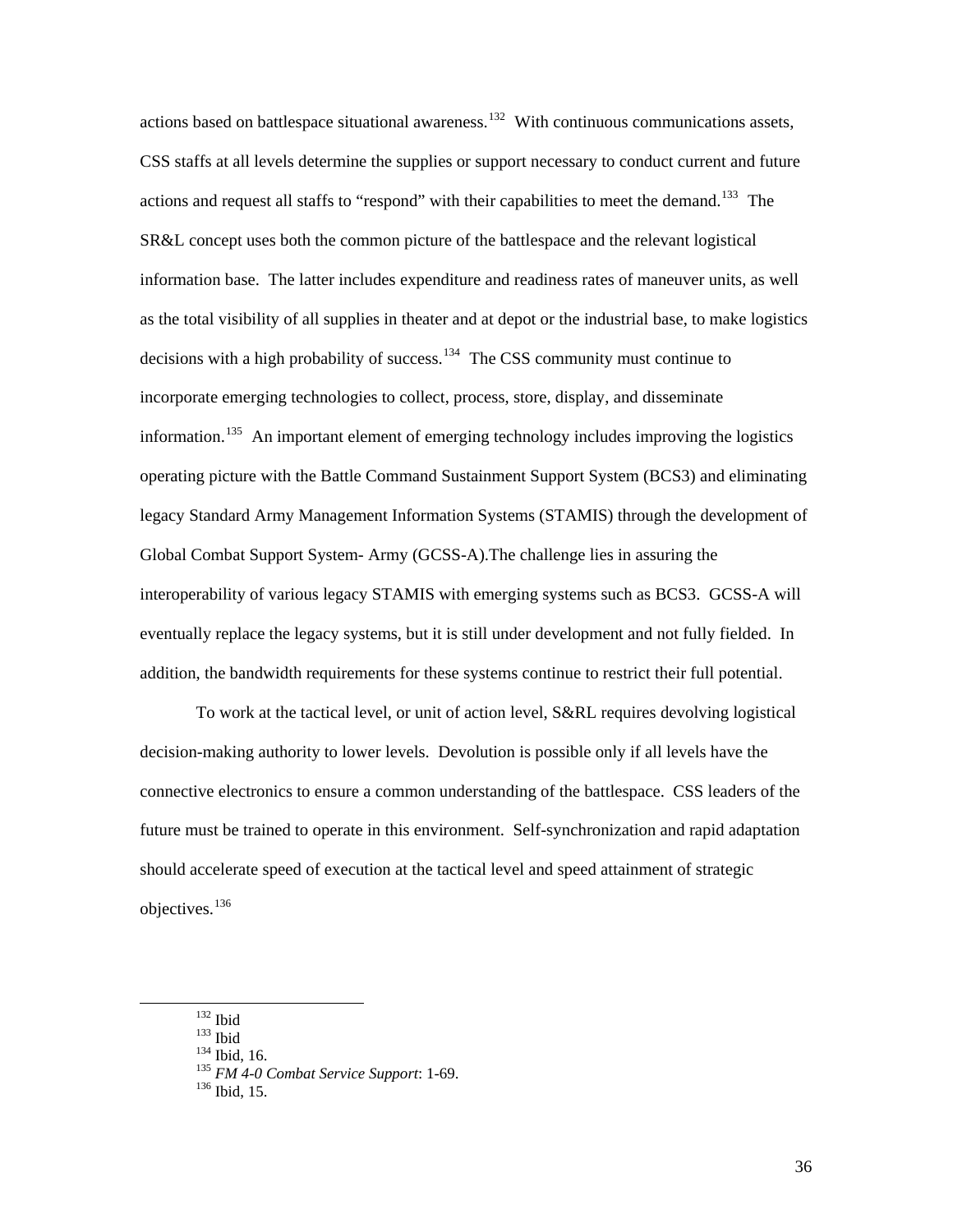As the Army transforms from a supply-based to a distribution-based logistics system, theater distribution focuses on an end-to-end capability to deliver materiel from supply source to maneuver forces.<sup>[137](#page-42-0)</sup> This focus requires the development of a theater distribution brigade that will have the mission, responsibility, and authority to conduct movement management functions. The brigade will be assigned functional as well as multifunctional battalions to perform transportation, supply, and services missions.<sup>[138](#page-42-1)</sup> The distribution-based logistics system maximizes throughput from the theater hub to the user level, bypassing intermediate echelons that cut into speed and velocity of resupply operations and thwart force momentum.

As new doctrine emerges for maneuver forces, corresponding doctrine must change with reference to CSS forces. CSS doctrine must ensure that logisticians are "connected" to improve upon the modern theater distribution process. The Army's logistics transformation strategy must define a clear path to a joint logistics system that is seamless and retains a "campaign-quality robustness" to support the JOE.<sup>[139](#page-42-2)</sup> This challenge will require a cultural change in how logistics are delivered on the battlefield. Logistics organizations must be tailored and scaled to sustain the simultaneous deployment, employment and sustainment operations that are required to support the joint force commander.<sup>[140](#page-42-3)</sup> The modular Army enhances support to the joint operational environment. It must be resourced with the organic force protection requirements to meet the challenge.

<span id="page-42-3"></span>As mentioned, a key component of CSS transformation to reduce the CSS footprint is modularity. Army Training and Doctrine Command (TRADOC) Pamphlet 525-53 defines modularity as a force design methodology that establishes a means to provide interchangeable, expandable, and tailorable force elements. CSS organization design must facilitate operations in a split-based configuration and employ information age technologies in order to be totally

<span id="page-42-0"></span> $^{137}$  Juskowiak and Wharton: 4.  $^{138}$  Ibid, 2

<span id="page-42-2"></span><span id="page-42-1"></span>

<sup>139</sup> Ibid, 8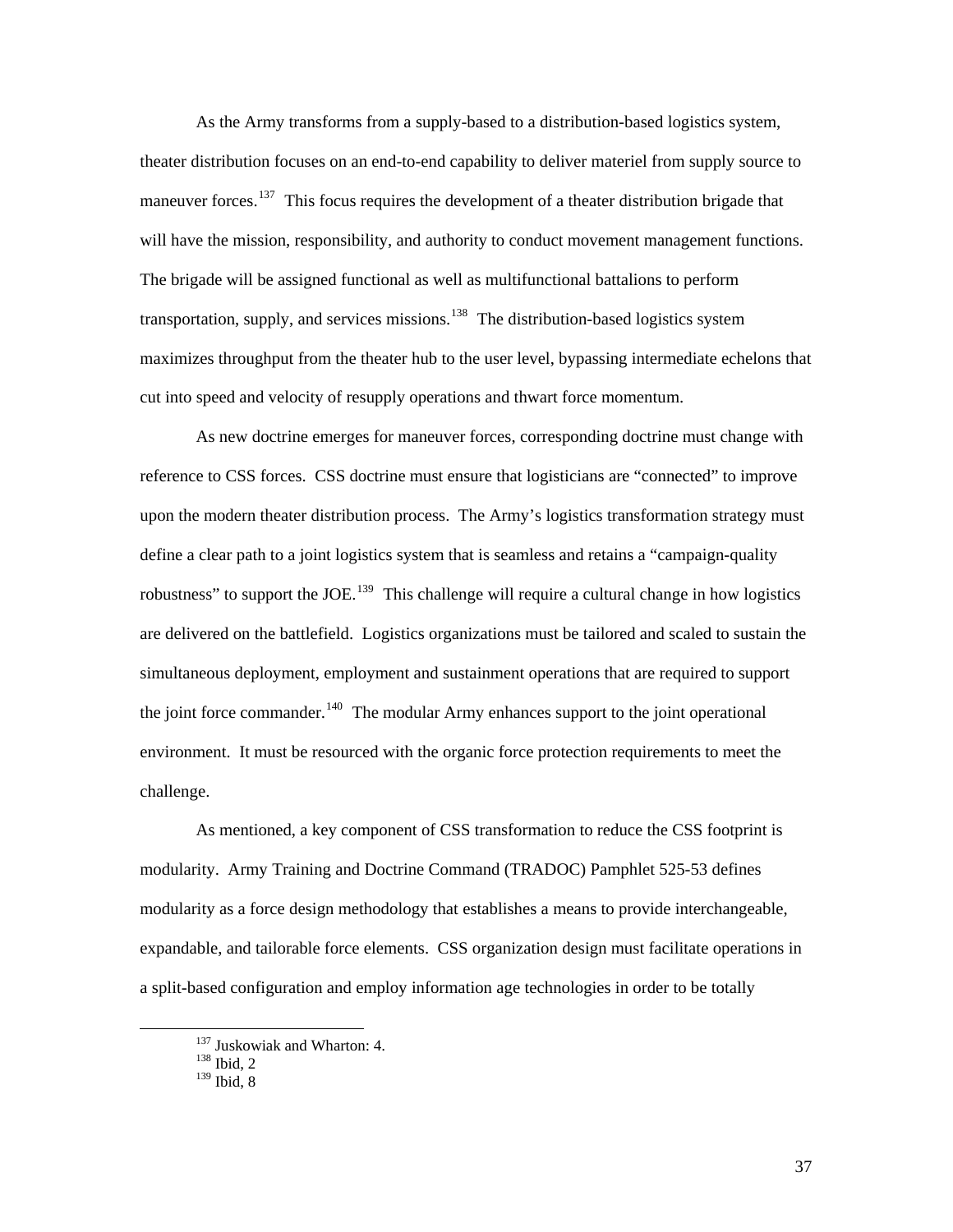<span id="page-43-0"></span>responsive to the joint task force commander. The intent is that these designed forces be more agile, capable, and easier to train.<sup>[141](#page-43-1)</sup> The benefits of a modular structure mean that support capabilities can be phased into a theater of operations by sending modules independently of parent units until support requirements grow as a function of the mission profile criteria.<sup>[142](#page-43-2)</sup>

Modularity is not new to the CSS community. It has been modular since the mid-1990s in order to provide tailorable support elements for specific mission requirements.<sup>[143](#page-43-3)</sup> However, what is new about modularity is where CSS assets are located within the battlespace. The Army requires more self-reliant maneuver organizations that can conduct combat operations without being continuously "tethered" to higher logistic support echelons.<sup>[144](#page-43-4)</sup> Distribution-based logistics can maximize throughput from the ports to the user level by bypassing intermediate supply bases when possible. The result is that CSS assets from the various echelons, for example in the Main Support Battalions of the Division Support Command or the Corps Support Groups, are being reorganized to meet the requirements of maneuver brigade combat teams (BCTs or units of action - UA) within the sustainment units of action.<sup>[145](#page-43-5)</sup>

## **Force Protection Pay-Offs**

A critical force protection method in theater will be to minimize the size and number of combat service support structures deployed forward. Technology will facilitate more support from outside the combat zone. Future forces must minimize dependencies on predictable and fixed facilities and choke points by generally reducing the presence, in time and space, of CSS organizations and "iron mountains." The restructuring of divisions from brigades to units of

<span id="page-43-1"></span><sup>&</sup>lt;sup>140</sup> Ibid, 3<br><sup>141</sup> U.S. Department of the Army Training and Doctrine Command. *TRADOC Pamphlet 525-53 Operational Concept Combat Service Support.* Fort Monroe, VA: U.S. Government Printing Office, 1997: 4-4. 142 Manns, Gregory A. "Modularity: Reducing the Logistics Footprint." *Army Logistician*. (May /

<span id="page-43-5"></span><span id="page-43-4"></span><span id="page-43-3"></span><span id="page-43-2"></span>June 2003): 28. 143 Juskwoiak and Wharton: 4. 144 Ibid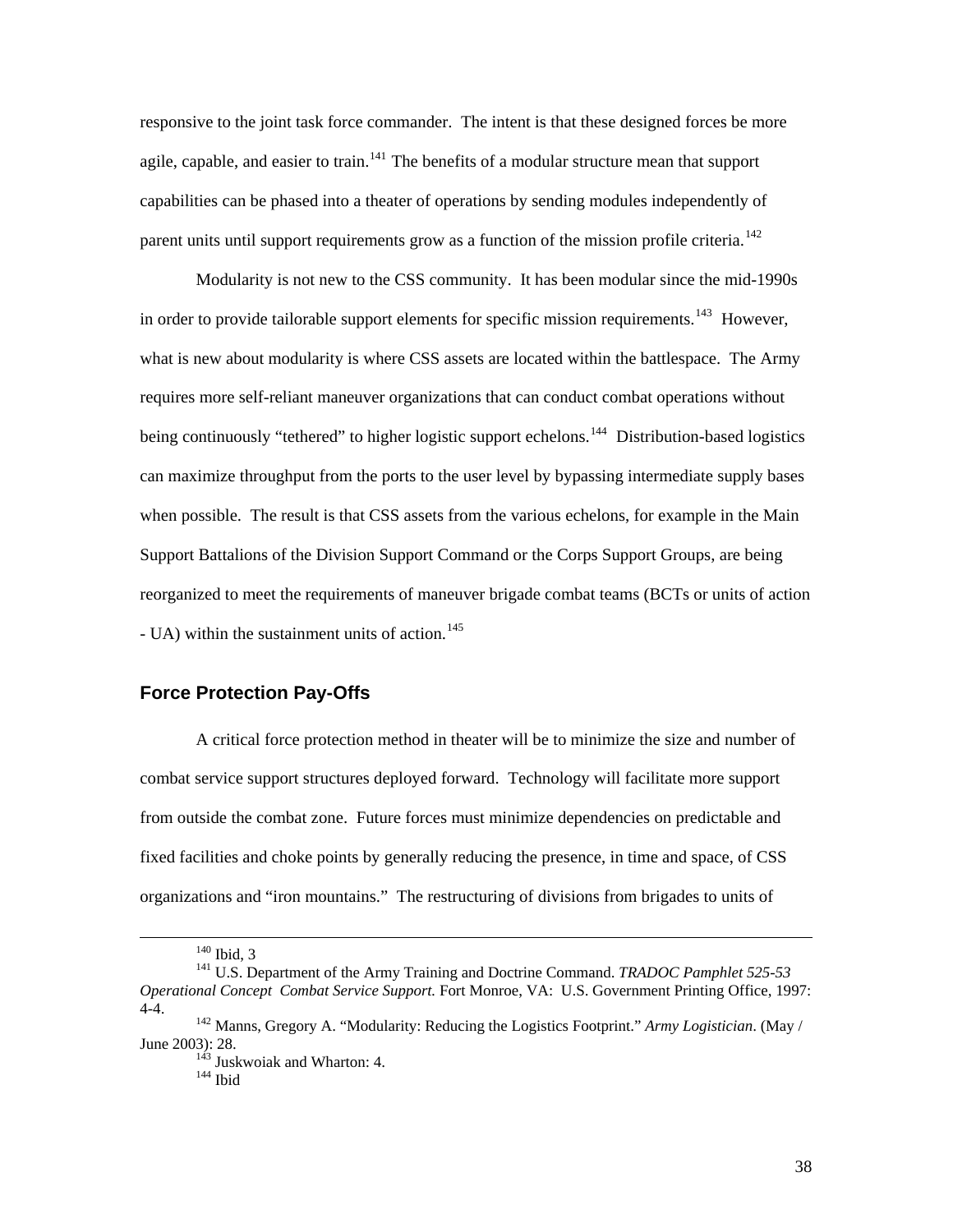action will assist commanders in establishing a battle rhythm during mission staging. Mission staging is a programmed period of time during which units might refit, resupply, plan, and rest in preparation for their next mission.<sup>[146](#page-44-0)</sup> This method would allow combat service support units to focus upon specific units for a given time. Logistics forces would be active only in specific places and at specific times; space would be secured only for relatively brief periods, while routes and air corridors would open and close only as required.<sup>[147](#page-44-1)</sup>

Unit agility and unit capacity will be at a premium in an expeditionary, noncontiguous environment. The tactical commander should gain a greater level of operational freedom and maneuver with the "self-sufficiency" that modularity provides. However, the Army needs to ensure that logistics assets do not inhibit the commander's maneuver flexibility. This dilemma requires the Army to develop a solution that balances the additional logistics support needed for BCT self-reliance with the tactical commander's requirement for freedom of action and mobility.<sup>[148](#page-44-2)</sup> As part of the answer, CSS units must have the assets and ability to provide their own force protection against asymmetric threats. The objective is that the tactical commander does not have to divert maneuver forces from decisive operations to protect CSS assets. If the force that conducts sustaining operations does not have sufficient force protection, the decisive operation could easily fail.

At the same time, modularity is essential for the ongoing evolution of distribution-based logistics. As mentioned earlier, DBL is about providing the same or better support through efficient distribution, rather than through large stockpiles. The faster and more reliable the distribution process becomes, the more the Army can reduce the need for inventory in maneuver units and the combat zone.<sup>[149](#page-44-3)</sup> Reducing the need for inventory will reduce requirements for

<span id="page-44-3"></span><span id="page-44-2"></span><span id="page-44-1"></span><span id="page-44-0"></span><sup>&</sup>lt;sup>145</sup> Ibid<br><sup>146</sup> Wass de Czege and Biever: 19.<br><sup>147</sup> Ibid<br><sup>148</sup> Juskowiak and Wharton: 2.

<sup>&</sup>lt;sup>149</sup> Rand Corporation CSS Transformation, 55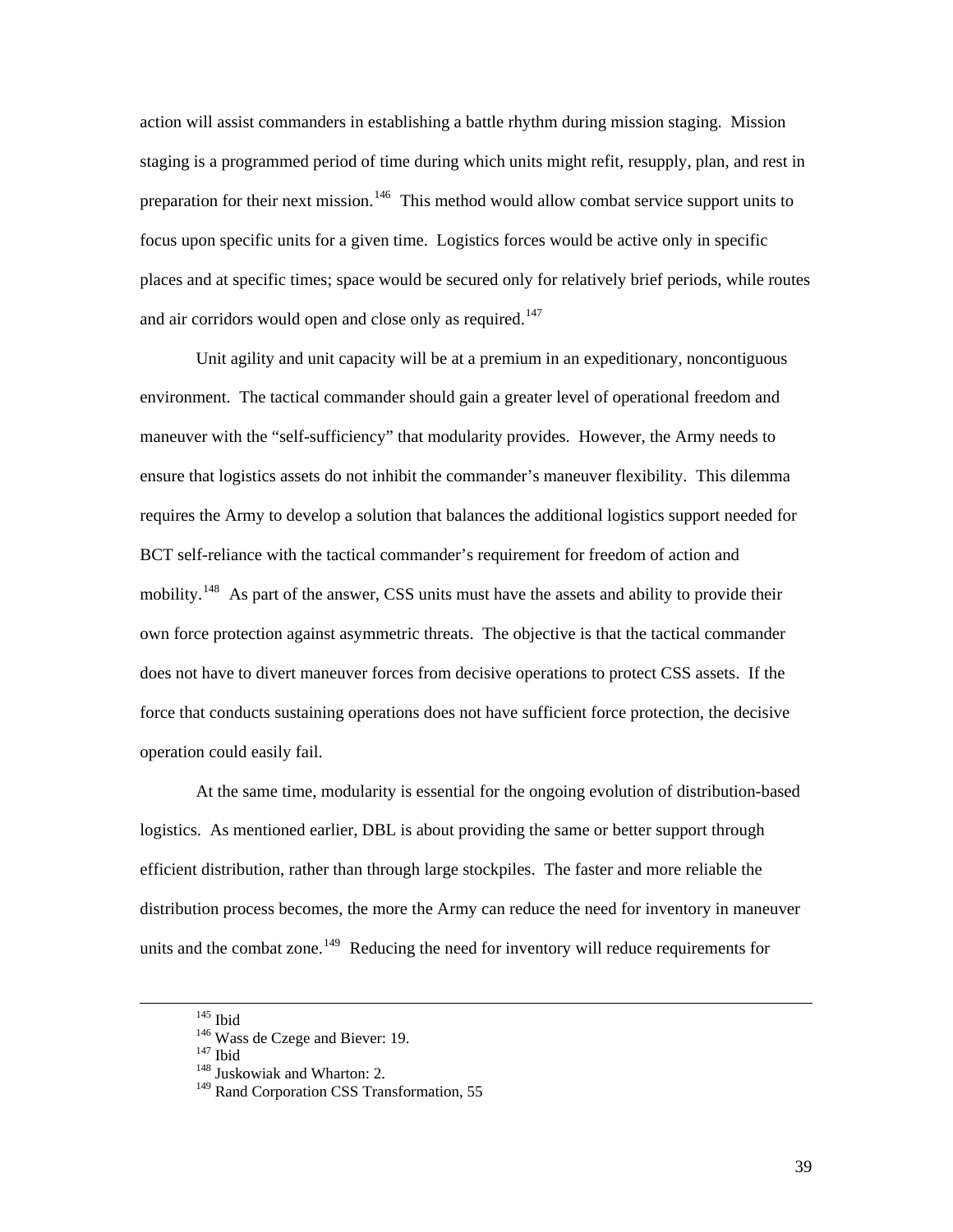resources to hold the inventory, which, in turn, reduces the need for containers and vehicles, the personnel to operate them, the personnel to maintain the vehicles and support the operators, and so forth. $150$ 

A critical aspect of effective DBL is having the ability to "sense" in order to "respond" to the logistical requirements of the BCT. In other words, the CSS community must know as quickly as possible when and where resources are required, as well as any changes that may arise before supplies are pushed to the maneuver force. The quicker the logistics system knows a demand, and the more precisely and accurately it knows the logistics status, the less inventory needs to be held in forward units.<sup>[151](#page-45-1)</sup> The more effective the entire system's inventory can be managed, the more effective the Brigade Combat Team can be supported without increasing total inventory. Rather than have additional stock on-hand as a buffer to account for uncertainty, better information becomes a measure to ensure adequate stockage levels. In addition, distribution based logistics doctrine has tremendous potential with regard to force protection. Lower stockage levels require fewer CSS personnel to handle inventory, and the logistics footprint is decreased. This development makes CSS soldiers less vulnerable, since they will not be required to push supplies as frequently.

To make the system work, distribution-based logistics will require the development of technological enablers that provide not only situational awareness and knowledge of the battlefield to augment EBO, but also assist with force protection measures. Enablers include such measures as improvements in information systems, pre-configured combat loads, precision guided aerial delivery systems, and unmanned aerial vehicles, all of which will assist in reducing the logistics footprint and serve as passive force protection measures.

<span id="page-45-1"></span><span id="page-45-0"></span> $150$  Ibid  $151$  Ibid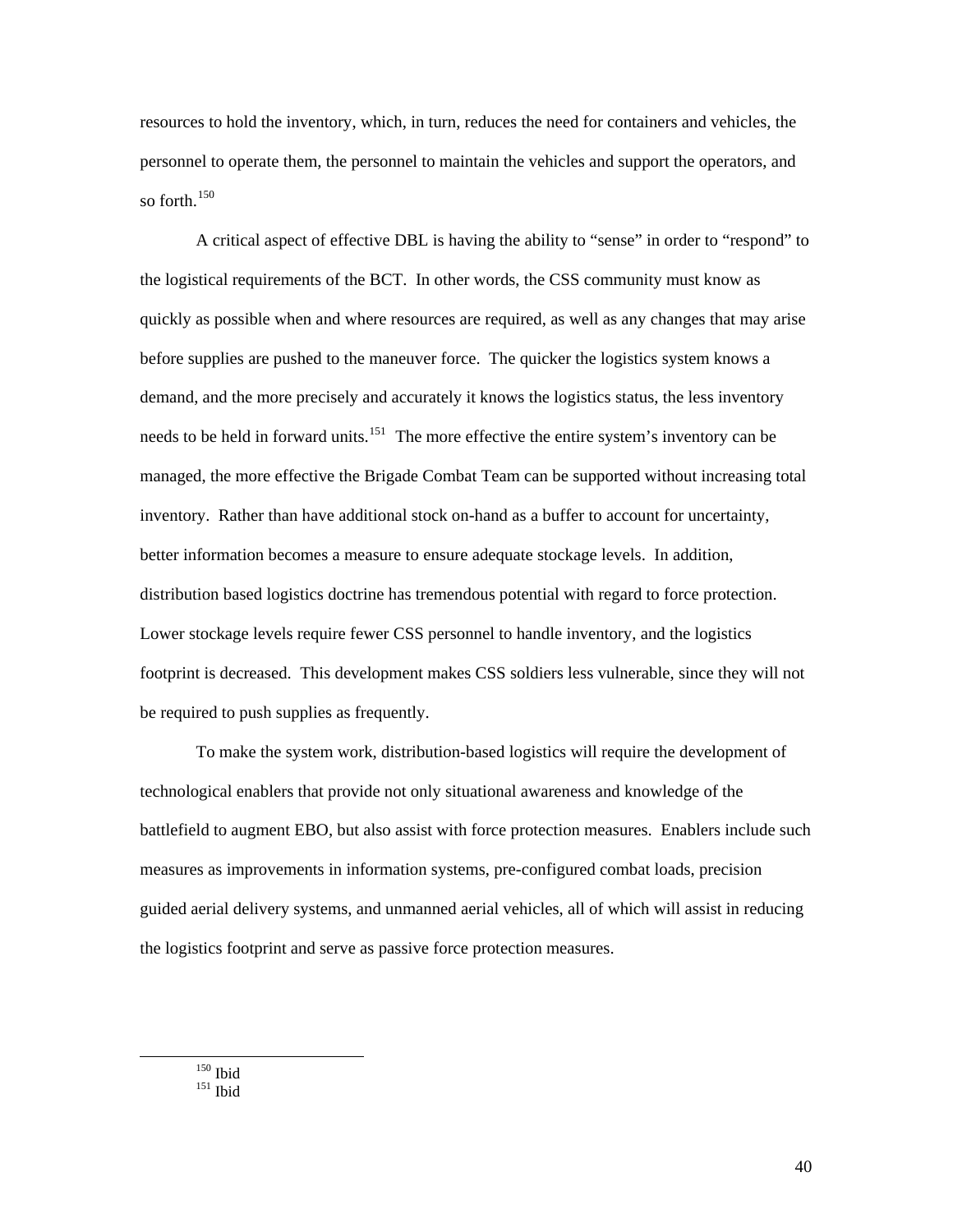#### <span id="page-46-0"></span>**Loose Ends**

Distribution-based logistics requires information systems to provide real-time information. Some systems, such as Force XXI Battle Command Brigade and Below (FBCB2) and Movement Tracking System (MTS), are currently fielded in the Army inventory. FBCB2 provides real-time situational awareness to users (e.g., electronic maps with friendly forces, estimates of enemy forces, and operational graphic overlays), and the MTS monitors the location of vehicles to enable real-time, in-transit visibility of vehicles and cargo.<sup>[152](#page-46-1)</sup> However, they are currently not fielded to all CSS units. Additionally, the Army has developed the Combat Service Support Control System (CSSCS) to enable CSS leaders to draw data from Standard Army Management Information Systems (STAMIS). This system was designed to result in near-realtime logistics resource status; however, the utility of such data was limited because of reliance on legacy STAMIS with batch processing and holes in data capture.<sup>[153](#page-46-2)</sup> The Battle Command Sustainment Support System (BCS3) replaces CSSCS. BCS3 is the logistics slice that interoperates with the Army Battle Command System (ABCS) and other Army and joint systems. BCS3 displays the logistics portion of the Common Operating Picture (COP) on Maneuver Control System (MCS).<sup>[154](#page-46-3)</sup> BCS3 is designed to collect and process selected maneuver sustainment data in a seamless manner from STAMIS and other related source data and hierarchical automated C2 systems, e.g., FBCB2. BCS3 currently interfaces with legacy STAMIS, including the Unit-Level Logistics System (ULLS-S4), the Standard Army Maintenance Systems Level 2 (SAMS-2), and the Standard Army Retail Supply System – Level 1 (SARSS-1). Global Combat Support System-Army (GCSS-Army) replaces the full range of the current transactional and unit logistics management systems.<sup>[155](#page-46-4)</sup> The GCSS concept provides the

<span id="page-46-4"></span><span id="page-46-3"></span><span id="page-46-2"></span><span id="page-46-1"></span><sup>&</sup>lt;sup>152</sup> Ibid, 56<br><sup>153</sup> Ibid<br><sup>154</sup> System Training Plan: Battle Command Sustainment Support System, Combined Arms Support<br>Command, Ft. Lee, VA: Jun 2004: 1.

<sup>&</sup>lt;sup>155</sup> Rand Corporation, CSS Transformation, 57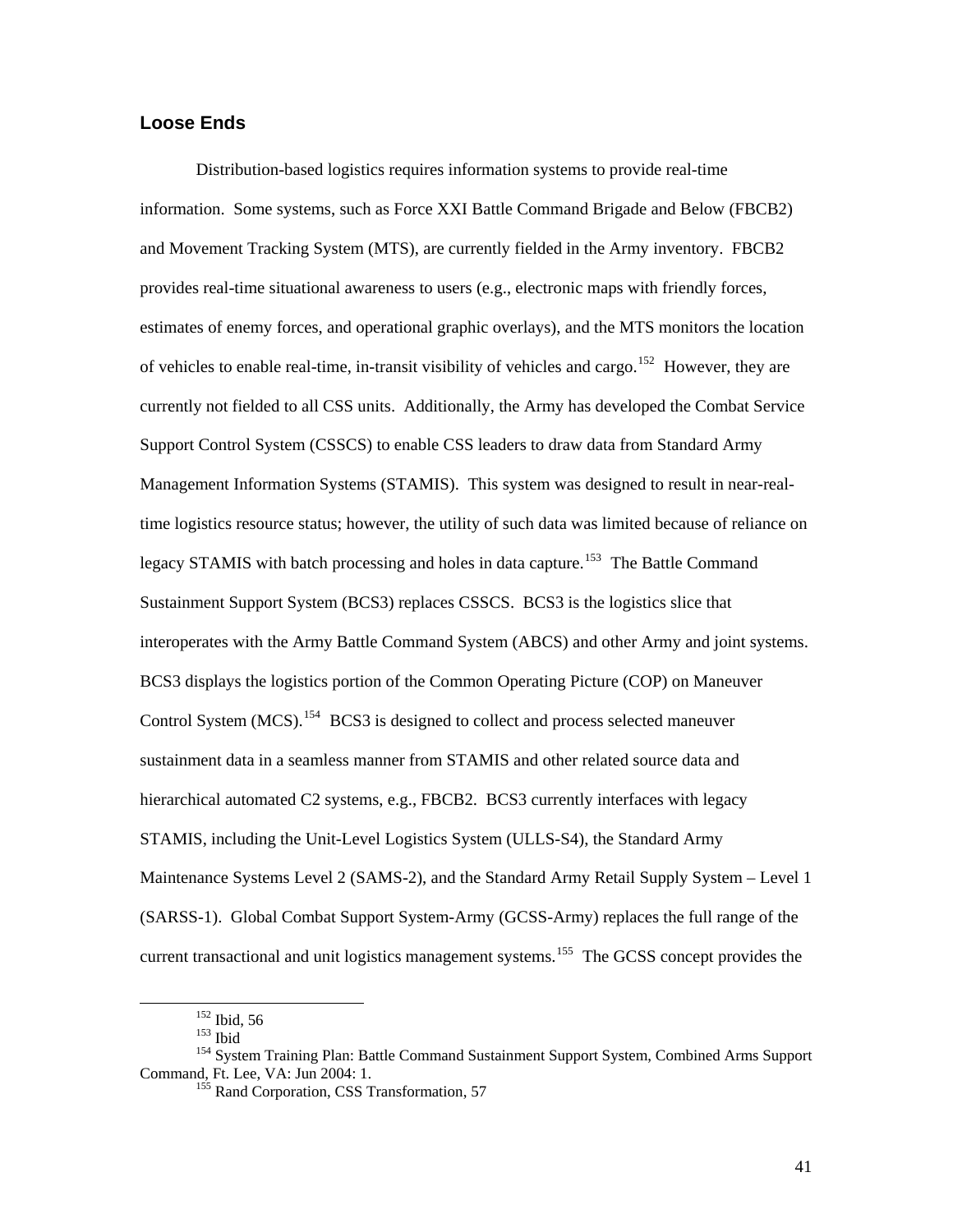joint warfighter with a single, end-to-end capability to manage and monitor units, personnel, and equipment from mobilization through deployment, employment, sustainment, redeployment, and demobilization.<sup>[156](#page-47-0)</sup> The intent is to provide interoperability, facilitate integration, and promote data sharing across the logistics community. The intent is also to replace many of the current STAMIS baselines. However, the current combat support environment does not fully achieve system interoperability and asset visibility because of several shortfalls. These include stovepipe information systems, lack of visibility, and an inability to present a common picture.<sup>[157](#page-47-1)</sup> The development, fielding, and training on these systems will take time and delay immediate utilization. The projected success of DBL is based on information systems that must be further developed to enhance interoperability. However, at present neither the BCS3 nor the GCSS-Army is fielded throughout the Army. In the interim, the Army must mitigate force protection risks to CSS soldiers with available technology.

Bandwidth also constitutes an important stumbling block. Bandwidth is a term used in the telecommunications industry to measure the rate at which information moves from one electronic device to another.<sup>[158](#page-47-2)</sup> CSS information technology that provides situational understanding for the resources on the battlefield must compete with other battlefield operating systems (BOS) for bandwidth. The civilian sector is able to meet the challenge of bandwidth by laying miles of fiber-optic cable. This solution for the most part is not available to an army on the move on the battlefield.<sup>[159](#page-47-3)</sup>

In 2003, the Congressional Budget Office (CBO) conducted a study for the Subcommittee on Tactical Air and Land Forces of the House Committee on Armed Services that analyzed the current and future total demand for communications bandwidth to support

<span id="page-47-3"></span><span id="page-47-2"></span><span id="page-47-1"></span><span id="page-47-0"></span><sup>&</sup>lt;sup>156</sup> GCSS – Public Access Web Site: http://www.disa.mil/ge/gcss/gcsshome.html.<br><sup>157</sup> Ibid 158 *The Army's Bandwidth Bottleneck*. Congressional Budget Office (CBO) Study prepared for the Subcommittee on Tactical Air and Land Forces of the House Committee on Armed Services. August 2003. Available at http://www.cbo.gov/showdoc.cfm.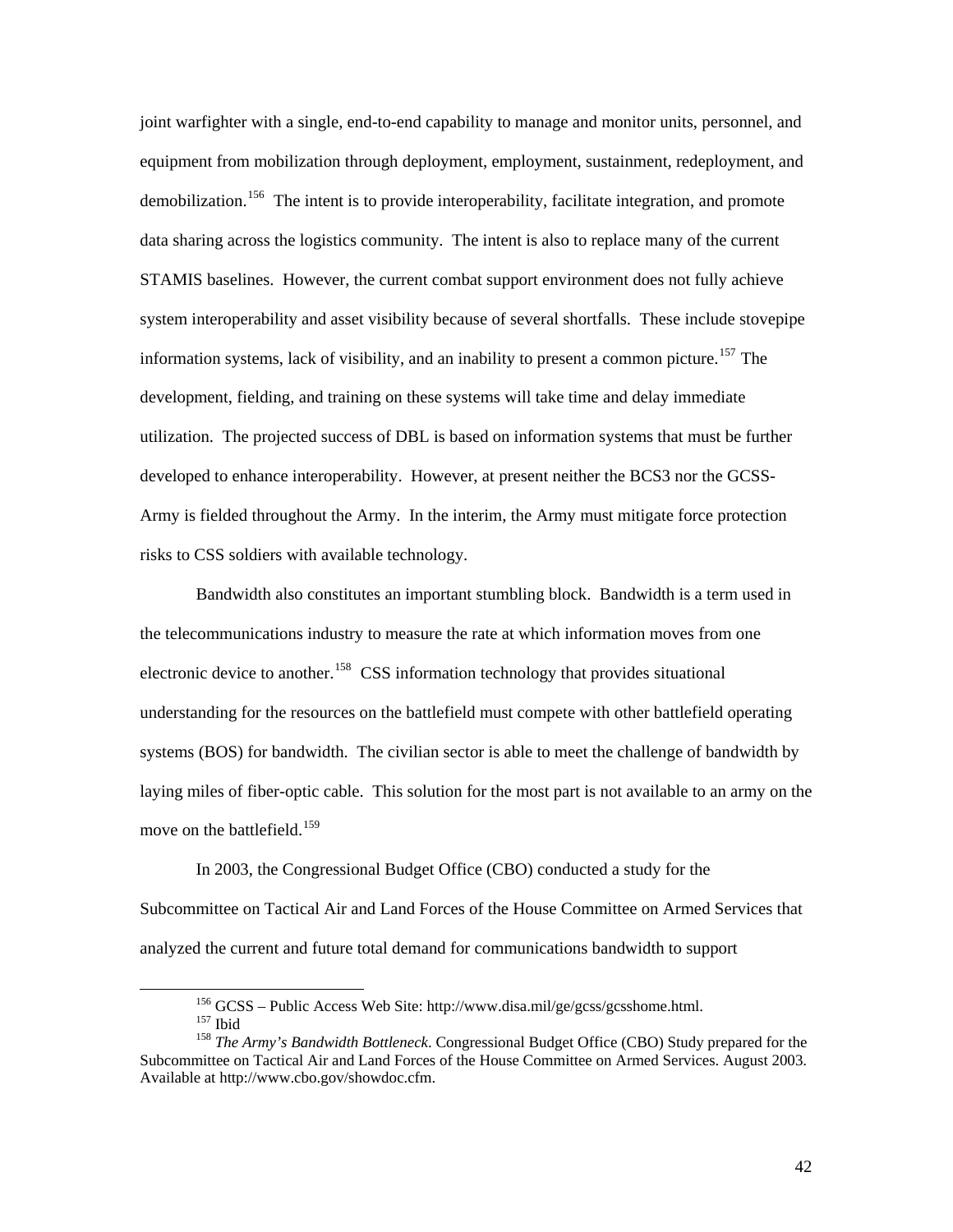operations officers at all levels of command within the Army. The CBO analysis yielded severe conclusions. First, the current demand for bandwidth is so large that supply-shortfalls with a large order of magnitude (or up to 10 times the amount of supply) can exist.<sup>[160](#page-48-0)</sup> Second, shortfalls will persist at various command levels through and after 2010, when the capabilities associated with the Army's transformation begin to appear in the field.

A Rand Arroyo Center Study on the Army's bandwidth problems indicated that OIF required 10 times the bandwidth demanded by the Gulf War, and that demand will continue to grow, resulting in an outstripped supply.<sup>[161](#page-48-1)</sup> Both the CBO and Rand Arroyo study stressed that new technologies will greatly increase capacity, but that unchecked user demands will probably keep pace with, and exceed capacities. No single technique will solve the problem, and the challenge is to meet the right users' need at the right time.<sup>[162](#page-48-2)</sup> Both studies stressed that bandwidth must be managed and allocated as an important combat resource. For example, during decisive operations, operational traffic would have bandwidth priority, but logistics traffic might gain priority during a sustainment phase of an operation in order to rearm or refit units. Command involvement and unit SOPs will have to address bandwidth concerns in the future to assure that distribution-based logistics becomes a reality. Without the situational understanding provided through automation, S&RL and distribution-based logistics simply become catch phrases like "just-in-time" logistics. In turn, failure of distribution-based logistics impacts force protection. CSS leaders may put soldiers at risk in unnecessary convoys as supplies are pushed to maneuver units or other supply units, only to produce additional handling requirements and cumbersome stockpiles.

<span id="page-48-2"></span><span id="page-48-1"></span><span id="page-48-0"></span><sup>&</sup>lt;sup>159</sup> Ibid.<br><sup>160</sup> Ibid<br><sup>161</sup> *Future Army Bandwidth Needs and Capabilities*, by Leland Joe and Isaac Porche III, MG-156-A. 2004. Available at http://www.rand.org/publications/MG/MG156 162 Ibid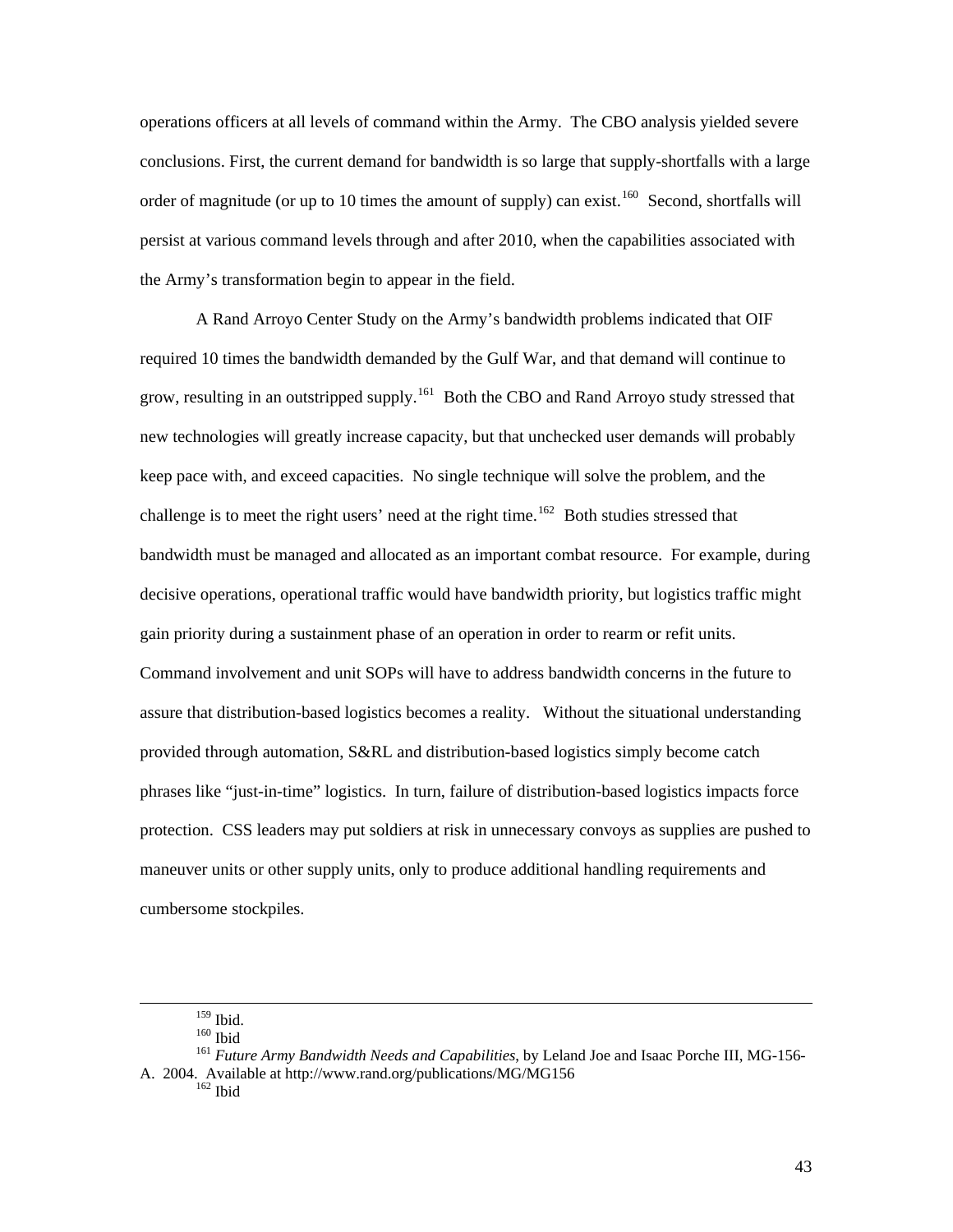In addition to key information requirements, success in distribution-based logistics is dependent upon speed. Minimizing materiel-handling time at distribution system nodes can have a substantial impact on distribution time and force protection. Improved materiel-handling processes and equipment also reduce the logistics footprint. The industrial base can assist with the improvement of materiel-handling by constructing pre-configured loads tailored for particular units. These loads are prepared at a factory in the Continental United States (CONUS) or within a theater in the Area Of Responsibility (AOR) and delivered without reconfiguration. The less time that CSS soldiers in the AOR spend handling supplies, the less likely they are to become targets for attack. The result means enhanced support for the tactical commander with DBL.

The whole situation, however, becomes more complex when maneuver units must be sustained over long distances from support bases and without secure LOCs. Technology development in areas of precision aerial delivery and intra-theater lift become essential. One solution is the Precision Extended Glide Aerial Delivery System (PEGASYS), consisting of a suite of advanced parafoil systems with a variety of containers and a common computer navigational system.<sup>[163](#page-49-0)</sup> These systems can be released from altitudes up to  $35,000$  feet and aircraft can be offset from the target as much as 25 miles to ensure security of delivery means.<sup>[164](#page-49-1)</sup> Payloads up to 42,000 pounds can be delivered by PEGASYS to within 100 meters of designated targets. By using precision aerial delivery, PEGASYS bypasses traditional choke points, such as air and sea ports of debarkation, ground lines of communication, and transshipment and supply points to deliver supplies directly to the warfighter.<sup>[165](#page-49-2)</sup> Such delivery assets minimize the CSS footprint and reduce force protection concerns for CSS units.

Another option is to use Unmanned Aerial Vehicles (UAVs) to make deliveries. Like PEGASYS, UAVs would allow CSS units to solve the tactical dilemma of providing food,

<span id="page-49-2"></span><span id="page-49-1"></span><span id="page-49-0"></span> <sup>163</sup> Juskowiak, Terry. "Maneuver Sustainment in a Transforming Army." *Army Magazine.* (April 2003): 20. 164 Ibid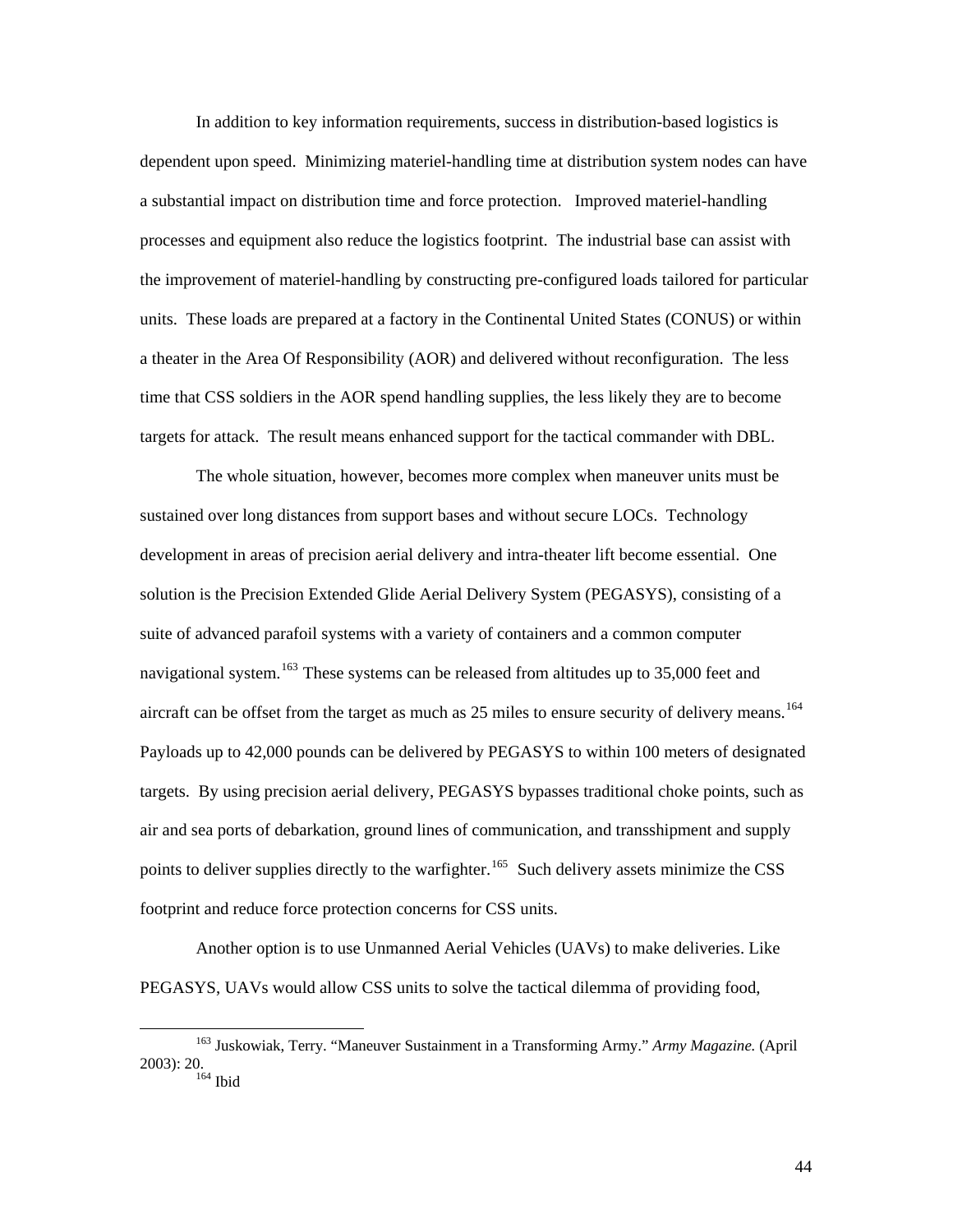supplies, critical parts, or ammunition when the risk to ground logistics assets is too high.<sup>[166](#page-50-0)</sup> The benefits of using unmanned resupply aircraft include the potential to reduce the risk to human life in combat operations, to reduce the logistics footprint in theaters of operations, and to improve logistics effectiveness.<sup>[167](#page-50-1)</sup> Although improvements in current UAVs would be required, current models have the capability to deliver a cargo of 13 cases of Meals, Ready to Eat (MREs), with each case equaling 156 meals, weighing 221 pounds and occupying 10.8 cubic feet.<sup>[168](#page-50-2)</sup> Improvements in UAV technology could greatly increase this capability and augment other means of delivery.

Force protection for CSS units involves more than the passive measures mentioned above. The basis of issue for equipment, as well as training requirements for CSS units, must continue to be reviewed and improved as required. In an attempt to capture important lessons learned during the Army's operations in OIF, CASCOM conducted a "rock drill" after action review (AAR) to identify numerous problems associated with in-theater distribution. The drill brought together logistician leaders from OIF, as well as senior leaders from logistics headquarters, to examine and resolve distribution challenges. Their findings underscored equipment and training deficiencies for CSS soldiers. The proper resourcing of CSS units with such equipment as night-vision goggles (NVGs), precision lightweight global-positionsystem receivers (PLGRs), and individual body armor (IBA) enhances survivability on the asymmetric battlefield.<sup>[169](#page-50-3)</sup> During the rock drill, CSS leaders noted that soldiers had to share NVGs, and that there was a shortage of PLGRs for units in Iraq. These shortages caused some soldiers to buy their own Commercial Off-The Shelf (COTS) Global Position System (GPS)

<span id="page-50-3"></span><span id="page-50-2"></span><span id="page-50-1"></span><span id="page-50-0"></span><sup>&</sup>lt;sup>165</sup> Ibid, 21<br><sup>166</sup> McCoy, John V. "Unmanned Aerial Logistics Vehicles – A Concept Worth Pursuing." *Army Logistician.* (March / April 2004): 40.<br><sup>167</sup> Ibid<br><sup>168</sup> Ibid

<sup>&</sup>lt;sup>169</sup> Thurmond: 3.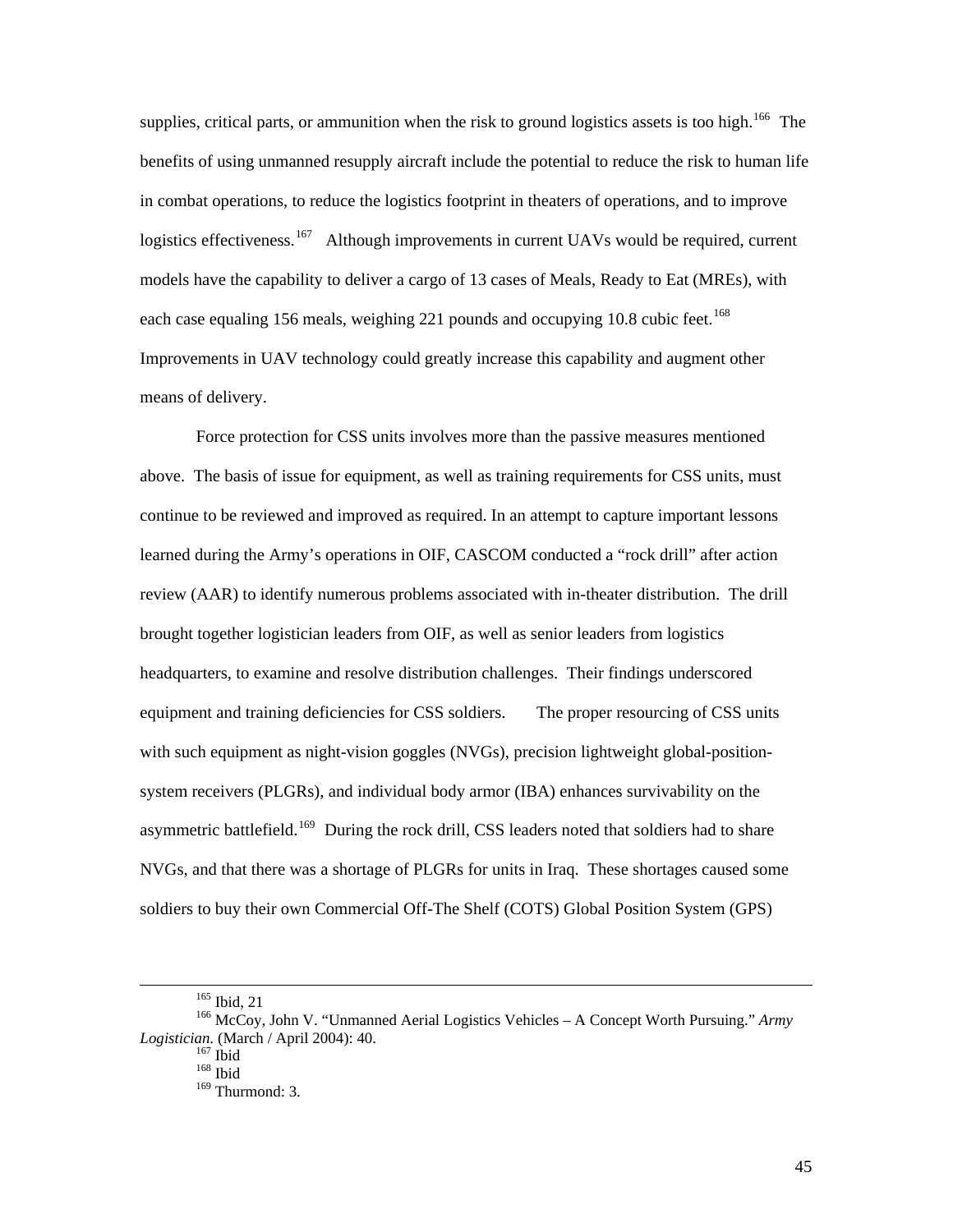<span id="page-51-0"></span>because of inadequacies in unit MTOE.<sup>[170](#page-51-1)</sup> The availability of IBA was also insufficient for CSS requirements in the AOR.

In asymmetric warfare, the "deep, close, and rear" battles no longer exist. The U.S. Army must re-examine its basis of issue plans for equipment. As combat continues in OIF and OEF or their successors, units deploying to the AOR must continue to have priority in fielding of equipment. Moreover, the U.S. Army must whole-heartedly assimilate the concept that "every soldier is a rifleman," and deal more effectively with the idea of fielding combat arms forces first. As the AAR for the OIF Distribution Rock Drill indicated, the U.S. Army needs to fix basis of issue plans and CSS unit MTOEs to include security and force protection equipment. In addition, as emerging technology in force protection becomes available, the CSS community must be incorporated properly into the BOIP. Some of the emerging technology, including unmanned aerial vehicles, jammers, passive armor, and blast mine protection will greatly assist CSS units, but communication systems will continue to be the backbone for the situational awareness to make distribution based logistics a reality.

## **Requirements**

<span id="page-51-1"></span>An important aspect that the CASCOM AAR emphasized was insufficient soldier training for convoy defense. Soldiers must be required to train as they fight in war. CSS soldiers assigned to divisions receive convoy "live-fire" training in which their convoys come under attack. CSS soldiers must respond by firing live rounds. CSS units do conduct live-fire exercises prior to their deployment into Iraq and Afghanistan. Soldiers learn how to fire from a moving vehicle, how to respond to various ambush techniques, how to identify IEDs, and how to prevent accidents while traveling in convoys. However, repetition is essential for all learning and training.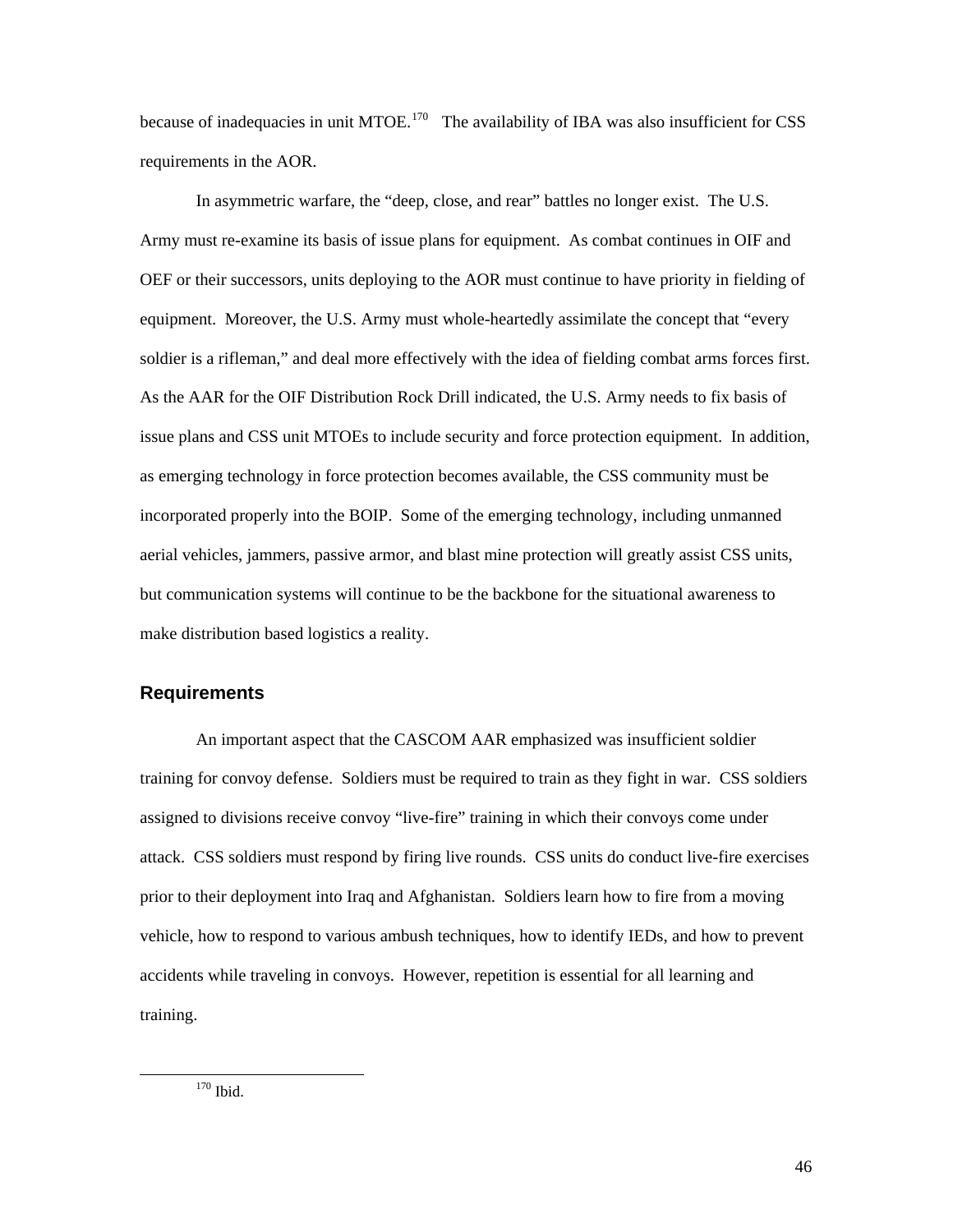Convoy live-fire exercises must be commonplace to all CSS soldiers. A soldier must be comfortable and confident while firing from a moving vehicle. The movement of the vehicle, bumps on the road, and spent cartridges bouncing from the weapon inside the vehicle increase the difficulty of such firing.<sup>[171](#page-52-0)</sup> Additionally, training on crew-served weapons is just as important. A gunner on a .50-caliber machinegun or an MK-19 grenade launcher should know the full capabilities of the weapon system, including its ability or inability to take down targets.<sup>[172](#page-52-1)</sup> Additionally, soldiers must be trained in combat driving through various types of terrain and at various speeds. Soldiers must have full confidence in themselves and their equipment. Too often CSS soldiers do not fully push the limits of their vehicles or their weapons. Additional training on convoy live-fire exercises is necessary to build confidence in equipment and self for the soldiers. Other methods to improve convoy training include the U.S. Army Operator Driving Simulator (ODS) and the Virtual Combat Convoy Trainer (VCCT). To train operators of trucks and heavy vehicles, there are currently 21 ODS simulators in the Army installed at Ft. Leonard Wood, Ft. Eustis, and Ft. Bliss, and in Germany, and Korea.<sup>[173](#page-52-2)</sup> The ODS simulator offers a six level training curriculum from beginner through advanced tactical driver. The simulator tracks the drivers as they progress in skill level and presents more difficult scenarios as skill level warrants.<sup>[174](#page-52-3)</sup> In contrast with numerous ODS, the U.S. Army currently possesses two VCCTs. The VCCT helps train troops to recognize and respond to potential convoy threats, including IEDs. Additionally, the VCCT enables combat crews to communicate, maintain situational awareness, and acquire targets while moving at highway speeds in a convoy environment.<sup>[175](#page-52-4)</sup> The intent of the VCCT is to improve convoy tactics and to minimize combat related injuries and

<span id="page-52-0"></span><sup>&</sup>lt;sup>171</sup> Stepp, Edward M. "Preparing for Convoy Operations in a Combat Zone." *Army Logistician*.<br>(November / December 2004): 28.<br><sup>172</sup> Ibid

<span id="page-52-4"></span><span id="page-52-3"></span><span id="page-52-2"></span><span id="page-52-1"></span><sup>&</sup>lt;sup>173</sup> U.S. Army Operator Driving Simulator. FAAC Incorporated homepage. Available at http://www.faac.com/usaods.html 174 Ibid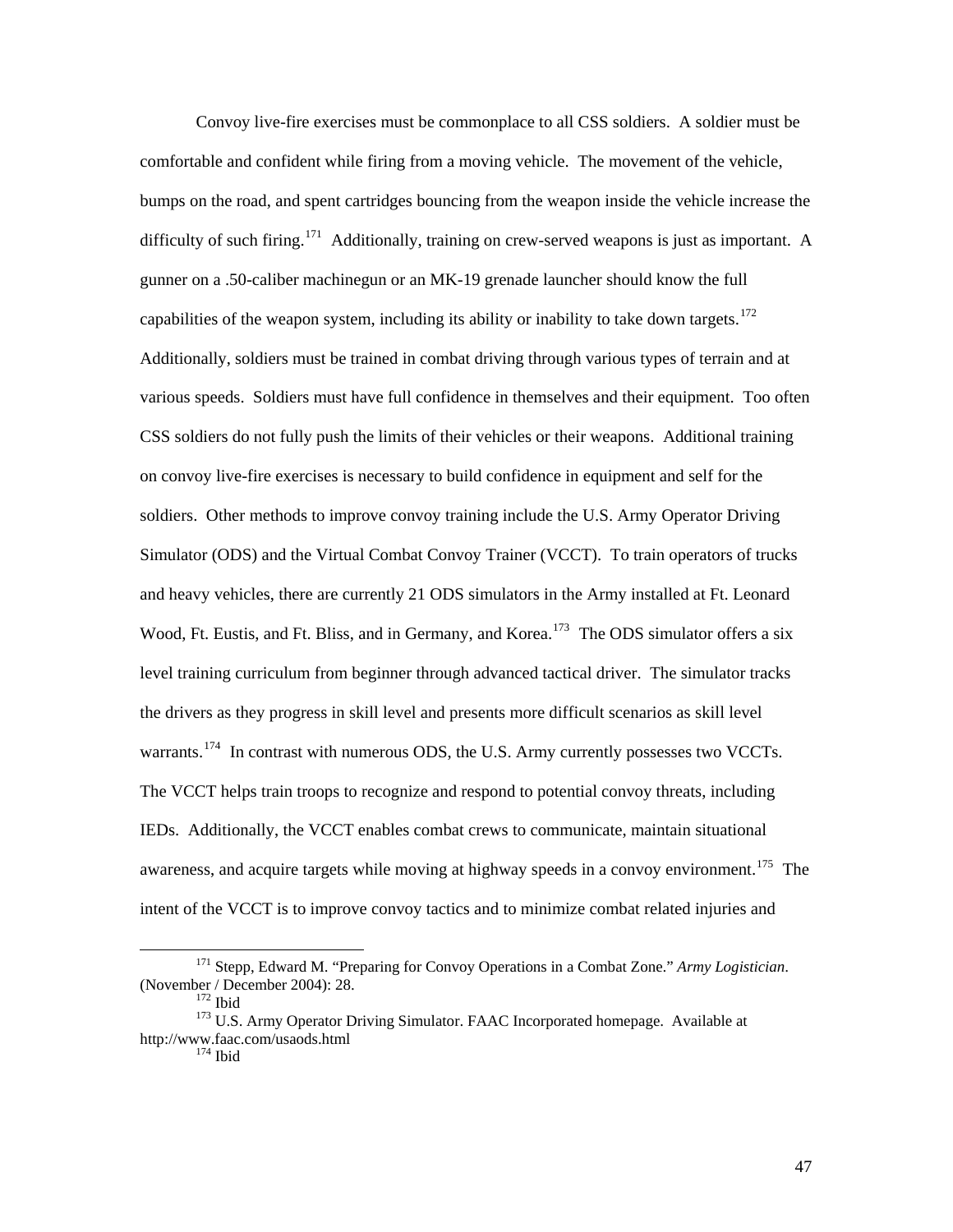<span id="page-53-0"></span>deaths resulting from attacks on convoys.<sup>[176](#page-53-1)</sup> The VCCTs are currently located at Camp Shelby, Mississippi and Fort Bragg, North Carolina. Both the ODS and VCCT allow soldiers to hone the tactics, techniques, and procedures for operating vehicles in convoys.

# **VI. CONCLUSIONS AND RECOMMENDATIONS**

## **Conclusions**

Doctrine must reflect a realistic understanding of unit capabilities. Emerging doctrine from USJFCOM with reference to NCW and EBO must realistically apply to the Army and more specifically to CSS leaders on the battlefield. The intent of this paper is not to debate the utility or practicality of EBO, but to illustrate that the CSS community must be prepared to support effects-based operations and "sense and respond logistics" corresponding with the evolving JOE and emerging doctrine. However, "sense and respond" cannot become simply a catch phrase like "just in time," or distribution-based logistics may become the next footnote in the next *On Point*. For S&RL to become a reality and for implementation of distribution-based logistics, the Army must ensure that CSS leaders in the field have the ability to gain situational awareness and understand how to support and sustain the tactical commander's force momentum. The Army must not reduce the size or capabilities of support forces until the information systems are fielded that will provide awareness and understanding.

In the past, CSS units established massive stockpiles of supplies, as in Operation Desert Storm. This method was effective but not efficient and was sometimes referred to as "just in case" logistics. "Just-in-time" logistics eliminated the stockpiles and delivered the right stuff at the right place at the right time. This method was efficient, but not effective, because the right supplies did not always arrive at the right time or right place. S&RL attempts to balance

<span id="page-53-1"></span><sup>&</sup>lt;sup>175</sup> Virtual Combat Convov Trainer (VCCT). Defense Update. Issue 4, 2004. Available at http://www.defense-update.com/products/c/convoy-trainer.htm. 176 Ibid.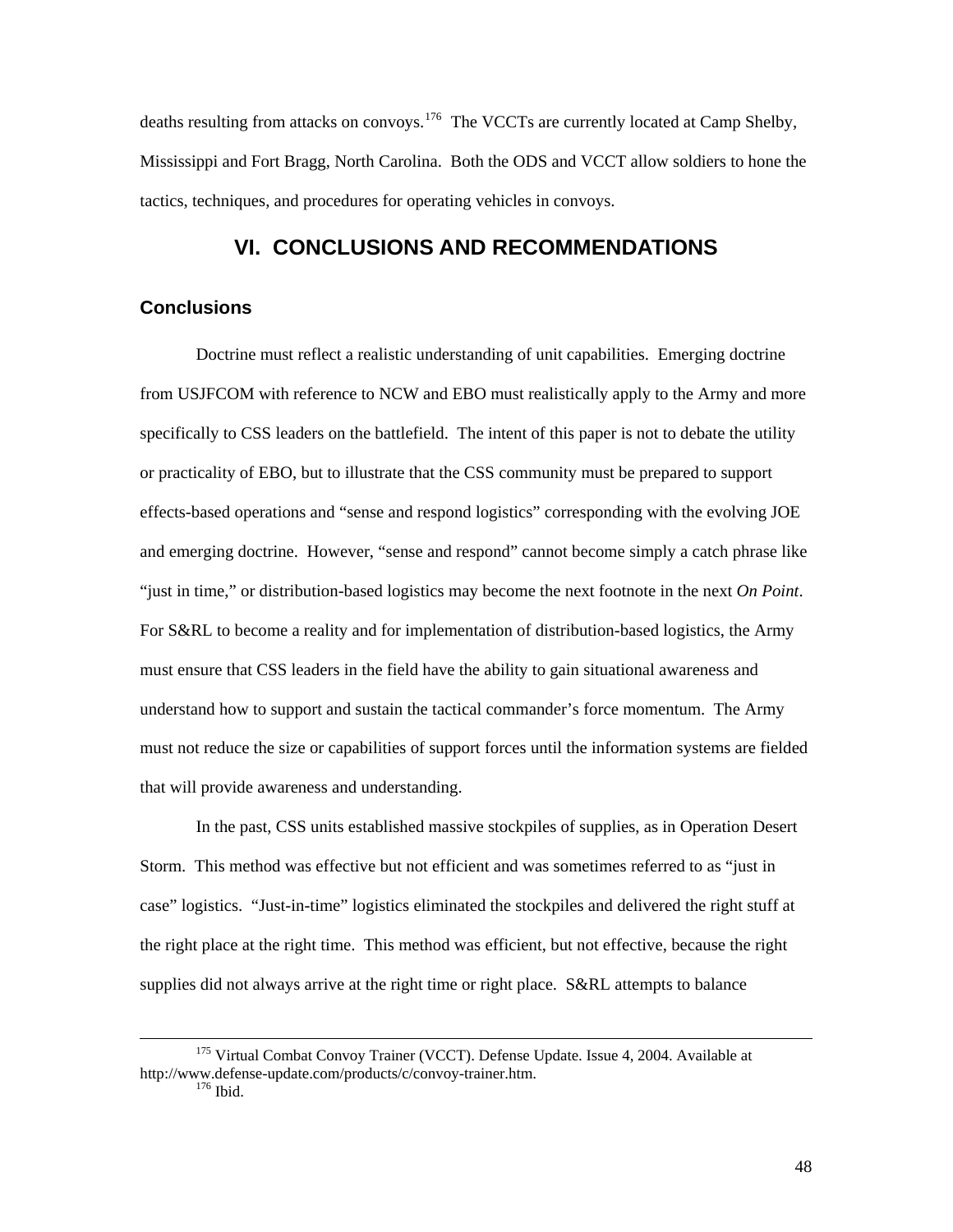effectiveness and efficiency. The logistics challenge is not to improve the efficiency of sustainment operations, but rather to transform logistics for better response to needs, with an eye to speed and effectiveness. As noted earlier, complexity is the label given to the existence of many interdependent variables in a given system. If one is to operate within a complex and dynamic system, one has to know not only what the current status is, but also what the status will be or could be in the future.

Gaining situational awareness and understanding requires the designing and fielding of equipment and technology to enable the process. DBL is intended to provide the same or better support through distribution rather than through stockpiles of supplies held and carried by units. This development will require fewer soldiers and less equipment to handle materiel on the battlefield. The current STAMIS are too stove-piped and do not have the inter-connectivity to support this capability. Such systems as FBCB2 and GCSS-Army signify progress towards that ability. However, the current combat service support environment does not fully achieve system interoperability and asset visibility because of several shortfalls. These include stovepipe information systems, lack of visibility/limited access to other systems, lack of bandwidth, and an inability to present a common battlefield picture.

In the interim, while information systems to assist distribution-based logistics are developed, the Army must discard the linear mindset. There is no longer a rear area in asymmetric warfare, and "every soldier must be a riflemen." The U.S. Army must learn from the lessons of Vietnam and OIF as it addresses force protection in asymmetric warfare of the future. As evidenced by CSS units in Vietnam and the  $240<sup>th</sup>$  QM Battalion in Iraq, the Army did not provide proper resources for force protection, and the units had to improvise equipment to ensure mission success. In addition, the Army did not resource units with sufficient quantities of equipment, including NVGs, Precision Lightweight GPS Receivers (PLGRs), and IBA. Shortages resulted in some soldiers purchasing commercial equivalents or borrowing equipment from other units. In addition, CSS units have had to improvise organic security vehicles from

49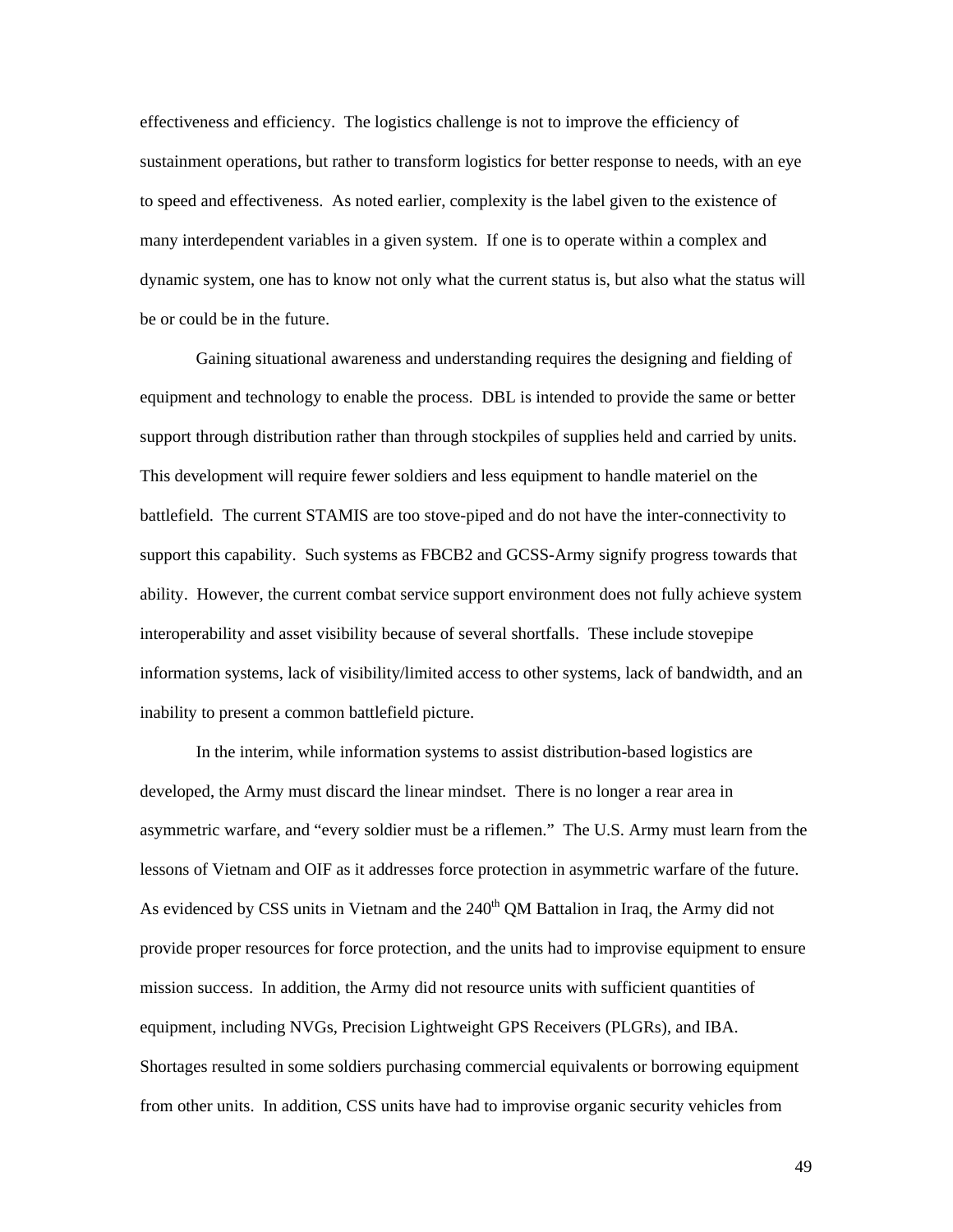<span id="page-55-0"></span>their own lift assets. Improvisation results in fewer vehicles for distribution of supplies on the battlefield. Changes also degrade improvised vehicles with cumbersome additional weight and obscured lines of sight for un-programmed missions.

#### **Recommendations**

Sense and Respond Logistics must not become a slogan for an efficient and better business practice, but rather an effective means to provide unimpeded combat service support to maneuver units sustaining overall force momentum. BCS3 and GCSS-Army are essential for the logistic operational picture in the asymmetric battlespace. These systems afford the sensing of operational needs in real time and insure response to those needs within the time requirements of the commander. Anticipating and reacting to emerging requirements rely on information systems that interface with other ABCS assets. As a result, expediting the further development of BCS3 and the fielding of GCSS-Army become critical. BCS3 is the logistics slice interoperating with the Army Battle Command System (ABCS) and other Army and joint systems. BCS3 is designed to collect and process selected maneuver sustainment data in a seamless manner from STAMIS and other related source data and from hierarchical automated C2 systems. Failure to develop GCSS-Army will cause reliance on legacy STAMIS with batch processing and holes in data capture. Meanwhile, bandwidth is critical to the development of any interoperability among information systems. The Army must not only augment the infrastructure with necessary fiber optics, but also ensure that the precious resource of bandwidth is properly managed. Bandwidth becomes a leadership concern at all levels. Failure to ensure proper oversight will result in additional bandwidth simply being consumed by other systems as it becomes available.

Meanwhile, CSS units must provide protection for themselves as they maneuver within the asymmetric battlespace. Self-protection includes the fielding of necessary equipment such as GPS, NVGs, and IBA, and exploring the further development of UAVs for distribution. The concept of tiered resourcing among active, USAR, and NGB units must be re-evaluated, if not

50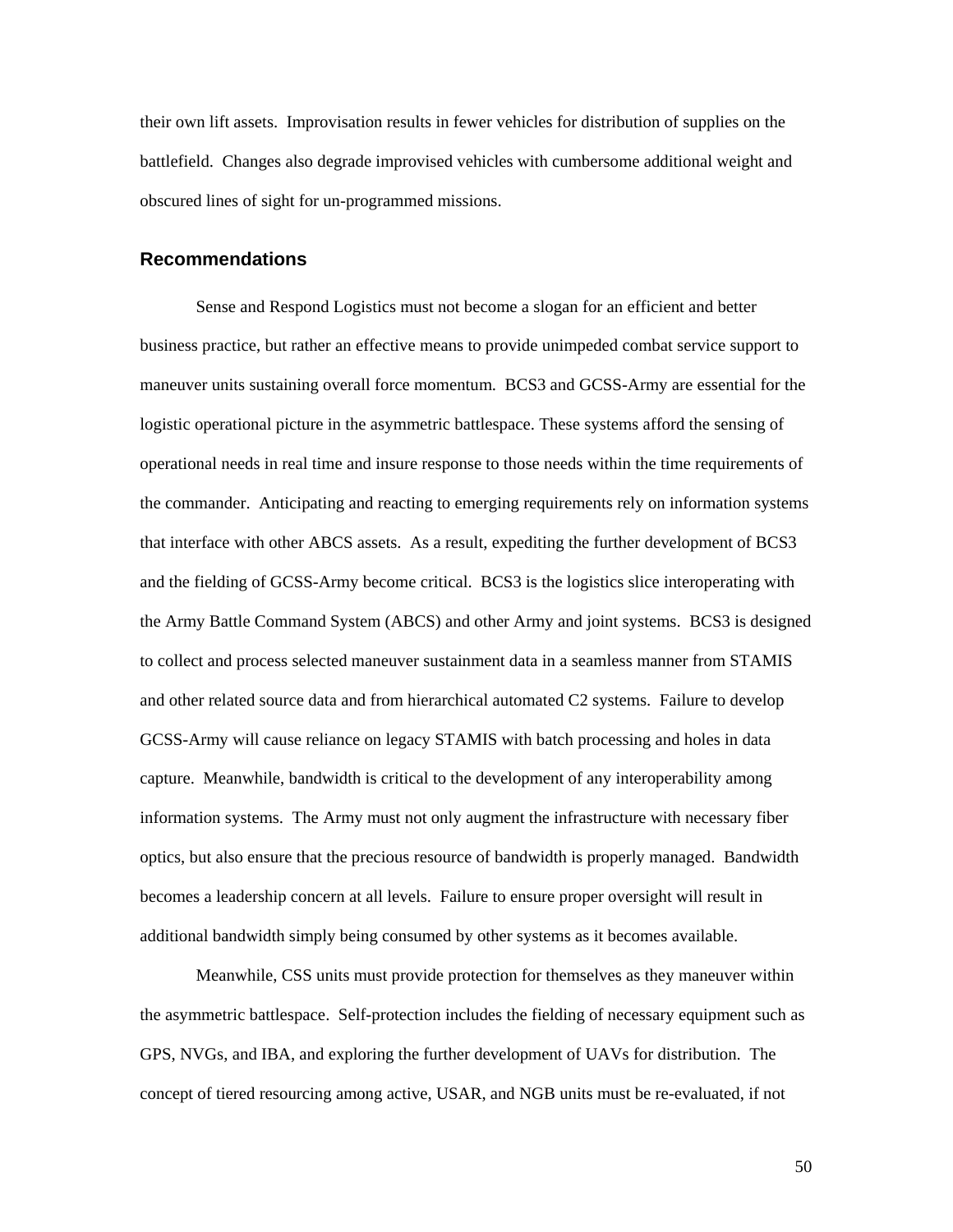<span id="page-56-0"></span>completely abandoned. The Army is the only service that uses the ALO system, which causes a direct impact on unit status levels.<sup>[177](#page-56-1)</sup> The Army must continue integrating its active, reserve and guard units. The total force concept must embrace the concept of "one team–one fight" across the spectrum with regard to basis of issue and DAMPL for CSS units. In addition, CSS units should have organic vehicles within their MTOE to replace improvised gun trucks that come from internal assets. A possible solution is to review the basis of issue of the Armored Security Vehicle (ASV) that some Military Police (MP) units already have in their MTOE. Perhaps some might be allocated to CSS units. The ASV is designed to support both peacetime and wartime mission requirements, including security operations, battlefield circulation control, and personnel transport.



**Figure 1 - M1117 Armored Security Vehicle** 

As mentioned earlier, it would not be the first time that an organic security vehicle has been proposed for a CSS unit. The M1117 is very similar to the XM-706 that MG Heiser (as well as the Army Concept Team – Vietnam) recommended for CSS units over 35 years ago. The realities of OIF proved that CSS units do get into the fight and must have sufficient firepower

<span id="page-56-1"></span> <sup>177</sup> *How the Army Runs*, 8-4.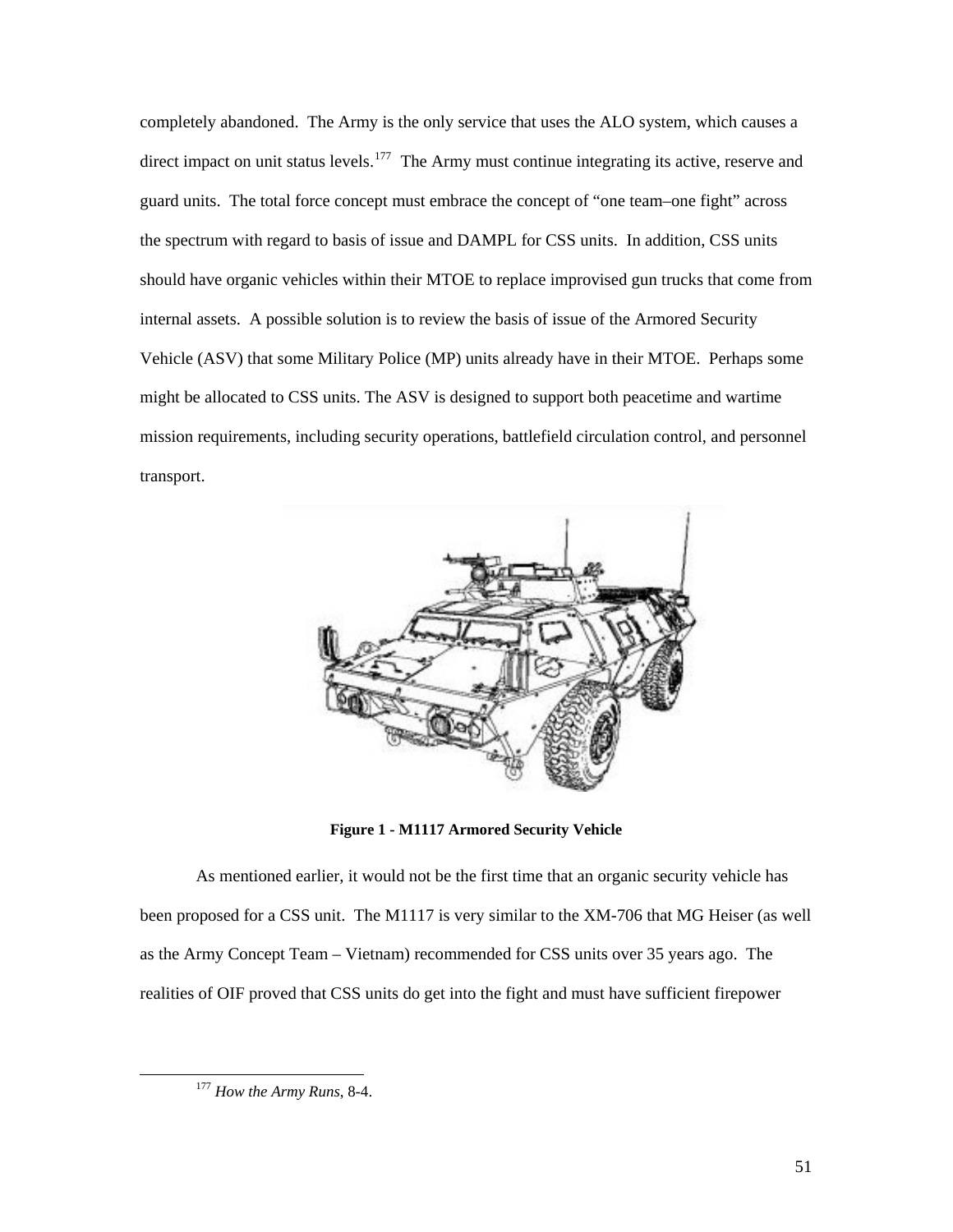while providing support to decisively engage and defeat adversaries.<sup>[178](#page-57-0)</sup> As Lieutenant Colonel Walsh, Commander of the 240<sup>th</sup> Quartermaster Battalion during the initial phase of OIF, stated, "CSS units support priority corps and divisional warfighting units. However, theater-level CSS units typically are low priority for support, despite having vital missions. CSS units at all levels must become self-sufficient; failure is not an option during war."<sup>[179](#page-57-1)</sup>

Finally, the continuous training of soldiers on convoy operations is essential. Tactics, techniques, and procedures (TTPs) flowing from OIF must continue to be captured by such organizations as the Center for Army Lessons Learned (CALL). Lessons from combat ensure that units can update their standard operating procedures in preparation for deployment. CSS live-fire exercises cannot be emphasized too much for sustainment units. ODS and VCCT simulators must be available for all units at their home stations. At a minimum, these simulators should be located at Combined Training Centers (CTCs) so that soldiers might improve convoy tactics and validate their SOPs prior to deployment.

All leaders within the Army must recognize how their response to transformation will influence force protection in asymmetric warfare. Inability to properly address doctrine, equipment and training for force protection in distribution-based logistics on the asymmetric battlefield will lead either to failure of the mission, or worse, needless soldier casualties.

<span id="page-57-1"></span><span id="page-57-0"></span>178 Walsh: 11. 179 Ibid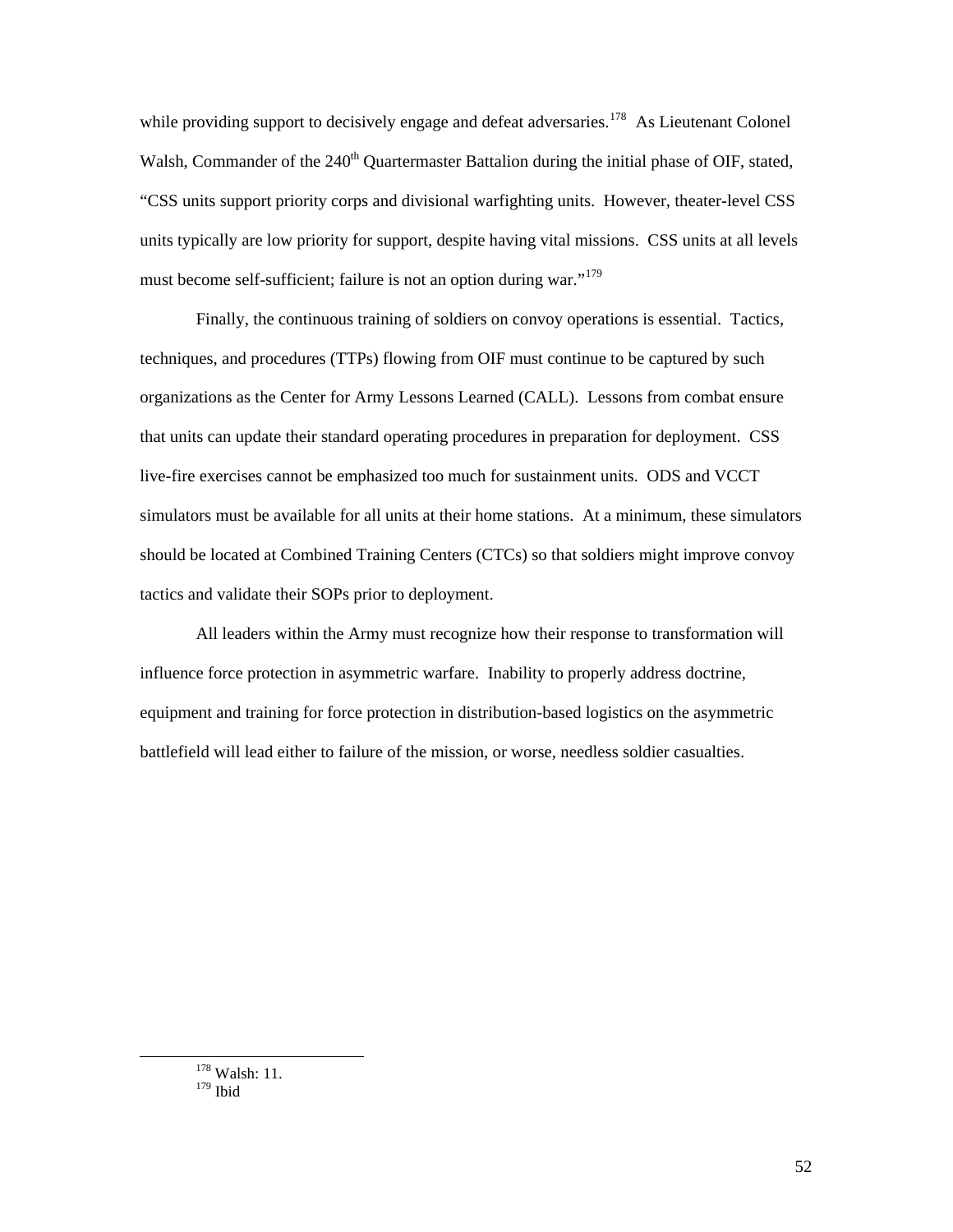# **BIBLIOGRAPHY**

## <span id="page-58-0"></span>**Books**

Barnett, Roger W. *Asymmetrical Warfare*. Dulles, Virginia: Brassey's, Inc., 2003.

Dorner, Dietrich. *The Logic of Failure.* Cambridge, MA: Perseus Books, 2001.

- Perry, Mark. *Four Stars*. Boston, MA: Houghton Mifflin Company, 1989.
- Spector, Ronald H. *After Tet.* New York, NY: The Free Press, Maxwell Macmillan International, 1993.
- Turabian, Kate L. *A Manual for Writers of Term Papers, Theses, and Dissertations.* 6<sup>th</sup> ed. Chicago: University of Chicago Press, 1996.
- Fotenot, Gregory, E.J. Degen, and David Tohn. *On Point, The United States Army in Operation Iraqi Freedom.* Fort Leavenworth, Kan.: Combat Sutdies Institute Press; Washington, D.C.: Headquarters, Department of the Army, 2004.

#### **U.S. Government Publications**

- Center for Army Lessons Learned Report. *Aviation Support Tactics, Techniques and Procedures (TTP) for Convoys: Something Old or Something New?* Report prepared by Ralph D. Nichols. Fort Leavenworth, Kansas: 2003.
- Center for Army Lessons Learned Report. *Handbook No. 03-06 Tactical Convoy Operations*. Fort Leavenworth, Kansas: 2003.
- Chairman of the Joint Chiefs of Staff. *Joint Publication 1-02, Department of Defense Dictionary of Military and Associated Terms.* Washington, D.C.: U.S. Government Printing Office, 1997: Updated 2004.
- Chairman of the Joint Chiefs of Staff. *Joint Strategy Review 1999*. Washington, D.C.: U.S. Government Printing Office, 1999.
- Chief of Staff, U.S. Army, *FM 3-0 Operations*, Washington, D.C.: Headquarters, Department of the Army, 2001.
- Chief of Staff, U.S. Army. *FM 3-06 Urban Operations.* Washington, D.C.: Headquarters, Department of the Army, 2003.
- Chief of Staff, U.S. Army, *FM 4-0 Combat Service Support.* Washington, D.C.: Headquarters, Department of the Army, 2002.
- Congressional Budget Office (CBO) Study prepared for the Subcommittee on Tactical Air and Land Forces of the House Committee on Armed Services. *The Army's Bandwidth Bottleneck*. August 2003. Available at http://www.cbo.gov/showdoc.cfm.
- Department of Defense Command and Control Research Program. *Effects Based Operations Applying Network Centric Warfare in Peace, Crisis and War.* Report prepared by Edward A. Smith. Washington, D.C.: 2002.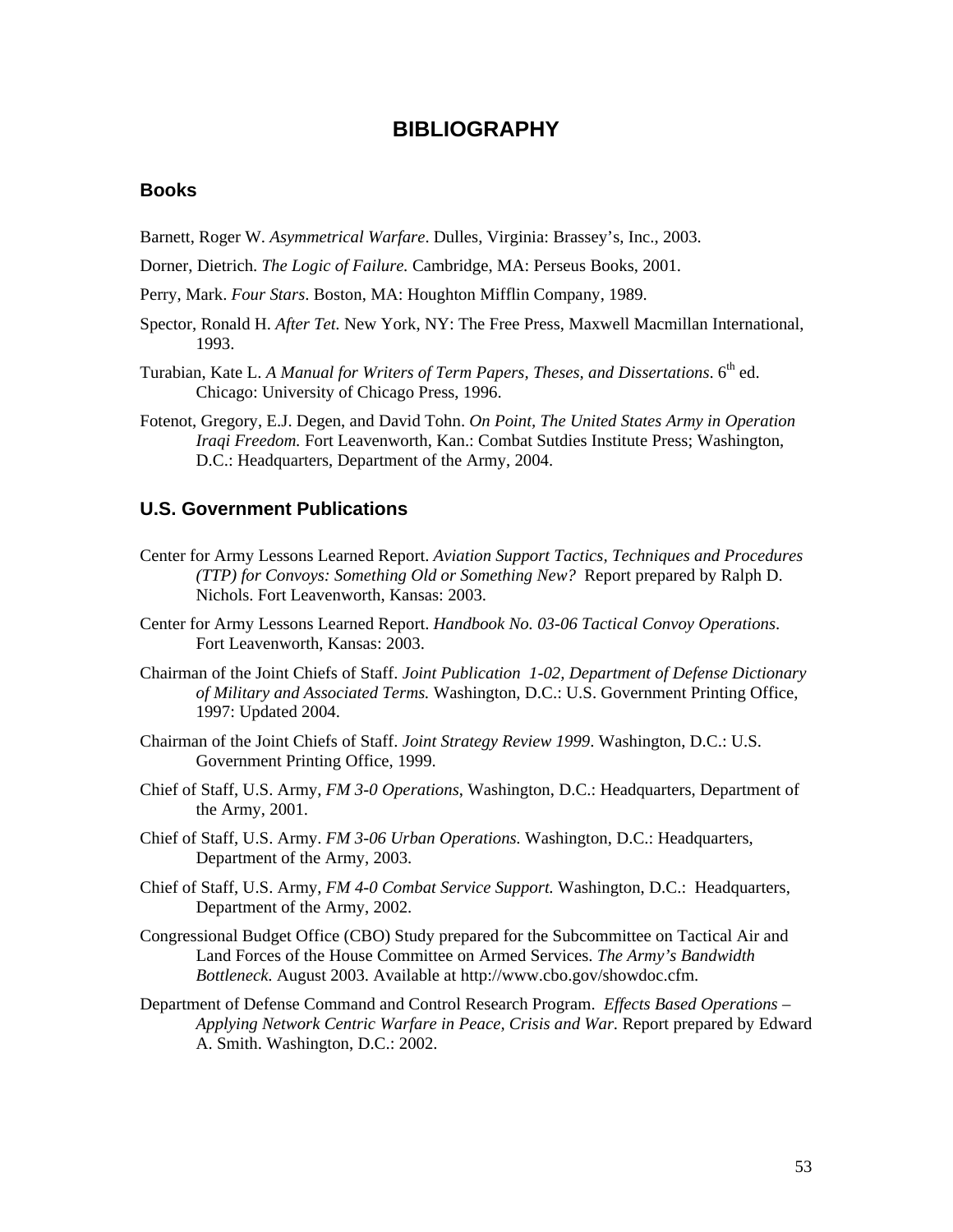- <span id="page-59-0"></span>Office of Force Transformation. *Operational Sense and Respond Logistics: Co-evolution of an Adaptive Enterprise Capability*. Concept Document, Department of Defense Washington, D.C.: 2004.
- Rand-Arroyo Documented Briefing. *Combat Service Support Transformation: Emerging Strategies for Making the Power Projection Army a Reality*. Report prepared by Eric Peltz, John M. Halliday, Steven L. Hartman. Arlington, VA.: Rand Corporation, 2003.
- Rand-Arroyo Documented Report. *Future Army Bandwidth Needs and Capabilities*. Report prepared by Leland Joe and Isaac Porche III. Arlington, VA 2004.
- Strategic Studies Institute of the U.S. Army War College. *Asymmetry and U.S. Military Strategy: Definition, Background, and Strategic Concepts.* Prepared by Steven Metz and Douglas V. Johnson II. Carlisle, Pennsylvania: 2001.
- Strategic Studies Institute of the U.S. Army War College. *Preparing for Asymmetry: As Seen Through the Lens of Joint Vision 2020.* Prepared by Melissa Applegate. Carlisle, Pennsylvania: 2001.
- System Training Plan: Battle Command Sustainment Support System, Combined Arms Support Command, Ft. Lee, VA: Jun 2004.
- United States Joint Forces Command Document. *Joint Operations Environment in to the Future*. Norfolk, Virginia: 2004.
- U.S. Army Final Report, *Vehicle Convoy Operations in the Republic of Vietnam*, Army Concept Team in Vietnam Project Number ACG-78F, 1971.
- U.S. Army War College. *How the Army Runs*. Carlisle, Pennsylvania: 2001.
- U.S. Department of the Army, *Executive Summary*, *Attack on the 507<sup>th</sup> Maintenance Company 23 March 2003, An Nasiriyah, Iraq*. Washington, D.C.: 2003.
- U.S. Department of the Army, *TRADOC Pamphlet 525-53, Operational Concept Combat Service Support,* Fort Monroe, Virginia: 1997.
- U.S. Department of the Army, *TRADOC Army Comprehensive Guide to Modularity, Version 1.0,* Fort Monroe, Virginia: October 2004.
- U.S. Military Assistance Command, Vietnam. *Counterinsurgency Lessons Learned Number 53: Viet Cong Improvised Explosive Mines and Booby Traps*. September 1966.

# **Articles**

- Ancker, Clinton J. III, and Michael D. Burke, "Doctrine for Asymmetric Warfare," *Military Review* (July / August 2003): 18-25.
- Cebrowski, Arthur K. and Thomas P. M. Barnett, "The American Way of War." *Proceedings of the U.S. Naval Institute* (January 2003): 42-43.
- Erwin, Sandra I. "Truck Crews Get Crash Course in Survival." *National Defense* (April 2004): 21-22.
- Gardiner, Paul S. "Gun Trucks: Genuine Examples of American Ingenuity." *Army Logistician* (July / August 2003): 34-35.